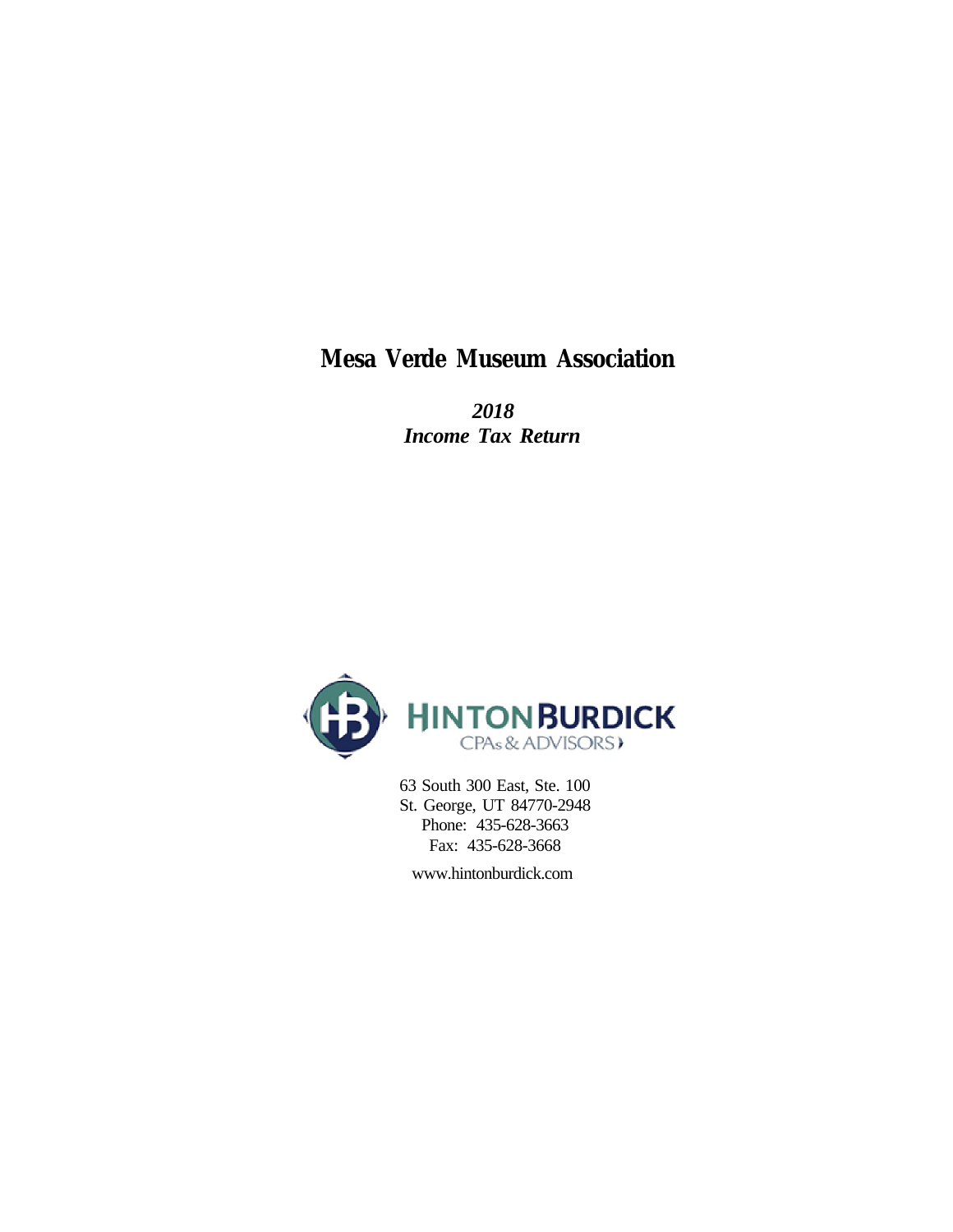

April 29, 2019

Mesa Verde Museum Association PO Box 38 Mesa Verde National, CO 81330

Dear Client:

We have prepared the following returns from information provided by you.

Return of Organization Exempt From Income Tax (Form 990)

We suggest that you examine these returns carefully to fully acquaint yourself with all items contained therein to ensure that there are no omissions or misstatements. Attached are instructions for signing and filing each return. Please follow those instructions carefully.

Enclosed is any material you furnished for use in preparing the returns. If the returns are examined, requests may be made for supporting documentation. Therefore, we recommend that you retain all pertinent records for at least seven years.

In order that we may properly advise you of tax considerations, please keep us informed of any significant changes in your financial affairs or of any correspondence received from taxing authorities.

If you have any questions, or if we can be of assistance in any way, please call.

Sincerely,

Morris J. Peacock, CPA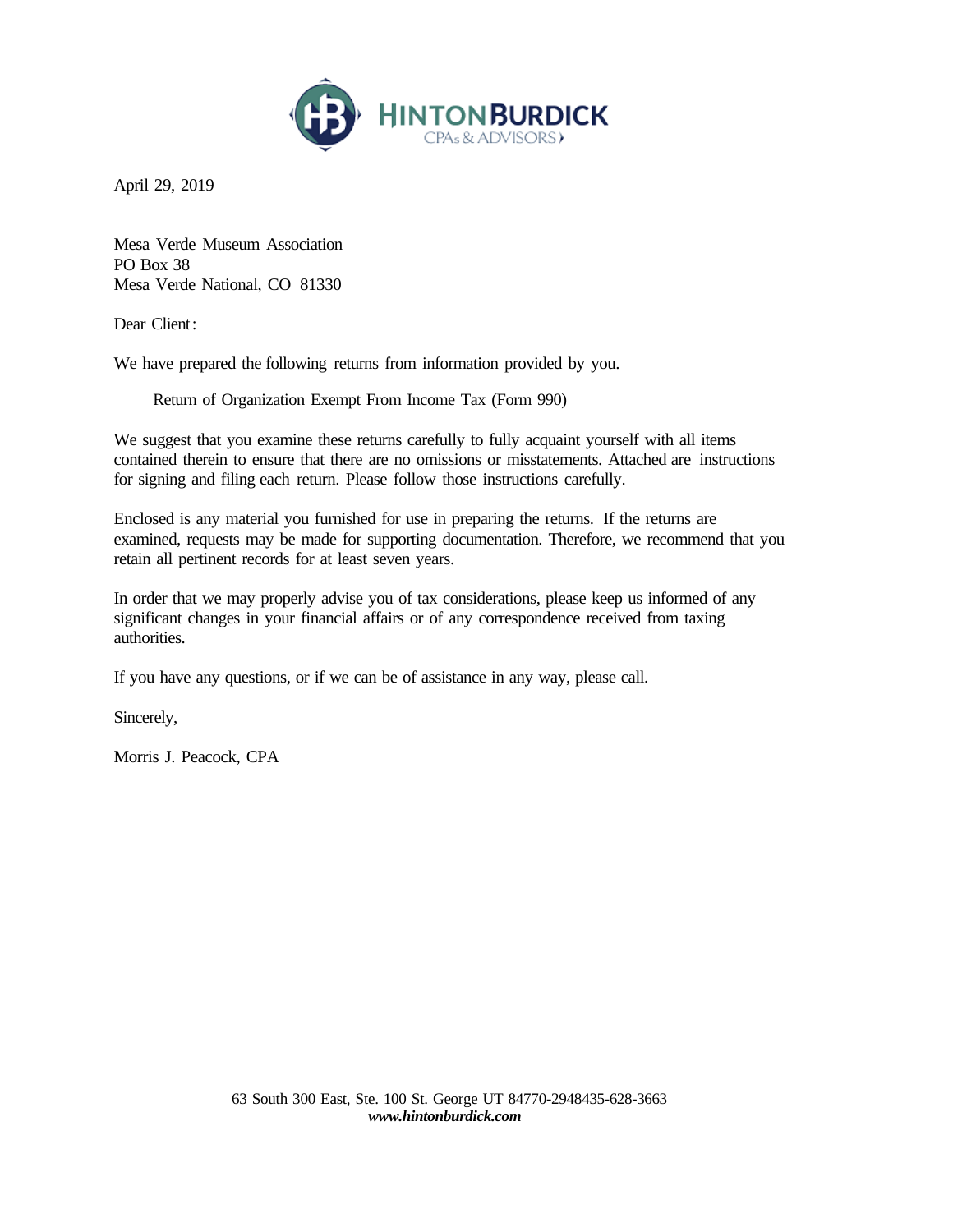#### **Filing Instructions**

#### **Mesa Verde Museum Association**

## **Exempt Organization / Private Foundation Tax Return(s)**

### **Taxable Year Ended December 31, 2018**

#### **Federal Filing Instructions**

Your Form 990 for the year ended 12/31/18 shows no balance due.

Your return is being filed electronically with the IRS and is not required to be mailed. If you mail a paper copy of your return to the IRS it will delay the processing of your return. Your electronically filed return is not complete without your signature. You are using a Personal Identification Number (PIN) for signing your return electronically. Form 8879-EO, IRS *e-file* Signature Authorization for an Exempt Organization should be signed and dated by an authorized officer of the organization and returned as soon as possible to:

> HintonBurdick, PLLC 63 South 300 East, Ste. 100 St. George, UT 84770-2948

*Important:* **Your return will not be filed with the IRS until the signed Form 8879-EO has been received by this office.**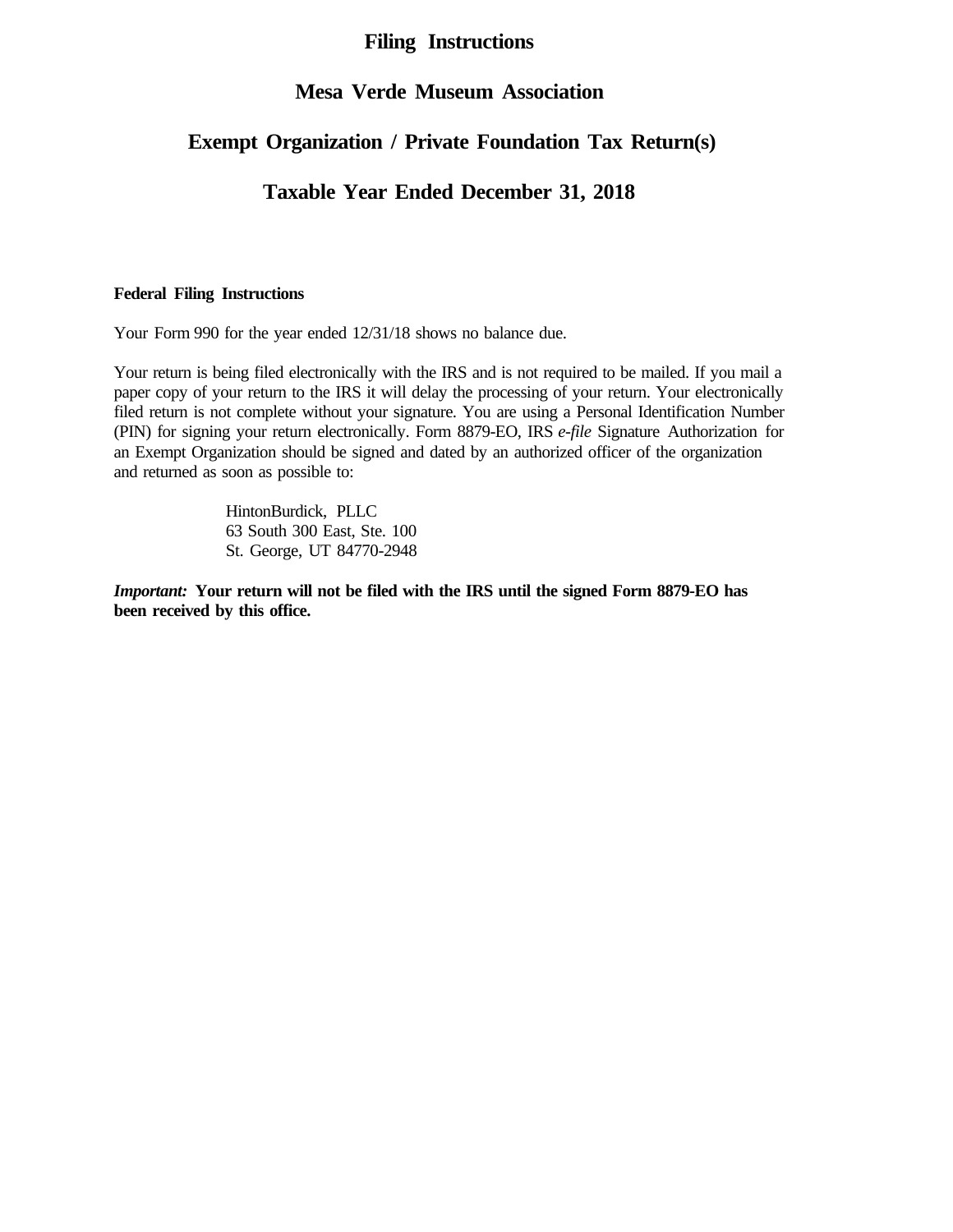| Form |                                                        |
|------|--------------------------------------------------------|
|      | Department of the Treasury<br>Internal Revenue Service |

## **990 1990 2018 2018 Depend on Brand Property From Income Tax 1947(a)(1) of the Internal Revenue Code (except private foundations)**

**u** Go to *www.irs.gov/Form990* for instructions and the latest information.  $\bf{u}$  Do not enter social security numbers on this form as it may be made public.

|  | OMB No. 1545-0047 |  |
|--|-------------------|--|
|  |                   |  |

| ZU18                                 |
|--------------------------------------|
| <b>Open to Public<br/>Inspection</b> |
|                                      |

|                                |                       |                | For the 2018 calendar year, or tax year beginning                                                                                                                                                                                                                                                                        |                      | , and ending                  |     |                                              |                          |                                            |  |  |  |
|--------------------------------|-----------------------|----------------|--------------------------------------------------------------------------------------------------------------------------------------------------------------------------------------------------------------------------------------------------------------------------------------------------------------------------|----------------------|-------------------------------|-----|----------------------------------------------|--------------------------|--------------------------------------------|--|--|--|
| в                              | Check if applicable:  |                | C Name of organization                                                                                                                                                                                                                                                                                                   |                      |                               |     |                                              |                          | D Employer identification number           |  |  |  |
|                                | Address change        |                |                                                                                                                                                                                                                                                                                                                          |                      | MESA VERDE MUSEUM ASSOCIATION |     |                                              |                          |                                            |  |  |  |
|                                | Name change           |                | Doing business as<br>84-0469675                                                                                                                                                                                                                                                                                          |                      |                               |     |                                              |                          |                                            |  |  |  |
|                                | Initial return        |                | Number and street (or P.O. box if mail is not delivered to street address)<br>E Telephone number<br>Room/suite<br>$970 - 529 - 4445$<br>PO BOX 38                                                                                                                                                                        |                      |                               |     |                                              |                          |                                            |  |  |  |
|                                | Final return/         |                | City or town, state or province, country, and ZIP or foreign postal code                                                                                                                                                                                                                                                 |                      |                               |     |                                              |                          |                                            |  |  |  |
|                                | terminated            |                | MESA VERDE NATIONAL                                                                                                                                                                                                                                                                                                      | CO 81330             |                               |     |                                              | G Gross receipts\$       | 1,775,619                                  |  |  |  |
|                                | Amended return        |                | Name and address of principal officer:                                                                                                                                                                                                                                                                                   |                      |                               |     |                                              |                          |                                            |  |  |  |
|                                | Application pending   |                | TERI PAUL                                                                                                                                                                                                                                                                                                                |                      |                               |     | H(a) Is this a group return for subordinates |                          | X No<br>Yes                                |  |  |  |
|                                |                       |                | 921 N MARKET ST                                                                                                                                                                                                                                                                                                          |                      |                               |     | H(b) Are all subordinates included?          |                          | No<br>Yes                                  |  |  |  |
|                                |                       |                | CORTEZ                                                                                                                                                                                                                                                                                                                   | CO.                  | 81321                         |     |                                              |                          | If "No," attach a list. (see instructions) |  |  |  |
|                                | Tax-exempt status:    |                | ΙX<br>501(c)(3)<br>501(c)                                                                                                                                                                                                                                                                                                | $t$ (insert no.)     | 4947(a)(1) or                 | 527 |                                              |                          |                                            |  |  |  |
|                                | Website: U            |                | HTTP://WWW.MESAVERDE.ORG/                                                                                                                                                                                                                                                                                                |                      |                               |     | H(c) Group exemption number LI               |                          |                                            |  |  |  |
| ĸ                              | Form of organization: |                | $ X $ Corporation<br>Trust<br>Association                                                                                                                                                                                                                                                                                | Other <b>u</b>       |                               |     | L Year of formation: $1960$                  |                          | M State of legal domicile: CO              |  |  |  |
|                                | Part I                |                | <b>Summary</b>                                                                                                                                                                                                                                                                                                           |                      |                               |     |                                              |                          |                                            |  |  |  |
|                                |                       |                | 1 Briefly describe the organization's mission or most significant activities:                                                                                                                                                                                                                                            |                      |                               |     |                                              |                          |                                            |  |  |  |
|                                |                       |                | SEE SCHEDULE O                                                                                                                                                                                                                                                                                                           |                      |                               |     |                                              |                          |                                            |  |  |  |
|                                |                       |                |                                                                                                                                                                                                                                                                                                                          |                      |                               |     |                                              |                          |                                            |  |  |  |
|                                |                       |                |                                                                                                                                                                                                                                                                                                                          |                      |                               |     |                                              |                          |                                            |  |  |  |
| Governance                     |                       |                | 2 Check this box u   if the organization discontinued its operations or disposed of more than 25% of its net assets.                                                                                                                                                                                                     |                      |                               |     |                                              |                          |                                            |  |  |  |
| න්                             |                       |                |                                                                                                                                                                                                                                                                                                                          |                      |                               |     |                                              | 3                        | 9                                          |  |  |  |
|                                |                       |                |                                                                                                                                                                                                                                                                                                                          |                      |                               |     |                                              | 4                        | 9                                          |  |  |  |
| <b>Activities</b>              |                       |                |                                                                                                                                                                                                                                                                                                                          |                      |                               |     |                                              |                          | 25                                         |  |  |  |
|                                |                       |                | 6 Total number of volunteers (estimate if necessary)                                                                                                                                                                                                                                                                     |                      |                               |     |                                              | 6                        | 0                                          |  |  |  |
|                                |                       |                | 7a Total unrelated business revenue from Part VIII, column (C), line 12                                                                                                                                                                                                                                                  |                      |                               |     |                                              | 7a                       | 0                                          |  |  |  |
|                                |                       |                |                                                                                                                                                                                                                                                                                                                          |                      |                               |     |                                              | 7b                       | 0                                          |  |  |  |
|                                |                       |                |                                                                                                                                                                                                                                                                                                                          |                      |                               |     | Prior Year                                   | 143,960                  | Current Year<br>$\overline{94,735}$        |  |  |  |
|                                |                       |                | 8 Contributions and grants (Part VIII, line 1h)<br>Program service revenue (Part VIII, line 2g)                                                                                                                                                                                                                          |                      |                               |     |                                              | 86,486                   | 82,213                                     |  |  |  |
|                                | 9                     |                | 10 Investment income (Part VIII, column (A), lines 3, 4, and 7d)                                                                                                                                                                                                                                                         |                      |                               |     |                                              | 288                      | 269                                        |  |  |  |
| Revenue                        |                       |                | 11 Other revenue (Part VIII, column (A), lines 5, 6d, 8c, 9c, 10c, and 11e)                                                                                                                                                                                                                                              |                      |                               |     |                                              | 910,731                  | 800,152                                    |  |  |  |
|                                |                       |                | 12 Total revenue - add lines 8 through 11 (must equal Part VIII, column (A), line 12)                                                                                                                                                                                                                                    |                      |                               |     | $\overline{1,141,465}$                       |                          | 977,369                                    |  |  |  |
|                                |                       |                | 13 Grants and similar amounts paid (Part IX, column (A), lines 1-3)                                                                                                                                                                                                                                                      |                      |                               |     |                                              | 189,536                  | 357,096                                    |  |  |  |
|                                | 14                    |                | Benefits paid to or for members (Part IX, column (A), line 4)                                                                                                                                                                                                                                                            |                      |                               |     |                                              |                          | $\left( \right)$                           |  |  |  |
|                                |                       |                | 15 Salaries, other compensation, employee benefits (Part IX, column (A), lines 5-10)                                                                                                                                                                                                                                     |                      |                               |     |                                              | 445,655                  | 483,533                                    |  |  |  |
| Expenses                       |                       |                | 16a Professional fundraising fees (Part IX, column (A), line 11e)                                                                                                                                                                                                                                                        |                      |                               |     |                                              |                          | Ω                                          |  |  |  |
|                                |                       |                | <b>b</b> Total fundraising expenses (Part IX, column (D), line 25) <b>u</b>                                                                                                                                                                                                                                              |                      |                               | 0   |                                              |                          |                                            |  |  |  |
|                                |                       |                | 17 Other expenses (Part IX, column (A), lines 11a-11d, 11f-24e)                                                                                                                                                                                                                                                          |                      |                               |     |                                              | 220,043                  | 173,877                                    |  |  |  |
|                                |                       |                | 18 Total expenses. Add lines 13-17 (must equal Part IX, column (A), line 25)                                                                                                                                                                                                                                             |                      |                               |     |                                              | 855,234                  | 014,506                                    |  |  |  |
|                                |                       |                |                                                                                                                                                                                                                                                                                                                          |                      |                               |     |                                              | 286,231                  | $-37,137$                                  |  |  |  |
|                                |                       |                |                                                                                                                                                                                                                                                                                                                          |                      |                               |     | Beginning of Current Year                    |                          | End of Year                                |  |  |  |
| Net Assets or<br>Fund Balances |                       |                |                                                                                                                                                                                                                                                                                                                          |                      |                               |     |                                              | 819,396                  | 791,338                                    |  |  |  |
|                                |                       |                |                                                                                                                                                                                                                                                                                                                          |                      |                               |     | 21                                           | ,473                     | 30,552                                     |  |  |  |
|                                |                       |                | 22 Net assets or fund balances. Subtract line 21 from line 20                                                                                                                                                                                                                                                            |                      |                               |     |                                              | 797,923                  | 760,786                                    |  |  |  |
|                                | Part II               |                | <b>Signature Block</b>                                                                                                                                                                                                                                                                                                   |                      |                               |     |                                              |                          |                                            |  |  |  |
|                                |                       |                | Under penalties of perjury, I declare that I have examined this return, including accompanying schedules and statements, and to the best of my knowledge and belief, it is<br>true, correct, and complete. Declaration of preparer (other than officer) is based on all information of which preparer has any knowledge. |                      |                               |     |                                              |                          |                                            |  |  |  |
|                                |                       |                |                                                                                                                                                                                                                                                                                                                          |                      |                               |     |                                              |                          |                                            |  |  |  |
|                                |                       |                | Signature of officer                                                                                                                                                                                                                                                                                                     |                      |                               |     |                                              | Date                     |                                            |  |  |  |
| <b>Sign</b>                    |                       |                |                                                                                                                                                                                                                                                                                                                          |                      |                               |     |                                              |                          |                                            |  |  |  |
| Here                           |                       |                | TERI PAUL<br>Type or print name and title                                                                                                                                                                                                                                                                                |                      |                               |     | EXECUTIVE                                    | DIRECTOR                 |                                            |  |  |  |
|                                |                       |                | Print/Type preparer's name                                                                                                                                                                                                                                                                                               | Preparer's signature |                               |     | Date                                         |                          | <b>PTIN</b><br>if                          |  |  |  |
| Paid                           |                       |                |                                                                                                                                                                                                                                                                                                                          |                      |                               |     |                                              | Check                    |                                            |  |  |  |
|                                | Preparer              |                | MORRIS J. PEACOCK, CPA                                                                                                                                                                                                                                                                                                   |                      | MORRIS J. PEACOCK, CPA        |     |                                              | $04/29/19$ self-employed | P00038696                                  |  |  |  |
|                                | <b>Use Only</b>       | Firm's name    | HINTONBURDICK,<br>SOUTH 300 EAST, STE. 100<br>63                                                                                                                                                                                                                                                                         | PLLC                 |                               |     |                                              | Firm's EIN }             | 87-0492866                                 |  |  |  |
|                                |                       |                | ST.<br>GEORGE, UT                                                                                                                                                                                                                                                                                                        |                      | 84770-2948                    |     |                                              |                          | 435-628-3663                               |  |  |  |
|                                |                       | Firm's address | May the IRS discuss this return with the preparer shown above? (see instructions)                                                                                                                                                                                                                                        |                      |                               |     |                                              | Phone no.                | $ X $ Yes<br>No                            |  |  |  |
|                                |                       |                |                                                                                                                                                                                                                                                                                                                          |                      |                               |     |                                              |                          |                                            |  |  |  |

| Sign     |                                                                                       | Signature of officer         |                                                                                   |                           |           |           | Date              |                  |  |  |  |
|----------|---------------------------------------------------------------------------------------|------------------------------|-----------------------------------------------------------------------------------|---------------------------|-----------|-----------|-------------------|------------------|--|--|--|
| Here     |                                                                                       | TERI PAUL                    |                                                                                   |                           | EXECUTIVE |           | DIRECTOR          |                  |  |  |  |
|          |                                                                                       | Type or print name and title |                                                                                   |                           |           |           |                   |                  |  |  |  |
|          |                                                                                       | Print/Type preparer's name   |                                                                                   | Preparer's signature      |           | Date      | Check             | PTIN             |  |  |  |
| Paid     | MORRIS J.                                                                             |                              | PEACOCK, CPA                                                                      | MORRIS J.<br>PEACOCK, CPA |           | 04/29/19  | self-employed     | P00038696        |  |  |  |
| Preparer | Firm's name                                                                           |                              | HINTONBURDICK.                                                                    | PLLC                      |           |           | Firm's $EIN$ $\}$ | 87-0492866       |  |  |  |
| Use Only |                                                                                       |                              | 63                                                                                | SOUTH 300 EAST, STE. 100  |           |           |                   |                  |  |  |  |
|          | Firm's address                                                                        |                              | GEORGE,<br>UT<br>ST.                                                              | 84770-2948                |           | Phone no. |                   | 435-628-3663     |  |  |  |
|          |                                                                                       |                              | May the IRS discuss this return with the preparer shown above? (see instructions) |                           |           |           |                   | No<br><b>Yes</b> |  |  |  |
| DAA      | Form 990 (2018)<br>For Paperwork Reduction Act Notice, see the separate instructions. |                              |                                                                                   |                           |           |           |                   |                  |  |  |  |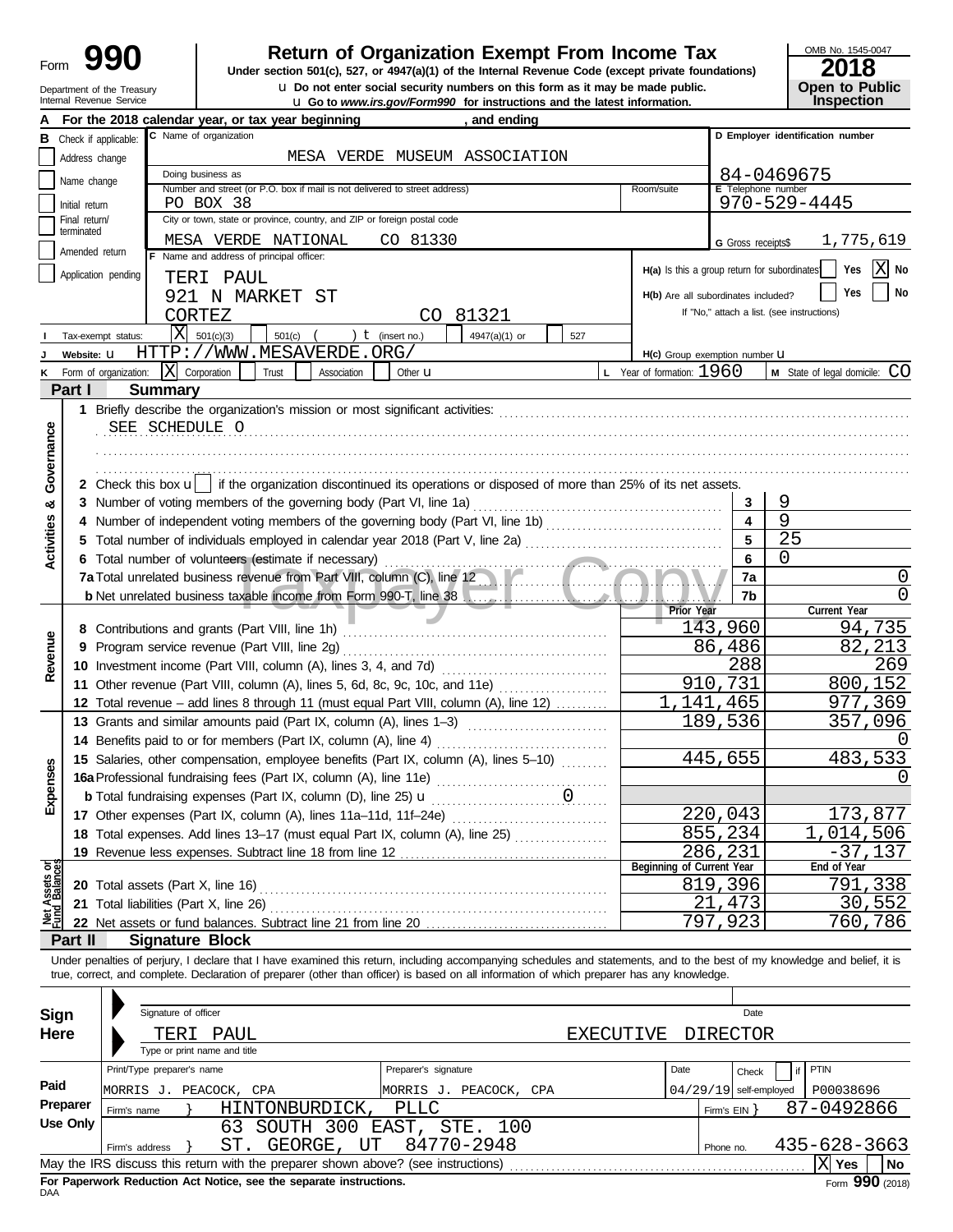|                  |                                                                     | Form 990 (2018) MESA VERDE MUSEUM ASSOCIATION                                                                                                                                                                                                                                                                                               | 84-0469675  | Page 2                             |
|------------------|---------------------------------------------------------------------|---------------------------------------------------------------------------------------------------------------------------------------------------------------------------------------------------------------------------------------------------------------------------------------------------------------------------------------------|-------------|------------------------------------|
| Part III         |                                                                     | <b>Statement of Program Service Accomplishments</b>                                                                                                                                                                                                                                                                                         |             |                                    |
|                  |                                                                     |                                                                                                                                                                                                                                                                                                                                             |             |                                    |
|                  | 1 Briefly describe the organization's mission:<br>NATURAL HERITAGE. | THE MESA VERDE MUSEUM ASSOCIATION IS THE INNOVATIVE EDUCATIONAL PARTNER<br>THAT INSPIRES LIFE-LONG STEWARDSHIP OF THE MESA VERDE REGION'S CULTURAL AND                                                                                                                                                                                      |             |                                    |
|                  |                                                                     |                                                                                                                                                                                                                                                                                                                                             |             |                                    |
|                  | If "Yes," describe these new services on Schedule O.                | 2 Did the organization undertake any significant program services during the year which were not listed on the<br>Did the organization cease conducting, or make significant changes in how it conducts, any program                                                                                                                        |             | Yes $X$ No                         |
| 3<br>services?   | If "Yes," describe these changes on Schedule O.                     |                                                                                                                                                                                                                                                                                                                                             |             | $\Box$ Yes $\boxed{\mathrm{X}}$ No |
| 4                |                                                                     | Describe the organization's program service accomplishments for each of its three largest program services, as measured by<br>expenses. Section 501(c)(3) and 501(c)(4) organizations are required to report the amount of grants and allocations to others,<br>the total expenses, and revenue, if any, for each program service reported. |             |                                    |
|                  |                                                                     | 4a (Code:  ) (Expenses \$  357, 096 including grants of \$  357, 096 ) (Revenue \$<br>ASSISTANCE TO THE NATIONAL PARK SERVICE BY PROMOTING SCIENTIFIC, HISTORIC,<br>PREHISTORIC, EDUCATIONAL, AND INTERPRETIVE ACTIVITIES.                                                                                                                  |             | $1,410$ )                          |
|                  |                                                                     |                                                                                                                                                                                                                                                                                                                                             |             |                                    |
|                  |                                                                     |                                                                                                                                                                                                                                                                                                                                             |             |                                    |
| 4b (Code:        |                                                                     | THE MEMBERSHIP PROGRAM PROMOTES STEWARDSHIP OF THE PARK'S CULTURAL AND                                                                                                                                                                                                                                                                      |             |                                    |
|                  |                                                                     | NATURAL RESOURCES THROUGH MEMBERSHIP-RELATED ACTIVITIES AND COMMUNICATIONS.                                                                                                                                                                                                                                                                 |             |                                    |
|                  |                                                                     |                                                                                                                                                                                                                                                                                                                                             |             |                                    |
|                  |                                                                     |                                                                                                                                                                                                                                                                                                                                             |             |                                    |
| 4c (Code:<br>N/A | $\ldots$ (Expenses \$                                               |                                                                                                                                                                                                                                                                                                                                             |             |                                    |
|                  |                                                                     |                                                                                                                                                                                                                                                                                                                                             |             |                                    |
|                  |                                                                     |                                                                                                                                                                                                                                                                                                                                             |             |                                    |
|                  |                                                                     |                                                                                                                                                                                                                                                                                                                                             |             |                                    |
|                  |                                                                     |                                                                                                                                                                                                                                                                                                                                             |             |                                    |
|                  | 4d Other program services (Describe in Schedule O.)                 |                                                                                                                                                                                                                                                                                                                                             |             |                                    |
| (Expenses \$     | 4e Total program service expenses u                                 | including grants of \$<br>864 307                                                                                                                                                                                                                                                                                                           | (Revenue \$ |                                    |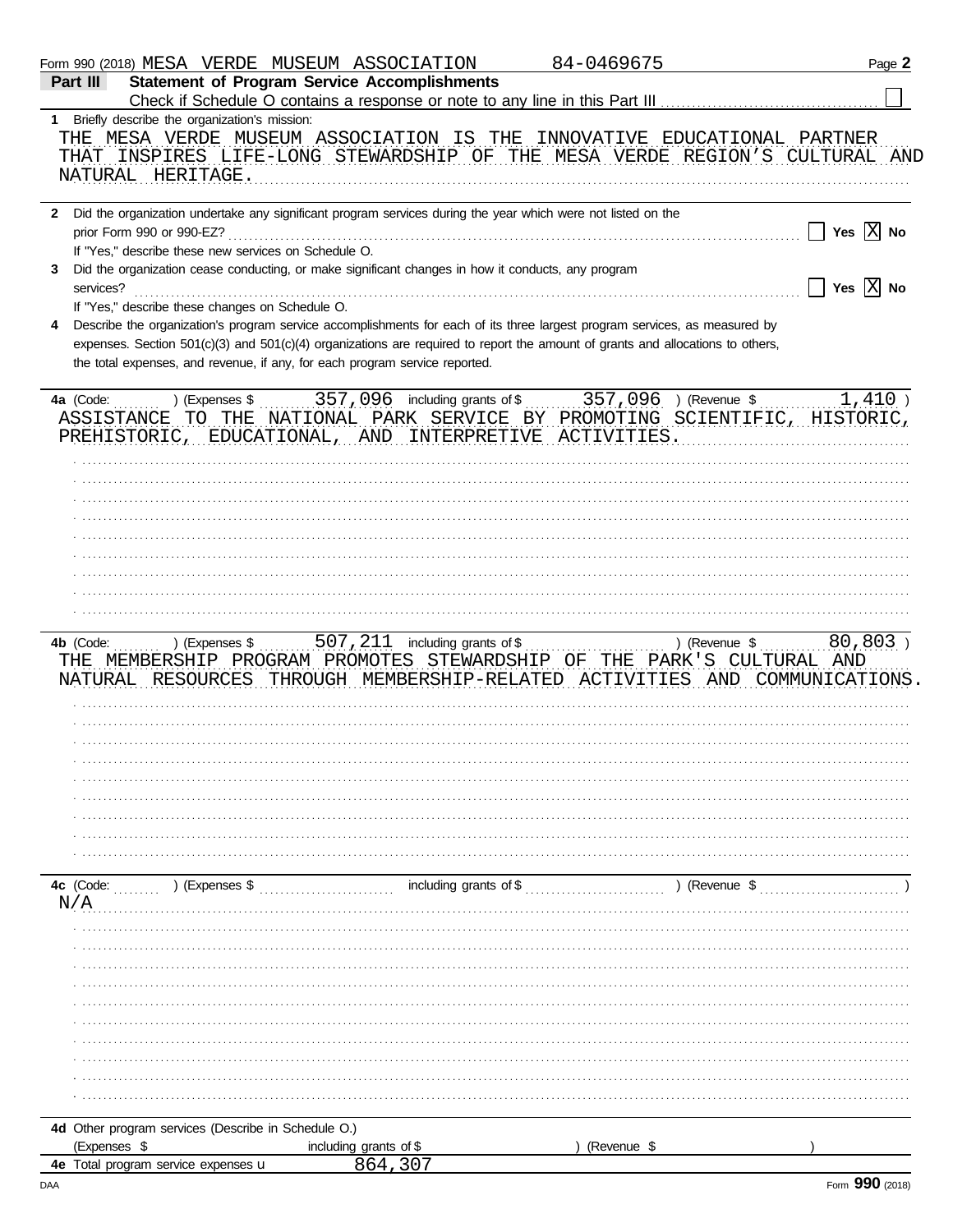|     |                                                                                                                                                                                                         |                 | Yes | No            |
|-----|---------------------------------------------------------------------------------------------------------------------------------------------------------------------------------------------------------|-----------------|-----|---------------|
| 1   | Is the organization described in section $501(c)(3)$ or $4947(a)(1)$ (other than a private foundation)? If "Yes,"                                                                                       |                 |     |               |
|     | complete Schedule A                                                                                                                                                                                     | 1               | Χ   |               |
| 2   | Is the organization required to complete Schedule B, Schedule of Contributors (see instructions)?                                                                                                       | $\mathbf{2}$    | Χ   |               |
| 3   | Did the organization engage in direct or indirect political campaign activities on behalf of or in opposition to                                                                                        |                 |     |               |
|     |                                                                                                                                                                                                         | 3               |     | <u>X</u>      |
| 4   | Section 501(c)(3) organizations. Did the organization engage in lobbying activities, or have a section 501(h)                                                                                           |                 |     |               |
|     | election in effect during the tax year? If "Yes," complete Schedule C, Part II                                                                                                                          | 4               |     | X             |
| 5   | Is the organization a section $501(c)(4)$ , $501(c)(5)$ , or $501(c)(6)$ organization that receives membership dues,                                                                                    |                 |     |               |
|     | assessments, or similar amounts as defined in Revenue Procedure 98-19? If "Yes," complete Schedule C, Part III                                                                                          | 5               |     | X             |
| 6   | Did the organization maintain any donor advised funds or any similar funds or accounts for which donors                                                                                                 |                 |     |               |
|     | have the right to provide advice on the distribution or investment of amounts in such funds or accounts? If                                                                                             |                 |     |               |
|     | "Yes," complete Schedule D, Part I                                                                                                                                                                      | 6               |     | <u>X</u>      |
| 7   | Did the organization receive or hold a conservation easement, including easements to preserve open space,                                                                                               |                 |     |               |
|     | the environment, historic land areas, or historic structures? If "Yes," complete Schedule D, Part II                                                                                                    | 7               |     | X             |
| 8   | Did the organization maintain collections of works of art, historical treasures, or other similar assets? If "Yes,"                                                                                     |                 |     |               |
|     |                                                                                                                                                                                                         | 8               |     | X             |
| 9   | Did the organization report an amount in Part X, line 21, for escrow or custodial account liability, serve as a                                                                                         |                 |     |               |
|     | custodian for amounts not listed in Part X; or provide credit counseling, debt management, credit repair, or                                                                                            |                 |     |               |
|     |                                                                                                                                                                                                         | 9               |     | X             |
| 10  | Did the organization, directly or through a related organization, hold assets in temporarily restricted<br>endowments, permanent endowments, or quasi-endowments? If "Yes," complete Schedule D, Part V | 10              |     |               |
| 11  | If the organization's answer to any of the following questions is "Yes," then complete Schedule D, Parts VI,                                                                                            |                 |     | Χ             |
|     | VII, VIII, IX, or X as applicable.                                                                                                                                                                      |                 |     |               |
| a   | Did the organization report an amount for land, buildings, and equipment in Part X, line 10? If "Yes,"                                                                                                  |                 |     |               |
|     |                                                                                                                                                                                                         | 11a             | Χ   |               |
| b   | Did the organization report an amount for investments-other securities in Part X, line 12 that is 5% or more                                                                                            |                 |     |               |
|     |                                                                                                                                                                                                         | 11b             |     | <u>X</u>      |
| C   | Did the organization report an amount for investments—program related in Part X, line 13 that is 5% or more                                                                                             |                 |     |               |
|     |                                                                                                                                                                                                         | 11c             |     | Χ             |
| d   | Did the organization report an amount for other assets in Part X, line 15 that is 5% or more of its total assets                                                                                        |                 |     |               |
|     | reported in Part X, line 16? If "Yes," complete Schedule D, Part IX                                                                                                                                     | 11d             |     | X             |
|     | Did the organization report an amount for other liabilities in Part X, line 25? If "Yes," complete Schedule D, Part X                                                                                   | 11e             |     | Χ             |
| f   | Did the organization's separate or consolidated financial statements for the tax year include a footnote that addresses                                                                                 |                 |     |               |
|     | the organization's liability for uncertain tax positions under FIN 48 (ASC 740)? If "Yes," complete Schedule D, Part X                                                                                  | 11f             |     | Χ             |
|     | 12a Did the organization obtain separate, independent audited financial statements for the tax year? If "Yes," complete                                                                                 |                 |     |               |
|     |                                                                                                                                                                                                         | 12a             | Χ   |               |
|     | Was the organization included in consolidated, independent audited financial statements for the tax year? If                                                                                            |                 |     |               |
|     | "Yes," and if the organization answered "No" to line 12a, then completing Schedule D, Parts XI and XII is optional                                                                                      | 12b             |     | <u>X</u>      |
| 13  |                                                                                                                                                                                                         | 13              |     | Χ             |
| 14a |                                                                                                                                                                                                         | 14a             |     | Χ             |
| b   | Did the organization have aggregate revenues or expenses of more than \$10,000 from grantmaking,                                                                                                        |                 |     |               |
|     | fundraising, business, investment, and program service activities outside the United States, or aggregate                                                                                               |                 |     |               |
|     |                                                                                                                                                                                                         | 14b             |     | <u>X</u>      |
| 15  | Did the organization report on Part IX, column (A), line 3, more than \$5,000 of grants or other assistance to or                                                                                       |                 |     |               |
|     | for any foreign organization? If "Yes," complete Schedule F, Parts II and IV                                                                                                                            | 15              |     | <u>X</u>      |
| 16  | Did the organization report on Part IX, column (A), line 3, more than \$5,000 of aggregate grants or other                                                                                              |                 |     |               |
|     | assistance to or for foreign individuals? If "Yes," complete Schedule F, Parts III and IV                                                                                                               | 16              |     | <u>X</u>      |
| 17  | Did the organization report a total of more than \$15,000 of expenses for professional fundraising services on                                                                                          |                 |     |               |
|     |                                                                                                                                                                                                         | 17              |     | <u>X</u>      |
| 18  | Did the organization report more than \$15,000 total of fundraising event gross income and contributions on                                                                                             |                 |     |               |
|     |                                                                                                                                                                                                         | 18              |     | <u>X</u>      |
| 19  | Did the organization report more than \$15,000 of gross income from gaming activities on Part VIII, line 9a?                                                                                            | 19              |     |               |
| 20a |                                                                                                                                                                                                         | 20a             |     | <u>X</u><br>Χ |
| b   |                                                                                                                                                                                                         | 20 <sub>b</sub> |     |               |
| 21  | Did the organization report more than \$5,000 of grants or other assistance to any domestic organization or                                                                                             |                 |     |               |
|     |                                                                                                                                                                                                         | 21              | Χ   |               |
|     |                                                                                                                                                                                                         |                 |     |               |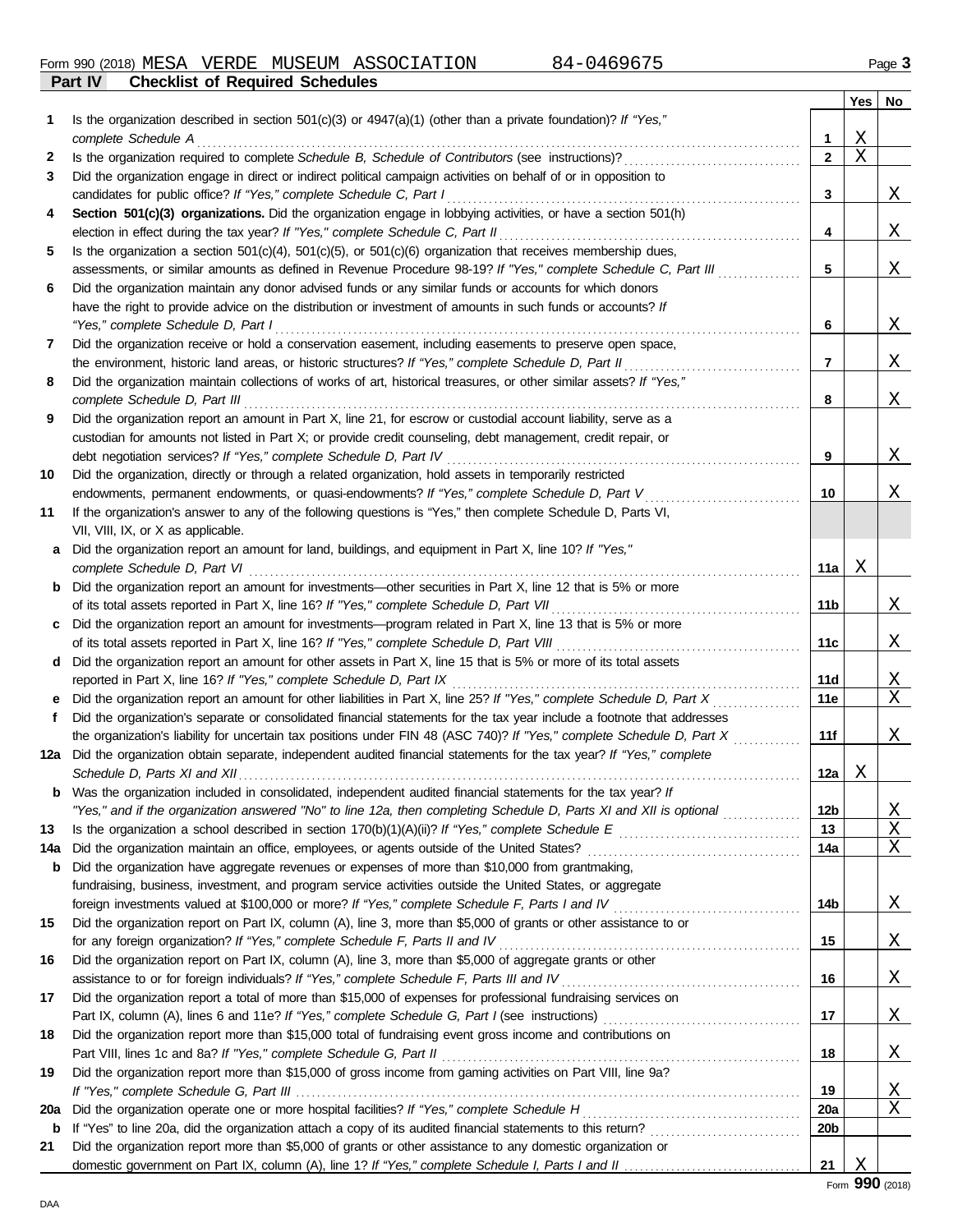Form 990 (2018) Page **4** MESA VERDE MUSEUM ASSOCIATION 84-0469675 **Part IV Checklist of Required Schedules** *(continued)*

|     |                                                                                                                                                                                                                   |                 | Yes        | No.              |
|-----|-------------------------------------------------------------------------------------------------------------------------------------------------------------------------------------------------------------------|-----------------|------------|------------------|
| 22  | Did the organization report more than \$5,000 of grants or other assistance to or for domestic individuals on                                                                                                     |                 |            |                  |
|     | Part IX, column (A), line 2? If "Yes," complete Schedule I, Parts I and III                                                                                                                                       | 22              |            | Χ                |
| 23  | Did the organization answer "Yes" to Part VII, Section A, line 3, 4, or 5 about compensation of the                                                                                                               |                 |            |                  |
|     | organization's current and former officers, directors, trustees, key employees, and highest compensated                                                                                                           |                 |            |                  |
|     | employees? If "Yes," complete Schedule J                                                                                                                                                                          | 23              |            | Χ                |
| 24a | Did the organization have a tax-exempt bond issue with an outstanding principal amount of more than                                                                                                               |                 |            |                  |
|     | \$100,000 as of the last day of the year, that was issued after December 31, 2002? If "Yes," answer lines 24b                                                                                                     |                 |            |                  |
|     | through 24d and complete Schedule K. If "No," go to line 25a                                                                                                                                                      | 24a             |            | X                |
| b   | Did the organization invest any proceeds of tax-exempt bonds beyond a temporary period exception?                                                                                                                 | 24b             |            |                  |
| с   | Did the organization maintain an escrow account other than a refunding escrow at any time during the year                                                                                                         |                 |            |                  |
|     | to defease any tax-exempt bonds?                                                                                                                                                                                  | 24c             |            |                  |
| d   | Did the organization act as an "on behalf of" issuer for bonds outstanding at any time during the year?                                                                                                           | 24d             |            |                  |
| 25а | Section 501(c)(3), 501(c)(4), and 501(c)(29) organizations. Did the organization engage in an excess benefit                                                                                                      |                 |            |                  |
|     | transaction with a disqualified person during the year? If "Yes," complete Schedule L, Part I<br>Is the organization aware that it engaged in an excess benefit transaction with a disqualified person in a prior | 25a             |            | X                |
| b   | year, and that the transaction has not been reported on any of the organization's prior Forms 990 or 990-EZ?                                                                                                      |                 |            |                  |
|     | If "Yes," complete Schedule L, Part I                                                                                                                                                                             | 25b             |            | Χ                |
| 26  | Did the organization report any amount on Part X, line 5, 6, or 22 for receivables from or payables to any                                                                                                        |                 |            |                  |
|     | current or former officers, directors, trustees, key employees, highest compensated employees, or                                                                                                                 |                 |            |                  |
|     | disqualified persons? If "Yes," complete Schedule L, Part II                                                                                                                                                      | 26              |            | Χ                |
| 27  | Did the organization provide a grant or other assistance to an officer, director, trustee, key employee,                                                                                                          |                 |            |                  |
|     | substantial contributor or employee thereof, a grant selection committee member, or to a 35% controlled                                                                                                           |                 |            |                  |
|     | entity or family member of any of these persons? If "Yes," complete Schedule L, Part III                                                                                                                          | 27              |            | Χ                |
| 28  | Was the organization a party to a business transaction with one of the following parties (see Schedule L,                                                                                                         |                 |            |                  |
|     | Part IV instructions for applicable filing thresholds, conditions, and exceptions):                                                                                                                               |                 |            |                  |
| а   | A current or former officer, director, trustee, or key employee? If "Yes," complete Schedule L, Part IV                                                                                                           | 28a             |            | Χ                |
| b   | A family member of a current or former officer, director, trustee, or key employee? If "Yes," complete                                                                                                            |                 |            |                  |
|     | Schedule L, Part IV                                                                                                                                                                                               | 28b             |            | X                |
| c   | An entity of which a current or former officer, director, trustee, or key employee (or a family member thereof)                                                                                                   |                 |            |                  |
|     | was an officer, director, trustee, or direct or indirect owner? If "Yes," complete Schedule L, Part IV                                                                                                            | 28c             |            | <u>X</u>         |
| 29  | Did the organization receive more than \$25,000 in non-cash contributions? If "Yes," complete Schedule M                                                                                                          | 29              |            | Χ                |
| 30  | Did the organization receive contributions of art, historical treasures, or other similar assets, or qualified                                                                                                    |                 |            |                  |
|     | conservation contributions? If "Yes," complete Schedule M                                                                                                                                                         | 30              |            | <u>X</u>         |
| 31  | Did the organization liquidate, terminate, or dissolve and cease operations? If "Yes," complete Schedule N, Part I                                                                                                | 31              |            | Χ                |
| 32  | Did the organization sell, exchange, dispose of, or transfer more than 25% of its net assets? If "Yes,"                                                                                                           |                 |            |                  |
|     | complete Schedule N, Part II                                                                                                                                                                                      | 32              |            | X                |
| 33  | Did the organization own 100% of an entity disregarded as separate from the organization under Regulations                                                                                                        |                 |            |                  |
|     |                                                                                                                                                                                                                   | 33              |            | <u>X</u>         |
| 34  | Was the organization related to any tax-exempt or taxable entity? If "Yes," complete Schedule R, Part II, III,                                                                                                    |                 |            |                  |
|     | or IV, and Part V, line 1                                                                                                                                                                                         | 34              |            | <u>X</u>         |
| 35a |                                                                                                                                                                                                                   | <b>35a</b>      |            | X                |
| b   | If "Yes" to line 35a, did the organization receive any payment from or engage in any transaction with a                                                                                                           |                 |            |                  |
| 36  | controlled entity within the meaning of section 512(b)(13)? If "Yes," complete Schedule R, Part V, line 2<br>Section 501(c)(3) organizations. Did the organization make any transfers to an exempt non-charitable | 35 <sub>b</sub> |            |                  |
|     |                                                                                                                                                                                                                   | 36              |            |                  |
| 37  | Did the organization conduct more than 5% of its activities through an entity that is not a related organization                                                                                                  |                 |            | <u>X</u>         |
|     | and that is treated as a partnership for federal income tax purposes? If "Yes," complete Schedule R, Part VI                                                                                                      | 37              |            | Χ                |
| 38  | Did the organization complete Schedule O and provide explanations in Schedule O for Part VI, lines 11b and                                                                                                        |                 |            |                  |
|     | 19? Note. All Form 990 filers are required to complete Schedule O.                                                                                                                                                | 38              | Χ          |                  |
|     | Statements Regarding Other IRS Filings and Tax Compliance<br>Part V                                                                                                                                               |                 |            |                  |
|     |                                                                                                                                                                                                                   |                 |            |                  |
|     |                                                                                                                                                                                                                   |                 | <b>Yes</b> | No               |
| 1a  | $\overline{2}$<br>Enter the number reported in Box 3 of Form 1096. Enter -0- if not applicable<br>1a                                                                                                              |                 |            |                  |
| b   | $\mathbf 0$<br>1 <sub>b</sub><br>Enter the number of Forms W-2G included in line 1a. Enter -0- if not applicable                                                                                                  |                 |            |                  |
| с   | Did the organization comply with backup withholding rules for reportable payments to vendors and                                                                                                                  |                 |            |                  |
|     |                                                                                                                                                                                                                   | 1c              |            |                  |
|     |                                                                                                                                                                                                                   |                 |            | $QQ \cap (2010)$ |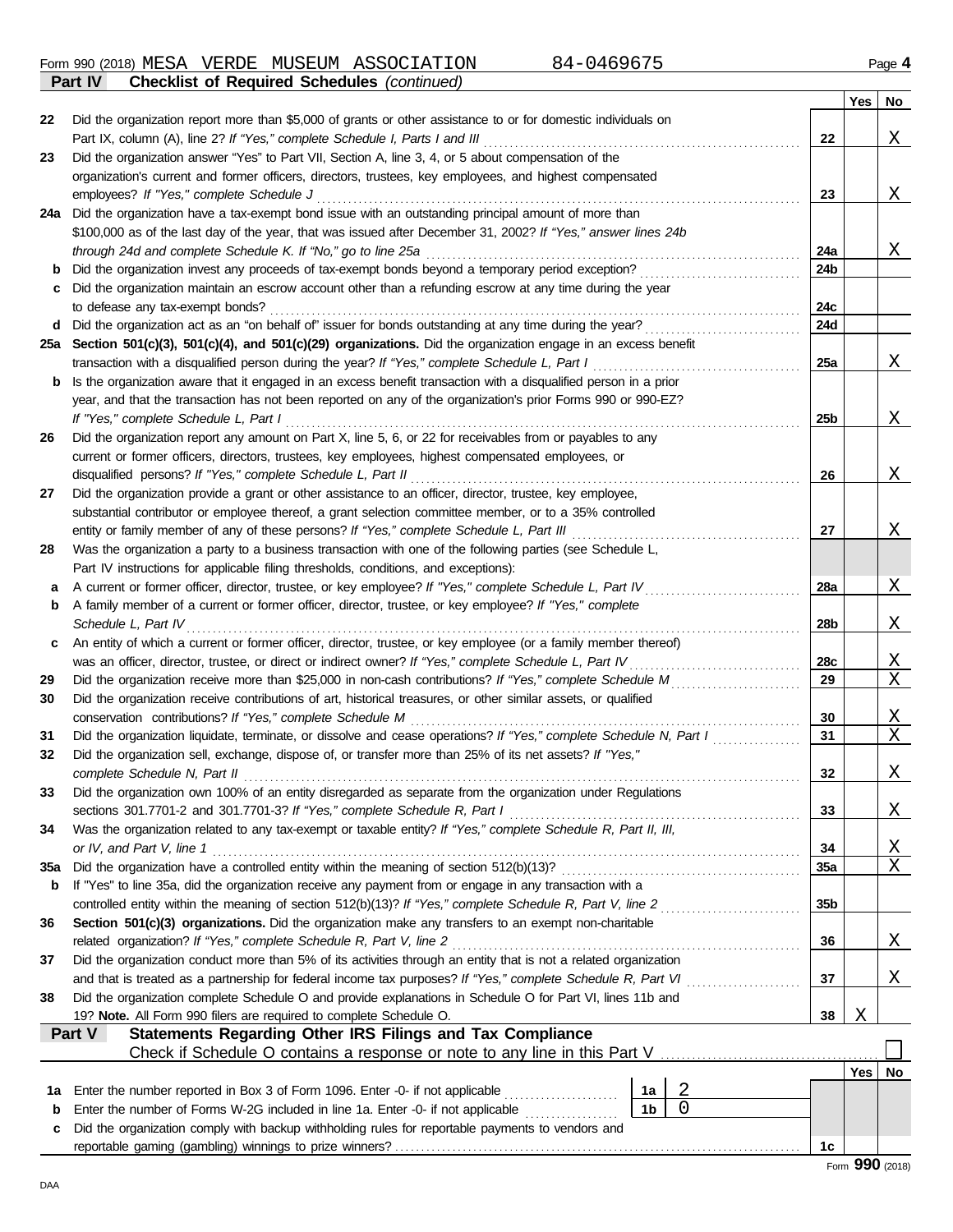| b   | Did any taxable party notify the organization that it was or is a party to a prohibited tax shelter transaction?                   |                 | 5b  | Χ              |  |  |
|-----|------------------------------------------------------------------------------------------------------------------------------------|-----------------|-----|----------------|--|--|
| с   | If "Yes" to line 5a or 5b, did the organization file Form 8886-T?                                                                  |                 | 5c  |                |  |  |
| 6а  | Does the organization have annual gross receipts that are normally greater than \$100,000, and did the                             |                 |     |                |  |  |
|     | organization solicit any contributions that were not tax deductible as charitable contributions?                                   |                 | 6a  | Χ              |  |  |
| b   | If "Yes," did the organization include with every solicitation an express statement that such contributions or                     |                 |     |                |  |  |
|     | gifts were not tax deductible?                                                                                                     |                 | 6b  |                |  |  |
| 7   | Organizations that may receive deductible contributions under section 170(c).                                                      |                 |     |                |  |  |
| а   | Did the organization receive a payment in excess of \$75 made partly as a contribution and partly for goods                        |                 |     |                |  |  |
|     | and services provided to the payor?                                                                                                |                 | 7a  |                |  |  |
| b   |                                                                                                                                    |                 | 7b  |                |  |  |
| с   | Did the organization sell, exchange, or otherwise dispose of tangible personal property for which it was                           |                 |     |                |  |  |
|     | required to file Form 8282?                                                                                                        |                 | 7c  |                |  |  |
| d   |                                                                                                                                    | 7d              |     |                |  |  |
| е   | Did the organization receive any funds, directly or indirectly, to pay premiums on a personal benefit contract?                    |                 | 7е  |                |  |  |
| Ť.  | Did the organization, during the year, pay premiums, directly or indirectly, on a personal benefit contract?                       |                 | 7f  |                |  |  |
| g   | If the organization received a contribution of qualified intellectual property, did the organization file Form 8899 as required?   |                 | 7g  |                |  |  |
| h   | If the organization received a contribution of cars, boats, airplanes, or other vehicles, did the organization file a Form 1098-C? |                 | 7h  |                |  |  |
| 8   | Sponsoring organizations maintaining donor advised funds. Did a donor advised fund maintained by the                               |                 |     |                |  |  |
|     |                                                                                                                                    |                 | 8   |                |  |  |
| 9   | Sponsoring organizations maintaining donor advised funds.                                                                          |                 |     |                |  |  |
| а   | Did the sponsoring organization make any taxable distributions under section 4966?                                                 |                 | 9a  |                |  |  |
| b   | Did the sponsoring organization make a distribution to a donor, donor advisor, or related person?                                  |                 | 9b  |                |  |  |
| 10  | Section 501(c)(7) organizations. Enter:                                                                                            |                 |     |                |  |  |
| а   | Initiation fees and capital contributions included on Part VIII, line 12 [11] [11] [12] [11] [12] [11] [12] [1                     | 10a             |     |                |  |  |
| b   | Gross receipts, included on Form 990, Part VIII, line 12, for public use of club facilities                                        | 10 <sub>b</sub> |     |                |  |  |
| 11  | Section 501(c)(12) organizations. Enter:                                                                                           |                 |     |                |  |  |
| а   | Gross income from members or shareholders                                                                                          | 11a             |     |                |  |  |
| b   | Gross income from other sources (Do not net amounts due or paid to other sources                                                   |                 |     |                |  |  |
|     | against amounts due or received from them.)                                                                                        | 11b             |     |                |  |  |
| 12a | Section 4947(a)(1) non-exempt charitable trusts. Is the organization filing Form 990 in lieu of Form 1041?                         |                 | 12a |                |  |  |
|     | <b>b</b> If "Yes," enter the amount of tax-exempt interest received or accrued during the year                                     | 12 <sub>b</sub> |     |                |  |  |
| 13  | Section 501(c)(29) qualified nonprofit health insurance issuers.                                                                   |                 |     |                |  |  |
| a   | Is the organization licensed to issue qualified health plans in more than one state?                                               |                 | 13a |                |  |  |
|     | Note. See the instructions for additional information the organization must report on Schedule O.                                  |                 |     |                |  |  |
| b   | Enter the amount of reserves the organization is required to maintain by the states in which                                       |                 |     |                |  |  |
|     |                                                                                                                                    | 13 <sub>b</sub> |     |                |  |  |
|     |                                                                                                                                    | 13c             |     |                |  |  |
| 14a |                                                                                                                                    |                 | 14a | $\Delta$       |  |  |
|     | <b>b</b> If "Yes," has it filed a Form 720 to report these payments? If "No," provide an explanation in Schedule O                 |                 | 14b |                |  |  |
| 15  | Is the organization subject to the section 4960 tax on payment(s) of more than \$1,000,000 in remuneration or                      |                 |     |                |  |  |
|     | excess parachute payment(s) during the year?                                                                                       |                 | 15  | $\overline{X}$ |  |  |
|     | If "Yes," see instructions and file Form 4720, Schedule N.                                                                         |                 |     |                |  |  |
| 16  | Is the organization an educational institution subject to the section 4968 excise tax on net investment income?                    |                 | 16  | Χ              |  |  |
|     | If "Yes," complete Form 4720, Schedule O.                                                                                          |                 |     |                |  |  |

| MESA<br>Form 990 (2018) | VERDE | MUSEUM | ASSOCIATION | $84 - 046967F$ | $P$ aqe $\sim$ |
|-------------------------|-------|--------|-------------|----------------|----------------|

**4a** At any time during the calendar year, did the organization have an interest in, or a signature or other authority over,

Did any taxable party patty the organization that it was or is a party to a probibited tay shelter transaction?

**b** If at least one is reported on line 2a, did the organization file all required federal employment tax returns? . . . . . . . . . . . . . . . . . . . . . . . . . . .

**3a** Did the organization have unrelated business gross income of \$1,000 or more during the year? . . . . . . . . . . . . . . . . . . . . . . . . . . . . . . . . . . . . .

If "Yes," has it filed a Form 990-T for this year? *If "No" to line 3b, provide an explanation in Schedule O* . . . . . . . . . . . . . . . . . . . . . . . . . . .

a financial account in a foreign country (such as a bank account, securities account, or other financial account)? ..................

**b** If "Yes," enter the name of the foreign country: u . . . . . . . . . . . . . . . . . . . . . . . . . . . . . . . . . . . . . . . . . . . . . . . . . . . . . . . . . . . . . . . . . . . . . . . . . . . . . . . . . . . . . . .

**5a** Was the organization a party to a prohibited tax shelter transaction at any time during the tax year? . . . . . . . . . . . . . . . . . . . . . . . . . . . . . . . .

See instructions for filing requirements for FinCEN Form 114, Report of Foreign Bank and Financial Accounts (FBAR).

**Part V Statements Regarding Other IRS Filings and Tax Compliance** *(continued)*

**Note.** If the sum of lines 1a and 2a is greater than 250, you may be required to *e-file* (see instructions)

**2a** Enter the number of employees reported on Form W-3, Transmittal of Wage and Tax

Statements, filed for the calendar year ending with or within the year covered by this return

|  | Page |  |
|--|------|--|
|  |      |  |

X

**2b**

**2a**

25

**3a 3b**

**4a**

**5a**  $F<sub>b</sub>$ 

**Yes No**

X

X

X

**b**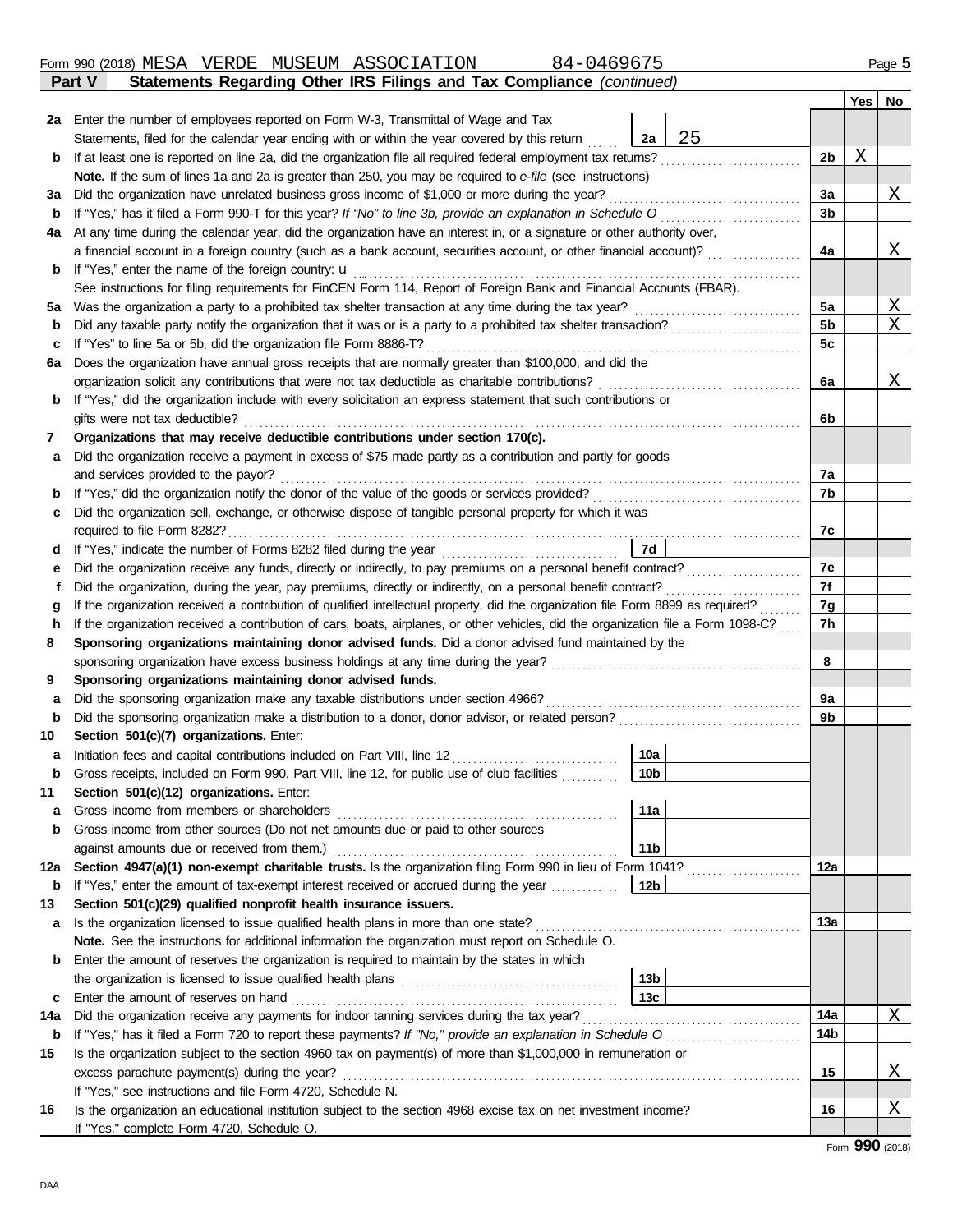#### Form 990 (2018) Page **6** MESA VERDE MUSEUM ASSOCIATION 84-0469675

| Part VI | Governance, Management, and Disclosure For each "Yes" response to lines 2 through 7b below, and for a "No"                |        |  |
|---------|---------------------------------------------------------------------------------------------------------------------------|--------|--|
|         | response to line 8a, 8b, or 10b below, describe the circumstances, processes, or changes in Schedule O. See instructions. |        |  |
|         |                                                                                                                           |        |  |
|         | Section A. Governing Body and Management                                                                                  |        |  |
|         |                                                                                                                           | Yes No |  |
|         |                                                                                                                           |        |  |

|     | 1a Enter the number of voting members of the governing body at the end of the tax year                                              | 1a | 9 |                 |              |                |  |  |  |  |  |
|-----|-------------------------------------------------------------------------------------------------------------------------------------|----|---|-----------------|--------------|----------------|--|--|--|--|--|
|     | If there are material differences in voting rights among members of the governing body, or                                          |    |   |                 |              |                |  |  |  |  |  |
|     | if the governing body delegated broad authority to an executive committee or similar                                                |    |   |                 |              |                |  |  |  |  |  |
|     | committee, explain in Schedule O.                                                                                                   |    |   |                 |              |                |  |  |  |  |  |
| b   | Enter the number of voting members included in line 1a, above, who are independent                                                  | 1b | 9 |                 |              |                |  |  |  |  |  |
| 2   | Did any officer, director, trustee, or key employee have a family relationship or a business relationship with                      |    |   |                 |              |                |  |  |  |  |  |
|     | any other officer, director, trustee, or key employee?                                                                              |    |   | $\mathbf{2}$    |              | Χ              |  |  |  |  |  |
| 3   | Did the organization delegate control over management duties customarily performed by or under the direct                           |    |   |                 |              |                |  |  |  |  |  |
|     | supervision of officers, directors, or trustees, or key employees to a management company or other person?                          |    |   | 3               |              | <u>X</u>       |  |  |  |  |  |
| 4   | Did the organization make any significant changes to its governing documents since the prior Form 990 was filed?                    |    |   |                 |              |                |  |  |  |  |  |
| 5   | Did the organization become aware during the year of a significant diversion of the organization's assets?                          |    |   | 5               |              | X              |  |  |  |  |  |
| 6   | Did the organization have members or stockholders?                                                                                  |    |   | 6               |              | $\mathbf X$    |  |  |  |  |  |
| 7a  | Did the organization have members, stockholders, or other persons who had the power to elect or appoint                             |    |   |                 |              |                |  |  |  |  |  |
|     | one or more members of the governing body?                                                                                          |    |   | 7a              |              | Χ              |  |  |  |  |  |
| b   | Are any governance decisions of the organization reserved to (or subject to approval by) members,                                   |    |   |                 |              |                |  |  |  |  |  |
|     | stockholders, or persons other than the governing body?                                                                             |    |   | 7b              |              | X              |  |  |  |  |  |
| 8   | Did the organization contemporaneously document the meetings held or written actions undertaken during the year by the following:   |    |   |                 |              |                |  |  |  |  |  |
| a   | The governing body?                                                                                                                 |    |   | 8a              | Χ            |                |  |  |  |  |  |
| b   | Each committee with authority to act on behalf of the governing body?                                                               |    |   |                 |              |                |  |  |  |  |  |
| 9   | Is there any officer, director, trustee, or key employee listed in Part VII, Section A, who cannot be reached at                    |    |   |                 |              |                |  |  |  |  |  |
|     |                                                                                                                                     |    |   | 9               |              | Χ              |  |  |  |  |  |
|     | Section B. Policies (This Section B requests information about policies not required by the Internal Revenue Code.)                 |    |   |                 |              |                |  |  |  |  |  |
|     |                                                                                                                                     |    |   |                 | Yes          | No             |  |  |  |  |  |
| 10a | Did the organization have local chapters, branches, or affiliates?                                                                  |    |   | 10a             |              | X              |  |  |  |  |  |
| b   | If "Yes," did the organization have written policies and procedures governing the activities of such chapters,                      |    |   |                 |              |                |  |  |  |  |  |
|     | affiliates, and branches to ensure their operations are consistent with the organization's exempt purposes?                         |    |   | 10b             |              |                |  |  |  |  |  |
| 11a | Has the organization provided a complete copy of this Form 990 to all members of its governing body before filing the form?         |    |   | 11a             | X            |                |  |  |  |  |  |
| b   | Describe in Schedule O the process, if any, used by the organization to review this Form 990.                                       |    |   |                 |              |                |  |  |  |  |  |
| 12a | Did the organization have a written conflict of interest policy? If "No," go to line 13                                             |    |   | 12a             | Χ            |                |  |  |  |  |  |
| b   | Were officers, directors, or trustees, and key employees required to disclose annually interests that could give rise to conflicts? |    |   | 12b             | X            |                |  |  |  |  |  |
| c   | Did the organization regularly and consistently monitor and enforce compliance with the policy? If "Yes,"                           |    |   |                 |              |                |  |  |  |  |  |
|     | describe in Schedule O how this was done                                                                                            |    |   | 12c             | $\mathbf{X}$ |                |  |  |  |  |  |
| 13  | Did the organization have a written whistleblower policy?                                                                           |    |   | 13              | X            |                |  |  |  |  |  |
| 14  | Did the organization have a written document retention and destruction policy?                                                      |    |   | 14              | X            |                |  |  |  |  |  |
| 15  | Did the process for determining compensation of the following persons include a review and approval by                              |    |   |                 |              |                |  |  |  |  |  |
|     | independent persons, comparability data, and contemporaneous substantiation of the deliberation and decision?                       |    |   |                 |              |                |  |  |  |  |  |
|     | The organization's CEO, Executive Director, or top management official                                                              |    |   | 15a             | $\mathbf X$  |                |  |  |  |  |  |
|     | Other officers or key employees of the organization                                                                                 |    |   | 15 <sub>b</sub> |              | $\overline{X}$ |  |  |  |  |  |
|     | If "Yes" to line 15a or 15b, describe the process in Schedule O (see instructions).                                                 |    |   |                 |              |                |  |  |  |  |  |
| 16a | Did the organization invest in, contribute assets to, or participate in a joint venture or similar arrangement                      |    |   |                 |              |                |  |  |  |  |  |
|     | with a taxable entity during the year?                                                                                              |    |   | 16a             |              | Χ              |  |  |  |  |  |
|     | <b>b</b> If "Yes," did the organization follow a written policy or procedure requiring the organization to evaluate its             |    |   |                 |              |                |  |  |  |  |  |
|     | participation in joint venture arrangements under applicable federal tax law, and take steps to safeguard the                       |    |   |                 |              |                |  |  |  |  |  |
|     |                                                                                                                                     |    |   | 16b             |              |                |  |  |  |  |  |
|     | <b>Section C. Disclosure</b>                                                                                                        |    |   |                 |              |                |  |  |  |  |  |

**17** List the states with which a copy of this Form 990 is required to be filed  $\bf{u}$  NONE **Example 20** Conservation conservation conservation conservation conservation conservation conservation conservation conservation con

|  |  | 18 Section 6104 requires an organization to make its Forms 1023 (1024 or 1024-A if applicable), 990, and 990-T (Section 501(c) |  |  |  |
|--|--|--------------------------------------------------------------------------------------------------------------------------------|--|--|--|
|--|--|--------------------------------------------------------------------------------------------------------------------------------|--|--|--|

(3)s only) available for public inspection. Indicate how you made these available. Check all that apply.

 $\overline{X}$  Own website  $\overline{X}$  Another's website  $\overline{X}$  Upon request  $\overline{X}$  Other *(explain in Schedule O)* 

| 19 Describe in Schedule O whether (and if so, how) the organization made its governing documents, conflict of interest policy, and |
|------------------------------------------------------------------------------------------------------------------------------------|
| financial statements available to the public during the tax year.                                                                  |

20 State the name, address, and telephone number of the person who possesses the organization's books and records u

BUSINESS MANAGER MESA VERDE NAT'L PARK

DAA Form **990** (2018)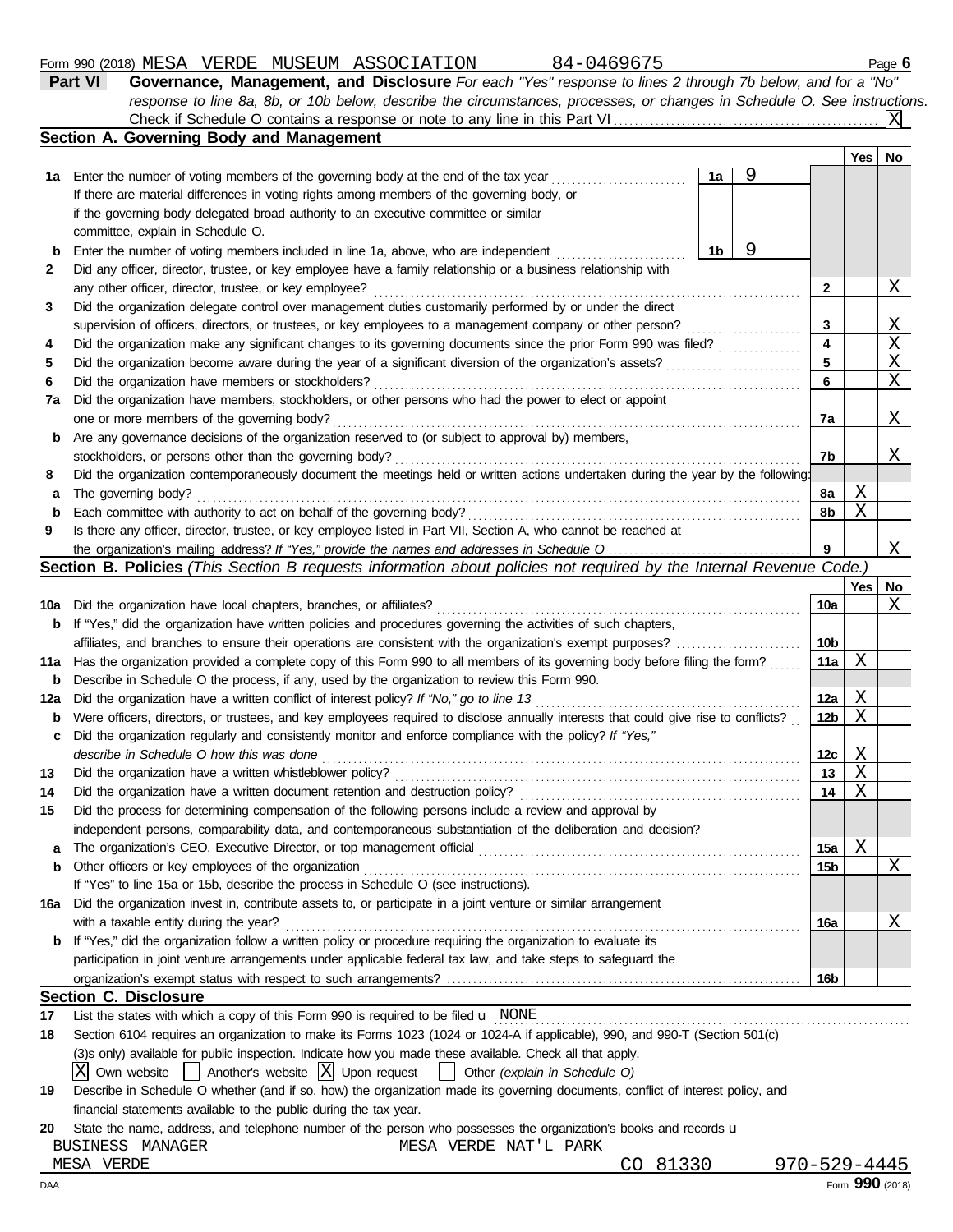|                          | Part VII Compensation of Officers, Directors, Trustees, Key Employees, Highest Compensated Employees, and                                                                                                                        |  |  |  |  |  |  |  |
|--------------------------|----------------------------------------------------------------------------------------------------------------------------------------------------------------------------------------------------------------------------------|--|--|--|--|--|--|--|
|                          | Independent Contractors                                                                                                                                                                                                          |  |  |  |  |  |  |  |
|                          |                                                                                                                                                                                                                                  |  |  |  |  |  |  |  |
|                          | Section A. Officers, Directors, Trustees, Key Employees, and Highest Compensated Employees                                                                                                                                       |  |  |  |  |  |  |  |
| organization's tax year. | 1a Complete this table for all persons required to be listed. Report compensation for the calendar year ending with or within the                                                                                                |  |  |  |  |  |  |  |
|                          | • List all of the organization's current officers, directors, trustees (whether individuals or organizations), regardless of amount of<br>compensation. Enter -0- in columns (D), $(E)$ , and $(F)$ if no compensation was paid. |  |  |  |  |  |  |  |
|                          | • List all of the organization's current key employees, if any. See instructions for definition of "key employee."                                                                                                               |  |  |  |  |  |  |  |

List all of the organization's **current** key employees, if any. See instructions for definition of "key employee."

who received reportable compensation (Box 5 of Form W-2 and/or Box 7 of Form 1099-MISC) of more than \$100,000 from the organization and any related organizations. **•** List all of the organization's **current** key employees, if any. See instructions for definition of "key employee."<br>• List the organization's five **current** highest compensated employees (other than an officer, director **•**

■ List all of the organization's **former** officers, key employees, and highest compensated employees who received more than<br>00.000 of reportable compensation from the erganization and any related erganizations \$100,000 of reportable compensation from the organization and any related organizations.

■ List all of the organization's **former directors or trustees** that received, in the capacity as a former director or trustee of the<br>enization more than \$10,000 of reportable compensation from the organization and any re organization, more than \$10,000 of reportable compensation from the organization and any related organizations. List persons in the following order: individual trustees or directors; institutional trustees; officers; key employees; highest

compensated employees; and former such persons.

 $\mathbf{I}$ Check this box if neither the organization nor any related organization compensated any current officer, director, or trustee.

| (A)<br>Name and Title        | (B)<br>Average<br>hours per<br>week<br>(list any               | (C)<br>Position<br>(do not check more than one<br>box, unless person is both an<br>officer and a director/trustee) |                         |             |              |                                 |        | (D)<br>Reportable<br>compensation<br>from<br>the | (E)<br>Reportable<br>compensation from<br>related<br>organizations | (F)<br>Estimated<br>amount of<br>other<br>compensation   |
|------------------------------|----------------------------------------------------------------|--------------------------------------------------------------------------------------------------------------------|-------------------------|-------------|--------------|---------------------------------|--------|--------------------------------------------------|--------------------------------------------------------------------|----------------------------------------------------------|
|                              | hours for<br>related<br>organizations<br>below dotted<br>line) | Individual<br>or director<br>trustee                                                                               | nstitutional<br>trustee | Officer     | Key employee | Highest compensated<br>employee | Former | organization<br>(W-2/1099-MISC)                  | (W-2/1099-MISC)                                                    | from the<br>organization<br>and related<br>organizations |
| (1) KELLI BRUSH<br>PRESIDENT | 1.00<br>0.00                                                   | Χ                                                                                                                  |                         | $\mathbf X$ |              |                                 |        | 0                                                | 0                                                                  | 0                                                        |
| (2) SYLVESTER ALLRED         |                                                                |                                                                                                                    |                         |             |              |                                 |        |                                                  |                                                                    |                                                          |
| TREASURER                    | 1.00<br>0.00                                                   | X                                                                                                                  |                         | X           |              |                                 |        | 0                                                | 0                                                                  | 0                                                        |
| (3) LYNN THOMPSON BACA       |                                                                |                                                                                                                    |                         |             |              |                                 |        |                                                  |                                                                    |                                                          |
| DIRECTOR                     | 1.00<br>0.00                                                   | $\mathbf X$                                                                                                        |                         |             |              |                                 |        | 0                                                | 0                                                                  | $\overline{0}$                                           |
| (4) ERIC HITTLE              |                                                                |                                                                                                                    |                         |             |              |                                 |        |                                                  |                                                                    |                                                          |
| DIRECTOR                     | 1.00<br>0.00                                                   | X                                                                                                                  |                         |             |              |                                 |        | 0                                                | 0                                                                  | 0                                                        |
| (5) KAY HOLMES               |                                                                |                                                                                                                    |                         |             |              |                                 |        |                                                  |                                                                    |                                                          |
| DIRECTOR                     | 1.00<br>0.00                                                   | X                                                                                                                  |                         |             |              |                                 |        | 0                                                | 0                                                                  | 0                                                        |
| $(6)$ KAREN L.<br>KINNEAR    |                                                                |                                                                                                                    |                         |             |              |                                 |        |                                                  |                                                                    |                                                          |
| <b>DIRECTOR</b>              | 1.00<br>0.00                                                   | X                                                                                                                  |                         |             |              |                                 |        | 0                                                | 0                                                                  | 0                                                        |
| (7) KEEVIN P. LEWIS          |                                                                |                                                                                                                    |                         |             |              |                                 |        |                                                  |                                                                    |                                                          |
| DIRECTOR                     | 1.00<br>0.00                                                   | X                                                                                                                  |                         |             |              |                                 |        | 0                                                | 0                                                                  | 0                                                        |
| $(8)$ WILLIAM R.<br>MORRIS   |                                                                |                                                                                                                    |                         |             |              |                                 |        |                                                  |                                                                    |                                                          |
| <b>DIRECTOR</b>              | 1.00<br>0.00                                                   | X                                                                                                                  |                         |             |              |                                 |        | 0                                                | 0                                                                  | 0                                                        |
| $(9)$ LILLIAN D.<br>WAKELEY  |                                                                |                                                                                                                    |                         |             |              |                                 |        |                                                  |                                                                    |                                                          |
| <b>DIRECTOR</b>              | 1.00<br>0.00                                                   | X                                                                                                                  |                         |             |              |                                 |        | 0                                                | 0                                                                  | $\overline{0}$                                           |
| (10) KATHY FINE-DARE         |                                                                |                                                                                                                    |                         |             |              |                                 |        |                                                  |                                                                    |                                                          |
| DIRECTOR                     | 1.00<br>0.00                                                   | Χ                                                                                                                  |                         |             |              |                                 |        | 0                                                | 0                                                                  | 0                                                        |
| (11) TERI PAUL               |                                                                |                                                                                                                    |                         |             |              |                                 |        |                                                  |                                                                    |                                                          |
| EXECUTIVE DIRECTOR           | 40.00<br>0.00                                                  |                                                                                                                    |                         | X           |              |                                 |        | 71,958                                           | 0                                                                  | 26,495                                                   |
| <b>DAA</b>                   |                                                                |                                                                                                                    |                         |             |              |                                 |        |                                                  |                                                                    | Form 990 (2018)                                          |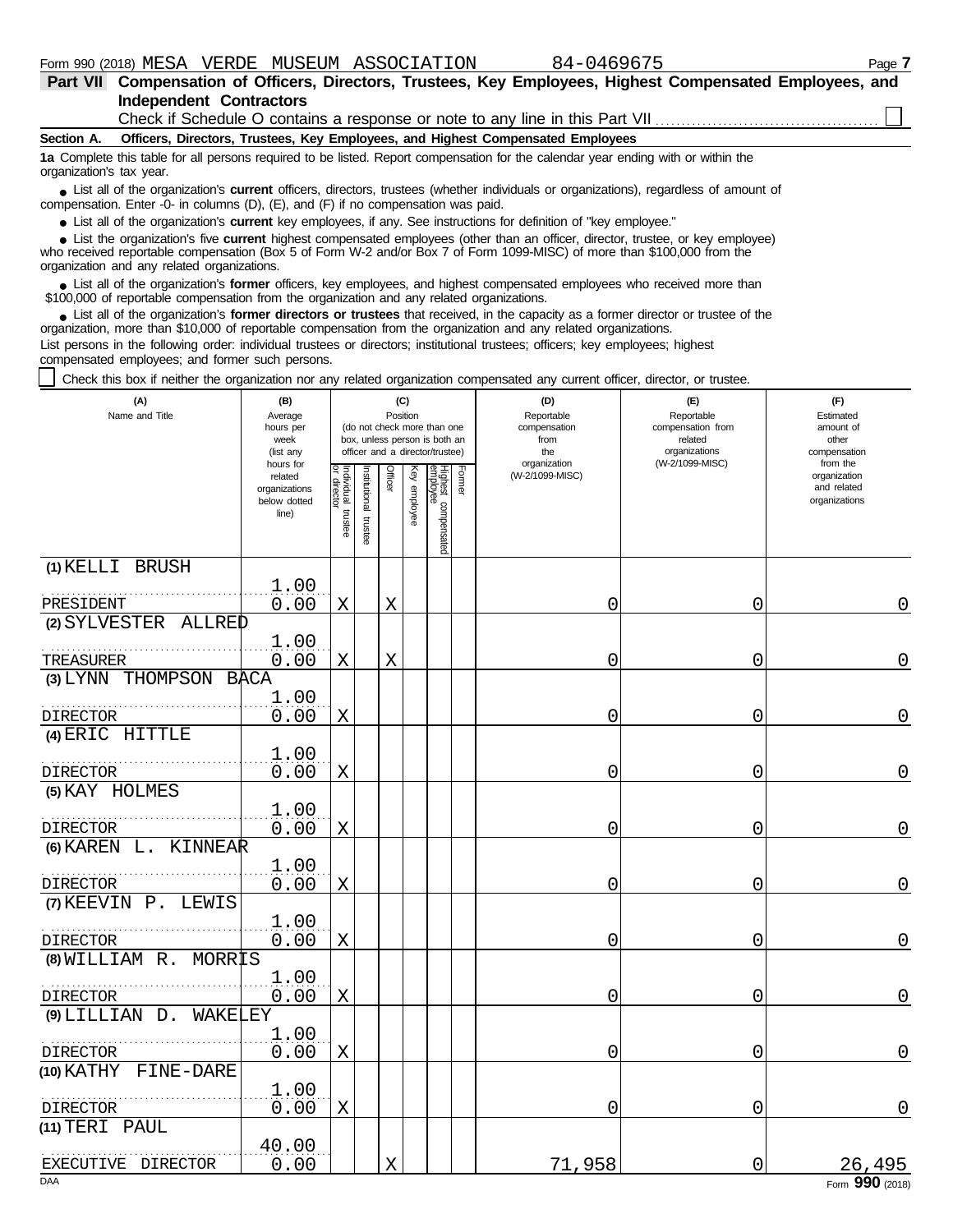|              | Form 990 (2018) MESA VERDE MUSEUM ASSOCIATION                                                                                                                                                                                                                                                                                                                                                                                                                                                                       |                                                               |                                        |                                                                                                                    |         |              |                                 |        | 84-0469675                                                                                             |                                                                                       |                                                          |                     | Page 8             |
|--------------|---------------------------------------------------------------------------------------------------------------------------------------------------------------------------------------------------------------------------------------------------------------------------------------------------------------------------------------------------------------------------------------------------------------------------------------------------------------------------------------------------------------------|---------------------------------------------------------------|----------------------------------------|--------------------------------------------------------------------------------------------------------------------|---------|--------------|---------------------------------|--------|--------------------------------------------------------------------------------------------------------|---------------------------------------------------------------------------------------|----------------------------------------------------------|---------------------|--------------------|
| Part VII     |                                                                                                                                                                                                                                                                                                                                                                                                                                                                                                                     |                                                               |                                        |                                                                                                                    |         |              |                                 |        | Section A. Officers, Directors, Trustees, Key Employees, and Highest Compensated Employees (continued) |                                                                                       |                                                          | (F)                 |                    |
|              | (A)<br>Name and title                                                                                                                                                                                                                                                                                                                                                                                                                                                                                               | (B)<br>Average<br>hours per<br>week<br>(list any<br>hours for |                                        | (C)<br>Position<br>(do not check more than one<br>box, unless person is both an<br>officer and a director/trustee) |         |              |                                 |        | (D)<br>Reportable<br>compensation<br>from<br>the<br>organization                                       | (F)<br>Reportable<br>compensation from<br>related<br>organizations<br>(W-2/1099-MISC) | Estimated<br>amount of<br>compensation                   |                     |                    |
|              |                                                                                                                                                                                                                                                                                                                                                                                                                                                                                                                     | related<br>organizations<br>below dotted<br>line)             | Individual 1<br>or director<br>trustee | nstitutional trustee                                                                                               | Officer | Key employee | Highest compensated<br>employee | Former | (W-2/1099-MISC)                                                                                        |                                                                                       | from the<br>organization<br>and related<br>organizations |                     |                    |
|              |                                                                                                                                                                                                                                                                                                                                                                                                                                                                                                                     |                                                               |                                        |                                                                                                                    |         |              |                                 |        |                                                                                                        |                                                                                       |                                                          |                     |                    |
|              |                                                                                                                                                                                                                                                                                                                                                                                                                                                                                                                     |                                                               |                                        |                                                                                                                    |         |              |                                 |        |                                                                                                        |                                                                                       |                                                          |                     |                    |
|              |                                                                                                                                                                                                                                                                                                                                                                                                                                                                                                                     |                                                               |                                        |                                                                                                                    |         |              |                                 |        |                                                                                                        |                                                                                       |                                                          |                     |                    |
|              |                                                                                                                                                                                                                                                                                                                                                                                                                                                                                                                     |                                                               |                                        |                                                                                                                    |         |              |                                 |        |                                                                                                        |                                                                                       |                                                          |                     |                    |
|              |                                                                                                                                                                                                                                                                                                                                                                                                                                                                                                                     |                                                               |                                        |                                                                                                                    |         |              |                                 |        |                                                                                                        |                                                                                       |                                                          |                     |                    |
|              |                                                                                                                                                                                                                                                                                                                                                                                                                                                                                                                     |                                                               |                                        |                                                                                                                    |         |              |                                 |        |                                                                                                        |                                                                                       |                                                          |                     |                    |
|              |                                                                                                                                                                                                                                                                                                                                                                                                                                                                                                                     |                                                               |                                        |                                                                                                                    |         |              |                                 |        |                                                                                                        |                                                                                       |                                                          |                     |                    |
|              |                                                                                                                                                                                                                                                                                                                                                                                                                                                                                                                     |                                                               |                                        |                                                                                                                    |         |              |                                 |        |                                                                                                        |                                                                                       |                                                          |                     |                    |
| c            | Total from continuation sheets to Part VII, Section A  u                                                                                                                                                                                                                                                                                                                                                                                                                                                            |                                                               |                                        |                                                                                                                    |         |              |                                 |        | 71,958                                                                                                 |                                                                                       |                                                          | 26,495              |                    |
| $\mathbf{2}$ | d Total (add lines 1b and 1c) $\ldots$ $\ldots$ $\ldots$ $\ldots$ $\ldots$ $\ldots$ $\ldots$ $\ldots$ $\ldots$ $\ldots$ $\ldots$ $\ldots$ $\ldots$ $\ldots$ $\ldots$ $\ldots$ $\ldots$ $\ldots$ $\ldots$ $\ldots$ $\ldots$ $\ldots$ $\ldots$ $\ldots$ $\ldots$ $\ldots$ $\ldots$ $\ldots$ $\ldots$ $\ldots$ $\ldots$ $\ldots$<br>Total number of individuals (including but not limited to those listed above) who received more than \$100,000 of<br>reportable compensation from the organization $\mathbf u$ $0$ |                                                               |                                        |                                                                                                                    |         |              |                                 |        |                                                                                                        |                                                                                       |                                                          |                     | 26,495             |
| 3            | Did the organization list any former officer, director, or trustee, key employee, or highest compensated                                                                                                                                                                                                                                                                                                                                                                                                            |                                                               |                                        |                                                                                                                    |         |              |                                 |        |                                                                                                        |                                                                                       |                                                          |                     | Yes  <br><b>No</b> |
| 4            | employee on line 1a? If "Yes," complete Schedule J for such individual manuform content to the term in the For any individual listed on line 1a, is the sum of reportable compensation and other compensation from the                                                                                                                                                                                                                                                                                              |                                                               |                                        |                                                                                                                    |         |              |                                 |        |                                                                                                        |                                                                                       |                                                          | 3                   | Χ                  |
|              | organization and related organizations greater than \$150,000? If "Yes," complete Schedule J for such                                                                                                                                                                                                                                                                                                                                                                                                               |                                                               |                                        |                                                                                                                    |         |              |                                 |        |                                                                                                        |                                                                                       |                                                          | 4                   | Χ                  |
| 5            | individual <b>construction of the construction of the construction</b> of the construction of the construction of the construction of the construction of the construction of the construction of the construction of the construct<br>Did any person listed on line 1a receive or accrue compensation from any unrelated organization or individual                                                                                                                                                                |                                                               |                                        |                                                                                                                    |         |              |                                 |        |                                                                                                        |                                                                                       |                                                          |                     |                    |
|              | Section B. Independent Contractors                                                                                                                                                                                                                                                                                                                                                                                                                                                                                  |                                                               |                                        |                                                                                                                    |         |              |                                 |        |                                                                                                        |                                                                                       |                                                          | 5                   | Χ                  |
| 1            | Complete this table for your five highest compensated independent contractors that received more than \$100,000 of<br>compensation from the organization. Report compensation for the calendar year ending with or within the organization's tax year.                                                                                                                                                                                                                                                              |                                                               |                                        |                                                                                                                    |         |              |                                 |        |                                                                                                        |                                                                                       |                                                          |                     |                    |
|              |                                                                                                                                                                                                                                                                                                                                                                                                                                                                                                                     | (A)<br>Name and business address                              |                                        |                                                                                                                    |         |              |                                 |        |                                                                                                        | (B)<br>Description of services                                                        |                                                          | (C)<br>Compensation |                    |
|              |                                                                                                                                                                                                                                                                                                                                                                                                                                                                                                                     |                                                               |                                        |                                                                                                                    |         |              |                                 |        |                                                                                                        |                                                                                       |                                                          |                     |                    |
|              |                                                                                                                                                                                                                                                                                                                                                                                                                                                                                                                     |                                                               |                                        |                                                                                                                    |         |              |                                 |        |                                                                                                        |                                                                                       |                                                          |                     |                    |
|              |                                                                                                                                                                                                                                                                                                                                                                                                                                                                                                                     |                                                               |                                        |                                                                                                                    |         |              |                                 |        |                                                                                                        |                                                                                       |                                                          |                     |                    |
|              |                                                                                                                                                                                                                                                                                                                                                                                                                                                                                                                     |                                                               |                                        |                                                                                                                    |         |              |                                 |        |                                                                                                        |                                                                                       |                                                          |                     |                    |
| 2            | Total number of independent contractors (including but not limited to those listed above) who                                                                                                                                                                                                                                                                                                                                                                                                                       |                                                               |                                        |                                                                                                                    |         |              |                                 |        |                                                                                                        |                                                                                       |                                                          |                     |                    |
|              | received more than $$100,000$ of compensation from the organization $\mathbf u$                                                                                                                                                                                                                                                                                                                                                                                                                                     |                                                               |                                        |                                                                                                                    |         |              |                                 |        |                                                                                                        | 0                                                                                     |                                                          |                     |                    |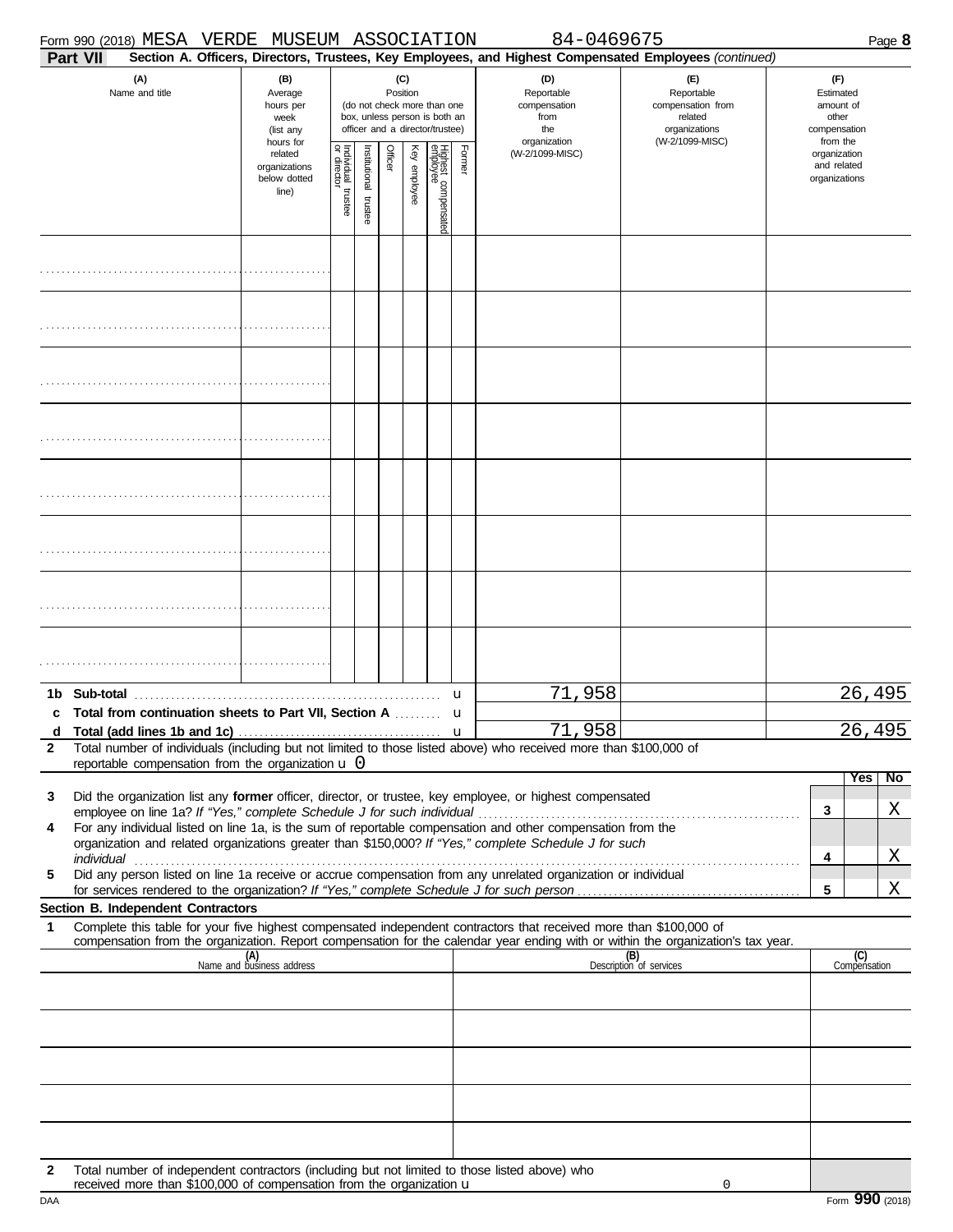**Part VIII Statement of Revenue**

Check if Schedule O contains a response or note to any line in this Part VIII . . . . . . . . . . . . . . . . . . . . . . . . . . . . . . . . . . . . . . . .

|                                                      |             |                                                                                                                                                                                                                                    |                      | (A)<br>Total revenue | (B)<br>Related or<br>exempt<br>function<br>revenue | (C)<br>Unrelated<br>business<br>revenue | (D)<br>Revenue<br>excluded from tax<br>under sections<br>512-514 |
|------------------------------------------------------|-------------|------------------------------------------------------------------------------------------------------------------------------------------------------------------------------------------------------------------------------------|----------------------|----------------------|----------------------------------------------------|-----------------------------------------|------------------------------------------------------------------|
|                                                      |             | 1a Federated campaigns<br>1a                                                                                                                                                                                                       |                      |                      |                                                    |                                         |                                                                  |
|                                                      |             | 1 <sub>b</sub><br><b>b</b> Membership dues                                                                                                                                                                                         |                      |                      |                                                    |                                         |                                                                  |
|                                                      |             | c Fundraising events<br>1c                                                                                                                                                                                                         |                      |                      |                                                    |                                         |                                                                  |
|                                                      |             | d Related organizations<br>1d                                                                                                                                                                                                      |                      |                      |                                                    |                                         |                                                                  |
|                                                      |             | ala da d                                                                                                                                                                                                                           |                      |                      |                                                    |                                         |                                                                  |
|                                                      |             | e Government grants (contributions)<br>1e                                                                                                                                                                                          |                      |                      |                                                    |                                         |                                                                  |
| Program Service Revenue Contributions, Gifts, Grants |             | f All other contributions, gifts, grants,<br>and similar amounts not included above<br>1f                                                                                                                                          | 94,735               |                      |                                                    |                                         |                                                                  |
|                                                      |             | Noncash contributions included in lines 1a-1f: \$                                                                                                                                                                                  |                      |                      |                                                    |                                         |                                                                  |
|                                                      |             |                                                                                                                                                                                                                                    |                      | 94,735               |                                                    |                                         |                                                                  |
|                                                      |             |                                                                                                                                                                                                                                    | <b>Busn. Code</b>    |                      |                                                    |                                         |                                                                  |
|                                                      | 2a          | MEMBERSHIP DUES                                                                                                                                                                                                                    | 451211               | 80,803               | 80,803                                             |                                         |                                                                  |
|                                                      | b           | PROGRAM FEES                                                                                                                                                                                                                       | 611600               | 1,410                | 1,410                                              |                                         |                                                                  |
|                                                      | с           |                                                                                                                                                                                                                                    |                      |                      |                                                    |                                         |                                                                  |
|                                                      | d           |                                                                                                                                                                                                                                    |                      |                      |                                                    |                                         |                                                                  |
|                                                      |             |                                                                                                                                                                                                                                    |                      |                      |                                                    |                                         |                                                                  |
|                                                      |             | f All other program service revenue                                                                                                                                                                                                |                      |                      |                                                    |                                         |                                                                  |
|                                                      |             |                                                                                                                                                                                                                                    |                      | 82,213               |                                                    |                                         |                                                                  |
|                                                      | 3           | Investment income (including dividends, interest,                                                                                                                                                                                  |                      |                      |                                                    |                                         |                                                                  |
|                                                      |             | and other similar amounts)                                                                                                                                                                                                         | u                    | 682                  |                                                    |                                         | 682                                                              |
|                                                      | 4           | Income from investment of tax-exempt bond proceedsu                                                                                                                                                                                |                      |                      |                                                    |                                         |                                                                  |
|                                                      | 5           |                                                                                                                                                                                                                                    | u                    |                      |                                                    |                                         |                                                                  |
|                                                      |             | (i) Real                                                                                                                                                                                                                           | (ii) Personal        |                      |                                                    |                                         |                                                                  |
|                                                      | 6а          | Gross rents                                                                                                                                                                                                                        |                      |                      |                                                    |                                         |                                                                  |
|                                                      | b           | Less: rental exps.                                                                                                                                                                                                                 |                      |                      |                                                    |                                         |                                                                  |
|                                                      | c           | Rental inc. or (loss)                                                                                                                                                                                                              |                      |                      |                                                    |                                         |                                                                  |
|                                                      | d           |                                                                                                                                                                                                                                    | u                    |                      |                                                    |                                         |                                                                  |
|                                                      |             | <b>7a</b> Gross amount from<br>(i) Securities                                                                                                                                                                                      | (ii) Other           |                      |                                                    |                                         |                                                                  |
|                                                      |             | sales of assets                                                                                                                                                                                                                    | $-413$               |                      |                                                    |                                         |                                                                  |
|                                                      |             | other than inventor<br><b>b</b> Less: cost or other                                                                                                                                                                                |                      |                      |                                                    |                                         |                                                                  |
|                                                      |             | basis & sales exps.                                                                                                                                                                                                                |                      |                      |                                                    |                                         |                                                                  |
|                                                      |             | c Gain or (loss)                                                                                                                                                                                                                   | $-413$               |                      |                                                    |                                         |                                                                  |
|                                                      |             |                                                                                                                                                                                                                                    |                      | $-413$               |                                                    |                                         | $-413$                                                           |
|                                                      | d           | 8a Gross income from fundraising events                                                                                                                                                                                            | $\mathbf u$          |                      |                                                    |                                         |                                                                  |
| anueve                                               |             | (not including \$                                                                                                                                                                                                                  |                      |                      |                                                    |                                         |                                                                  |
|                                                      |             |                                                                                                                                                                                                                                    |                      |                      |                                                    |                                         |                                                                  |
| õŽ                                                   |             | of contributions reported on line 1c).                                                                                                                                                                                             |                      |                      |                                                    |                                         |                                                                  |
| Other                                                |             | See Part IV, line $18$<br>a                                                                                                                                                                                                        |                      |                      |                                                    |                                         |                                                                  |
|                                                      |             | <b>b</b> Less: direct expenses                                                                                                                                                                                                     |                      |                      |                                                    |                                         |                                                                  |
|                                                      |             | c Net income or (loss) from fundraising events  u                                                                                                                                                                                  |                      |                      |                                                    |                                         |                                                                  |
|                                                      |             | 9a Gross income from gaming activities.                                                                                                                                                                                            |                      |                      |                                                    |                                         |                                                                  |
|                                                      |             | See Part IV, line 19<br>a                                                                                                                                                                                                          |                      |                      |                                                    |                                         |                                                                  |
|                                                      |             | $\mathbf b$<br><b>b</b> Less: direct expenses                                                                                                                                                                                      |                      |                      |                                                    |                                         |                                                                  |
|                                                      |             | c Net income or (loss) from gaming activities  u                                                                                                                                                                                   |                      |                      |                                                    |                                         |                                                                  |
|                                                      |             | 10a Gross sales of inventory, less                                                                                                                                                                                                 |                      |                      |                                                    |                                         |                                                                  |
|                                                      |             | returns and allowances  a                                                                                                                                                                                                          | 1,584,987<br>798,250 |                      |                                                    |                                         |                                                                  |
|                                                      |             | $\mathbf b$<br><b>b</b> Less: cost of goods sold                                                                                                                                                                                   |                      |                      |                                                    |                                         |                                                                  |
|                                                      |             | c Net income or (loss) from sales of inventory                                                                                                                                                                                     | $\mathbf{u}$         | 786,737              | 786,737                                            |                                         |                                                                  |
|                                                      |             | Miscellaneous Revenue                                                                                                                                                                                                              | Busn. Code           |                      |                                                    |                                         |                                                                  |
|                                                      | 11a         | OTHER REVENUE                                                                                                                                                                                                                      | 451211               | 13,415               | 13,415                                             |                                         |                                                                  |
|                                                      | $\mathbf b$ |                                                                                                                                                                                                                                    |                      |                      |                                                    |                                         |                                                                  |
|                                                      | с           |                                                                                                                                                                                                                                    |                      |                      |                                                    |                                         |                                                                  |
|                                                      | d           | All other revenue <i>communication</i> and the set of the set of the set of the set of the set of the set of the set of the set of the set of the set of the set of the set of the set of the set of the set of the set of the set |                      |                      |                                                    |                                         |                                                                  |
|                                                      |             | e Total. Add lines 11a-11d                                                                                                                                                                                                         | $\mathbf{u}$         | 13,415               |                                                    |                                         |                                                                  |
|                                                      | 12          |                                                                                                                                                                                                                                    |                      | 977,369              | 882,365                                            | $\overline{0}$                          | 269                                                              |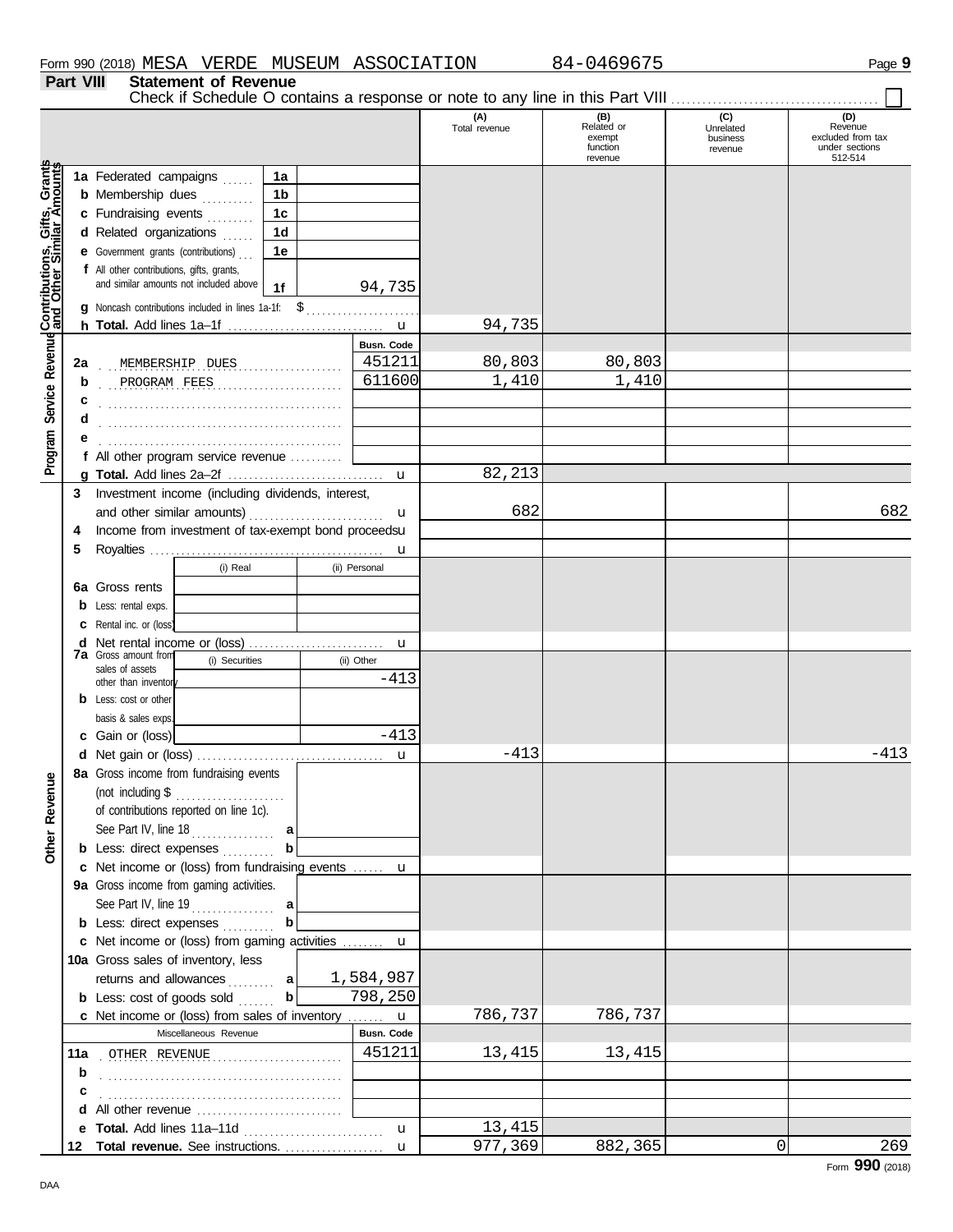#### Form 990 (2018) Page **10** MESA VERDE MUSEUM ASSOCIATION 84-0469675

(D)<br>Fundraising expenses

#### **Part IX Statement of Functional Expenses** *Section 501(c)(3) and 501(c)(4) organizations must complete all columns. All other organizations must complete column (A). Do not include amounts reported on lines 6b, 7b, 8b, 9b, and 10b of Part VIII.* **1 2 3** Grants and other assistance to domestic organizations and domestic governments. See Part IV, line 21 . . . . . . . . Grants and other assistance to domestic individuals. See Part IV, line 22 Grants and other assistance to foreign **(A) (B) (C) (D)** Total expenses Program service Management and expenses general expenses Check if Schedule O contains a response or note to any line in this Part IX ........<br>
Part Will and the spenses of the spenses of the spenses of the spenses of the spenses of the spenses of the spenses of the spenses of th 357,096 357,096

| 3            | Grants and other assistance to foreign<br>organizations, foreign governments, and foreign                                                  |                  |                 |         |   |
|--------------|--------------------------------------------------------------------------------------------------------------------------------------------|------------------|-----------------|---------|---|
|              | individuals. See Part IV, lines 15 and 16                                                                                                  |                  |                 |         |   |
| 4            | Benefits paid to or for members                                                                                                            |                  |                 |         |   |
| 5            | Compensation of current officers, directors,                                                                                               |                  |                 |         |   |
|              |                                                                                                                                            | 98,453           | 79,806          | 18,647  |   |
| 6            | Compensation not included above, to disqualified                                                                                           |                  |                 |         |   |
|              | persons (as defined under section 4958(f)(1)) and                                                                                          |                  |                 |         |   |
|              | persons described in section 4958(c)(3)(B)                                                                                                 |                  |                 |         |   |
|              | Other salaries and wages                                                                                                                   | 273,625          | 224,971         | 48,654  |   |
| 8            | Pension plan accruals and contributions (include                                                                                           |                  |                 |         |   |
|              | section 401(k) and 403(b) employer contributions)                                                                                          | 11,529           | 8,983<br>52,128 | 2,546   |   |
| 9            | Other employee benefits                                                                                                                    | 66,908<br>33,018 |                 | 14,780  |   |
| 0            |                                                                                                                                            |                  | 27,147          | 5,871   |   |
| 1            | Fees for services (non-employees):                                                                                                         |                  |                 |         |   |
|              | a Management                                                                                                                               | 9,881            |                 | 9,881   |   |
|              |                                                                                                                                            | 9,301            |                 | 9,301   |   |
|              | <b>d</b> Lobbying                                                                                                                          |                  |                 |         |   |
|              | e Professional fundraising services. See Part IV, line 1                                                                                   |                  |                 |         |   |
|              | f Investment management fees                                                                                                               |                  |                 |         |   |
|              | g Other. (If line 11g amount exceeds 10% of line 25, column                                                                                |                  |                 |         |   |
|              | (A) amount, list line 11g expenses on Schedule O.)                                                                                         |                  |                 |         |   |
|              | 2 Advertising and promotion [1] [1] Advertising and promotion                                                                              | 969              | 969             |         |   |
| 3            | Office expenses                                                                                                                            |                  |                 |         |   |
| 4            | Information technology                                                                                                                     |                  |                 |         |   |
| 5            |                                                                                                                                            |                  |                 |         |   |
| 6            |                                                                                                                                            | 10,344           | 7,444           | 2,900   |   |
| 7            |                                                                                                                                            | 4,875            | 2,136           | 2,739   |   |
| 8            | Payments of travel or entertainment expenses                                                                                               |                  |                 |         |   |
|              | for any federal, state, or local public officials                                                                                          |                  |                 |         |   |
|              | 9 Conferences, conventions, and meetings                                                                                                   | 2,336            |                 | 2,336   |   |
| 0            |                                                                                                                                            |                  |                 |         |   |
| 1.           | Payments to affiliates [11] [11] Payments to affiliates                                                                                    |                  |                 |         |   |
| $\mathbf{2}$ | Depreciation, depletion, and amortization                                                                                                  | 14,052           | 2,703           | 11,349  |   |
| 3            | Insurance <b>communication</b>                                                                                                             | 6,420            | 1,789           | 4,631   |   |
| 4            | Other expenses. Itemize expenses not covered                                                                                               |                  |                 |         |   |
|              | above (List miscellaneous expenses in line 24e. If                                                                                         |                  |                 |         |   |
|              | line 24e amount exceeds 10% of line 25, column                                                                                             |                  |                 |         |   |
|              | (A) amount, list line 24e expenses on Schedule O.)                                                                                         |                  |                 |         |   |
| a            | MERCHANT CREDIT CARD EXP                                                                                                                   | 43,744           | 43,744          |         |   |
| b            | SUPPLIES                                                                                                                                   | 27,684           | 25,074          | 2,610   |   |
| c            | OTHER                                                                                                                                      | 22,554           | 15,133          | 7,421   |   |
| d            | JOINT MEMBERSHIP EXPENSE                                                                                                                   | 17,230           | 13,117          | 4,113   |   |
|              | e All other expenses                                                                                                                       | 4,487            | 2,067           | 2,420   |   |
| 5            | Total functional expenses. Add lines 1 through 24e                                                                                         | 1,014,506        | 864,307         | 150,199 | 0 |
| 6            | Joint costs. Complete this line only if the<br>organization reported in column (B) joint costs<br>from a combined educational campaign_and |                  |                 |         |   |

fundraising solicitation. Check here  $\mathbf{u}$  | if

following SOP 98-2 (ASC 958-720)

**25 26**

**4 5**

**6**

**7 8**

**9 10 11**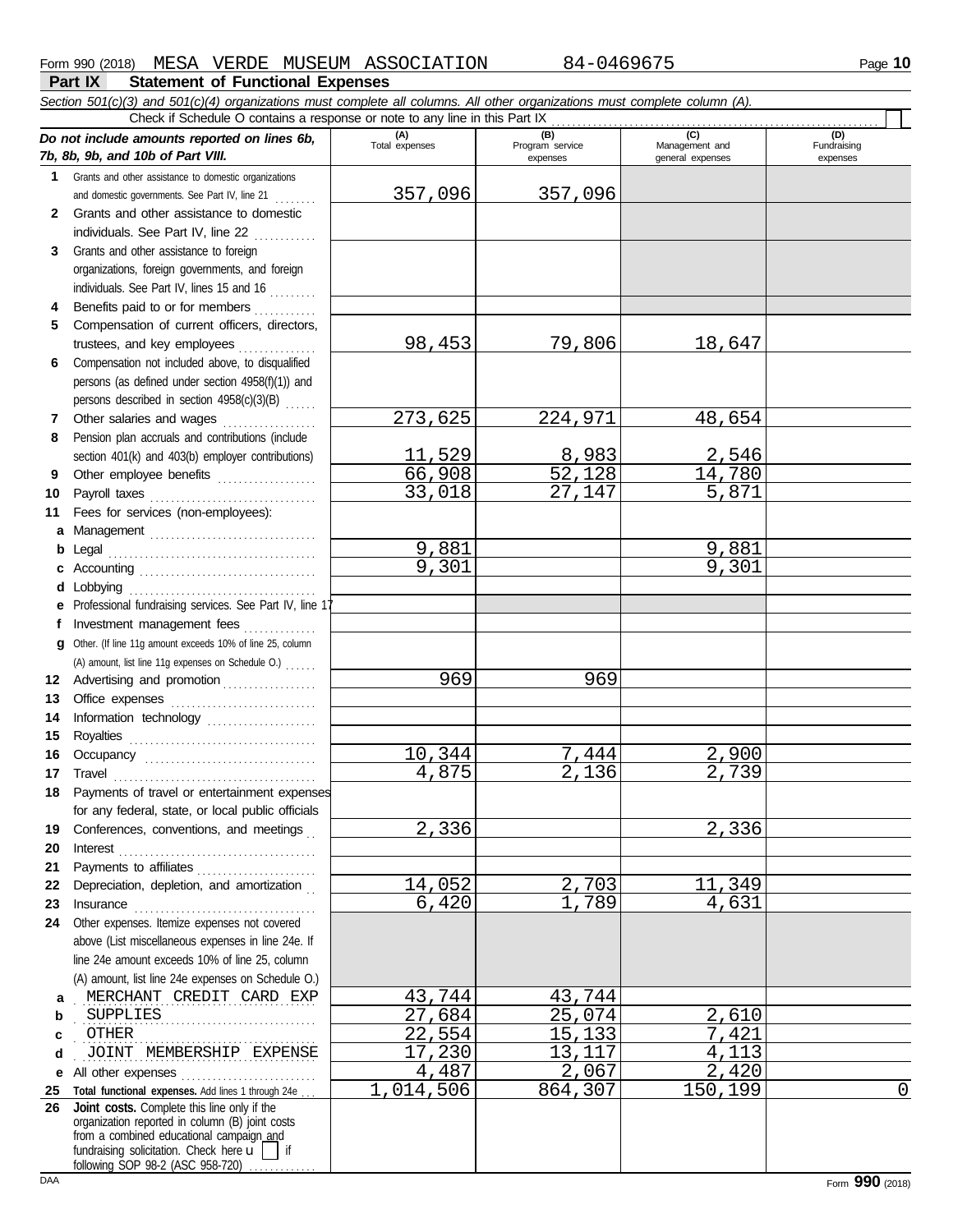|                         |          | Check if Schedule O contains a response or note to any line in this Part X                                                     |                 |                 |                          |                 |                    |
|-------------------------|----------|--------------------------------------------------------------------------------------------------------------------------------|-----------------|-----------------|--------------------------|-----------------|--------------------|
|                         |          |                                                                                                                                |                 |                 | (A)<br>Beginning of year |                 | (B)<br>End of year |
|                         | 1        | Cash-non-interest bearing                                                                                                      |                 |                 | 8,936                    | $\mathbf{1}$    | 4,475              |
|                         | 2        |                                                                                                                                |                 |                 | 553,097                  | $\mathbf{2}$    | 536,048            |
|                         | 3        |                                                                                                                                |                 |                 |                          | 3               |                    |
|                         | 4        |                                                                                                                                |                 |                 | 8,841                    | 4               | 8,336              |
|                         | 5        | Loans and other receivables from current and former officers, directors,                                                       |                 |                 |                          |                 |                    |
|                         |          | trustees, key employees, and highest compensated employees.                                                                    |                 |                 |                          |                 |                    |
|                         |          | Complete Part II of Schedule L                                                                                                 |                 |                 |                          | 5               |                    |
|                         | 6        | Loans and other receivables from other disqualified persons (as defined under section                                          |                 |                 |                          |                 |                    |
|                         |          | $4958(f)(1)$ ), persons described in section $4958(c)(3)(B)$ , and contributing employers and                                  |                 |                 |                          |                 |                    |
|                         |          | sponsoring organizations of section 501(c)(9) voluntary employees' beneficiary                                                 |                 |                 |                          |                 |                    |
|                         |          | organizations (see instructions). Complete Part II of Schedule L                                                               | 6               |                 |                          |                 |                    |
| Assets                  | 7        |                                                                                                                                |                 |                 |                          | $\overline{7}$  |                    |
|                         | 8        | Inventories for sale or use                                                                                                    |                 |                 | 213,677                  | 8               | 206,049            |
|                         | 9        |                                                                                                                                |                 |                 | 1,100                    | 9               | 8,964              |
|                         |          | 10a Land, buildings, and equipment: cost or                                                                                    |                 |                 |                          |                 |                    |
|                         |          |                                                                                                                                |                 | <u> 195,153</u> |                          |                 |                    |
|                         | b        | Less: accumulated depreciation                                                                                                 | 10 <sub>b</sub> | 167,700         | 31,029                   | 10 <sub>c</sub> | <u>27,453</u>      |
|                         | 11       |                                                                                                                                |                 |                 |                          | 11              |                    |
|                         | 12       |                                                                                                                                |                 |                 | 12                       |                 |                    |
|                         | 13       |                                                                                                                                |                 | 13              |                          |                 |                    |
|                         | 14       | Intangible assets                                                                                                              |                 | 14              |                          |                 |                    |
|                         | 15       |                                                                                                                                | 2,716           | 15              | 13                       |                 |                    |
|                         | 16       |                                                                                                                                |                 |                 | 819,396                  | 16              | 791,338            |
|                         | 17       |                                                                                                                                |                 |                 | 21,473                   | 17              | <u>30,552</u>      |
|                         | 18       | Grants payable                                                                                                                 |                 | 18              |                          |                 |                    |
|                         | 19       |                                                                                                                                |                 |                 | 19                       |                 |                    |
|                         | 20       |                                                                                                                                |                 |                 | 20                       |                 |                    |
|                         | 21       | Escrow or custodial account liability. Complete Part IV of Schedule D                                                          |                 |                 |                          | 21              |                    |
|                         | 22       | Loans and other payables to current and former officers, directors,                                                            |                 |                 |                          |                 |                    |
|                         |          | trustees, key employees, highest compensated employees, and                                                                    |                 |                 |                          |                 |                    |
| Liabilities             |          | disqualified persons. Complete Part II of Schedule L                                                                           |                 |                 |                          | 22              |                    |
|                         | 23       | Secured mortgages and notes payable to unrelated third parties<br>Unsecured notes and loans payable to unrelated third parties |                 |                 |                          | 23<br>24        |                    |
|                         | 24<br>25 | Other liabilities (including federal income tax, payables to related third                                                     |                 |                 |                          |                 |                    |
|                         |          | parties, and other liabilities not included on lines 17-24). Complete Part X                                                   |                 |                 |                          |                 |                    |
|                         |          | of Schedule D                                                                                                                  |                 |                 |                          | 25              |                    |
|                         | 26       |                                                                                                                                |                 |                 | 21,473                   | 26              | 30,552             |
|                         |          | Organizations that follow SFAS 117 (ASC 958), check here $\mathbf{u} \times \mathbf{a}$ and                                    |                 |                 |                          |                 |                    |
|                         |          | complete lines 27 through 29, and lines 33 and 34.                                                                             |                 |                 |                          |                 |                    |
|                         | 27       | Unrestricted net assets                                                                                                        |                 |                 | 688,758                  | 27              | 670,450            |
|                         | 28       | Temporarily restricted net assets                                                                                              |                 |                 | 109,165                  | 28              | 90,336             |
|                         | 29       | Permanently restricted net assets                                                                                              |                 |                 |                          | 29              |                    |
|                         |          | Organizations that do not follow SFAS 117 (ASC 958), check here u                                                              |                 | and             |                          |                 |                    |
|                         |          | complete lines 30 through 34.                                                                                                  |                 |                 |                          |                 |                    |
| Assets or Fund Balances | 30       | Capital stock or trust principal, or current funds                                                                             |                 |                 |                          | 30              |                    |
|                         | 31       | Paid-in or capital surplus, or land, building, or equipment fund                                                               |                 |                 |                          | 31              |                    |
| $\frac{1}{2}$           | 32       | Retained earnings, endowment, accumulated income, or other funds                                                               |                 |                 |                          | 32              |                    |
|                         | 33       | Total net assets or fund balances                                                                                              |                 |                 | 797,923                  | 33              | 760,786            |
|                         | 34       |                                                                                                                                |                 |                 | 819,396                  | 34              | 791,338            |

Form **990** (2018)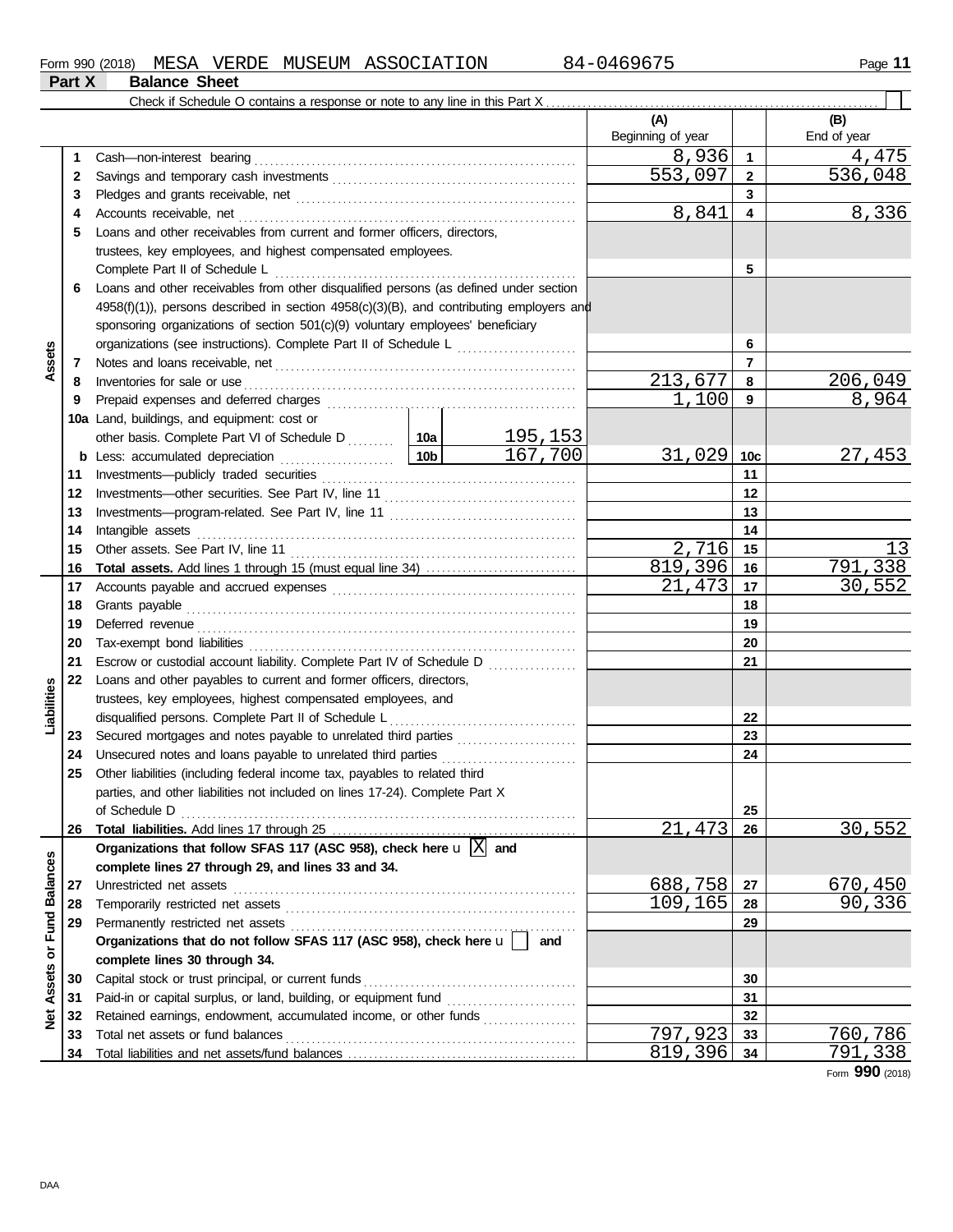| Form<br>$\sim$<br>uu<br>. 990 | (2018)<br>140 U | $\sim$ $\sim$ $\sim$ $\sim$<br>MESA | סתססי<br>KDE.<br>. | . MIJSEIT<br>SEUM | <b>ASSOCIATION</b><br>71 L<br>$H_{\rm L}$ | $\sqrt{ }$<br>$\mathbf{1}$ | Page |
|-------------------------------|-----------------|-------------------------------------|--------------------|-------------------|-------------------------------------------|----------------------------|------|
|                               |                 |                                     |                    |                   |                                           |                            |      |

| Part XI<br><b>Reconciliation of Net Assets</b> |                                                                                                                |                         |  |                |     |           |  |  |  |
|------------------------------------------------|----------------------------------------------------------------------------------------------------------------|-------------------------|--|----------------|-----|-----------|--|--|--|
|                                                |                                                                                                                |                         |  |                |     |           |  |  |  |
|                                                |                                                                                                                | $\mathbf{1}$            |  |                |     | 977, 369  |  |  |  |
| 2                                              |                                                                                                                | $\overline{2}$          |  |                |     | 1,014,506 |  |  |  |
| 3                                              |                                                                                                                | $\overline{3}$          |  |                |     | $-37,137$ |  |  |  |
| 4                                              |                                                                                                                | $\overline{\mathbf{4}}$ |  |                |     | 797,923   |  |  |  |
| 5                                              |                                                                                                                |                         |  |                |     |           |  |  |  |
| 6                                              |                                                                                                                | 6                       |  |                |     |           |  |  |  |
| 7                                              | Investment expenses                                                                                            | $\overline{7}$          |  |                |     |           |  |  |  |
| 8                                              |                                                                                                                | 8                       |  |                |     |           |  |  |  |
| 9                                              |                                                                                                                | 9                       |  |                |     |           |  |  |  |
| 10                                             | Net assets or fund balances at end of year. Combine lines 3 through 9 (must equal Part X, line                 |                         |  |                |     |           |  |  |  |
|                                                |                                                                                                                | 10                      |  |                |     | 760,786   |  |  |  |
|                                                | <b>Financial Statements and Reporting</b><br>Part XII                                                          |                         |  |                |     |           |  |  |  |
|                                                |                                                                                                                |                         |  |                |     |           |  |  |  |
|                                                |                                                                                                                |                         |  |                | Yes | No        |  |  |  |
| 1                                              | $ X $ Accrual<br>Accounting method used to prepare the Form 990:     Cash<br>Other                             |                         |  |                |     |           |  |  |  |
|                                                | If the organization changed its method of accounting from a prior year or checked "Other," explain in          |                         |  |                |     |           |  |  |  |
|                                                | Schedule O.                                                                                                    |                         |  |                |     |           |  |  |  |
|                                                | 2a Were the organization's financial statements compiled or reviewed by an independent accountant?             |                         |  |                |     |           |  |  |  |
|                                                | If "Yes," check a box below to indicate whether the financial statements for the year were compiled or         |                         |  |                |     |           |  |  |  |
|                                                | reviewed on a separate basis, consolidated basis, or both:                                                     |                         |  |                |     |           |  |  |  |
|                                                | Separate basis<br>  Consolidated basis<br>  Both consolidated and separate basis                               |                         |  |                |     |           |  |  |  |
|                                                |                                                                                                                |                         |  | 2 <sub>b</sub> | Χ   |           |  |  |  |
|                                                | If "Yes," check a box below to indicate whether the financial statements for the year were audited on a        |                         |  |                |     |           |  |  |  |
|                                                | separate basis, consolidated basis, or both:                                                                   |                         |  |                |     |           |  |  |  |
|                                                | X Separate basis<br>Consolidated basis<br>Both consolidated and separate basis                                 |                         |  |                |     |           |  |  |  |
|                                                | c If "Yes" to line 2a or 2b, does the organization have a committee that assumes responsibility for oversight  |                         |  |                |     |           |  |  |  |
|                                                | of the audit, review, or compilation of its financial statements and selection of an independent accountant?   |                         |  | 2c             | Χ   |           |  |  |  |
|                                                | If the organization changed either its oversight process or selection process during the tax year, explain in  |                         |  |                |     |           |  |  |  |
|                                                | Schedule O.                                                                                                    |                         |  |                |     |           |  |  |  |
|                                                | 3a As a result of a federal award, was the organization required to undergo an audit or audits as set forth in |                         |  |                |     |           |  |  |  |
|                                                | the Single Audit Act and OMB Circular A-133?                                                                   |                         |  | 3a             |     | X         |  |  |  |
|                                                | b If "Yes," did the organization undergo the required audit or audits? If the organization did not undergo the |                         |  |                |     |           |  |  |  |
|                                                |                                                                                                                |                         |  | 3 <sub>b</sub> |     |           |  |  |  |
|                                                |                                                                                                                |                         |  |                | ΩΩΩ |           |  |  |  |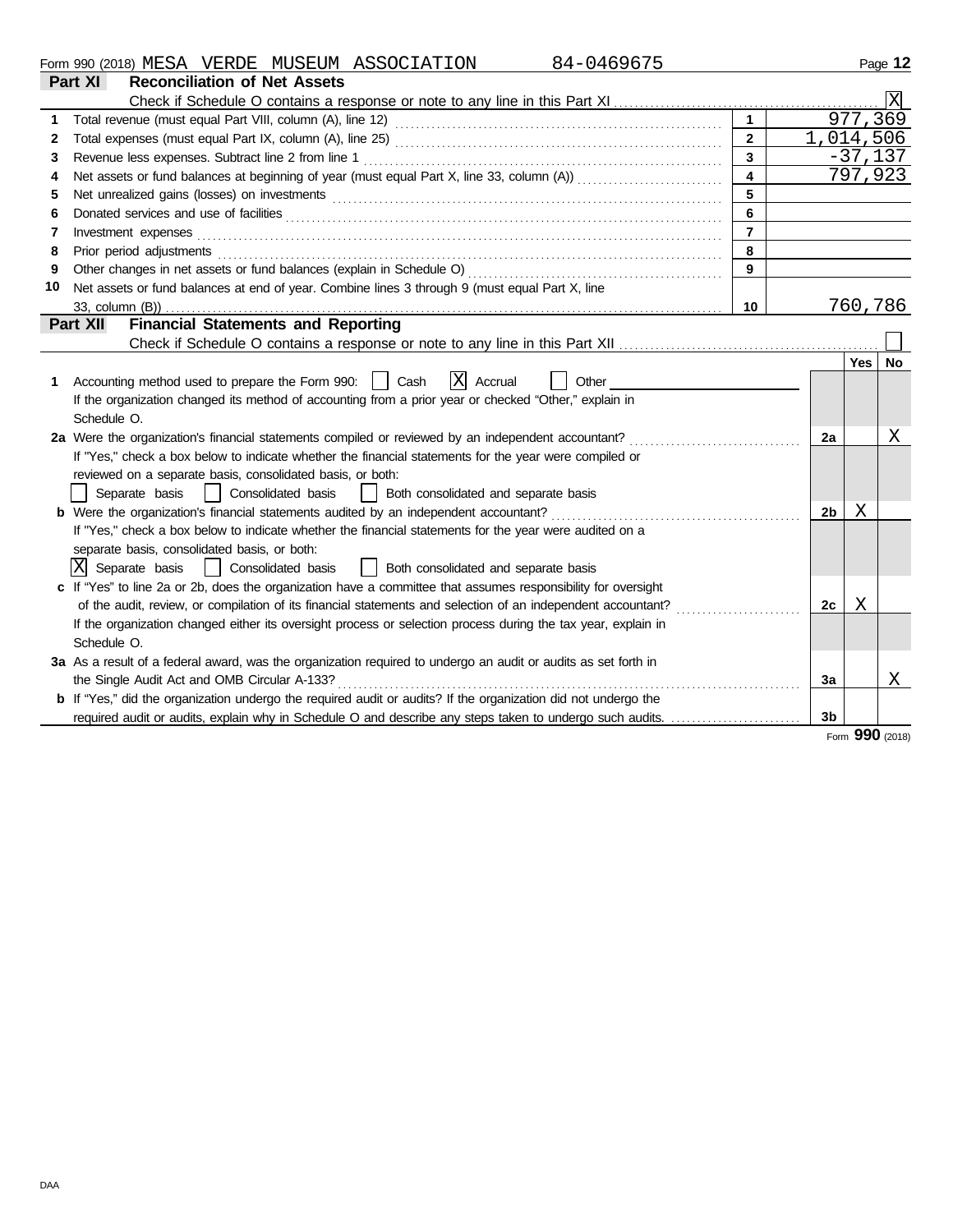|        | <b>SCHEDULE A</b>          |                                                            | <b>Public Charity Status and Public Support</b>                                                                                                                                                                    |                                       |    |                                                                                                                                                                                                                                                                | OMB No. 1545-0047                   |
|--------|----------------------------|------------------------------------------------------------|--------------------------------------------------------------------------------------------------------------------------------------------------------------------------------------------------------------------|---------------------------------------|----|----------------------------------------------------------------------------------------------------------------------------------------------------------------------------------------------------------------------------------------------------------------|-------------------------------------|
|        | (Form 990 or 990-EZ)       |                                                            | Complete if the organization is a section 501(c)(3) organization or a section 4947(a)(1) nonexempt charitable trust.                                                                                               |                                       |    |                                                                                                                                                                                                                                                                | 2018                                |
|        | Department of the Treasury |                                                            | u Attach to Form 990 or Form 990-EZ.                                                                                                                                                                               |                                       |    |                                                                                                                                                                                                                                                                | Open to Public                      |
|        | Internal Revenue Service   |                                                            | <b>u</b> Go to <i>www.irs.gov/Form990</i> for instructions and the latest information.                                                                                                                             |                                       |    |                                                                                                                                                                                                                                                                | Inspection                          |
|        | Name of the organization   |                                                            |                                                                                                                                                                                                                    |                                       |    | Employer identification number                                                                                                                                                                                                                                 |                                     |
|        |                            |                                                            | MESA VERDE MUSEUM ASSOCIATION                                                                                                                                                                                      |                                       |    | 84-0469675                                                                                                                                                                                                                                                     |                                     |
|        | Part I                     |                                                            |                                                                                                                                                                                                                    |                                       |    | Reason for Public Charity Status (All organizations must complete this part.) See instructions.                                                                                                                                                                |                                     |
|        |                            |                                                            | The organization is not a private foundation because it is: (For lines 1 through 12, check only one box.)                                                                                                          |                                       |    |                                                                                                                                                                                                                                                                |                                     |
| 1      |                            |                                                            | A church, convention of churches, or association of churches described in section 170(b)(1)(A)(i).                                                                                                                 |                                       |    |                                                                                                                                                                                                                                                                |                                     |
| 2<br>3 |                            |                                                            | A school described in section 170(b)(1)(A)(ii). (Attach Schedule E (Form 990 or 990-EZ).)<br>A hospital or a cooperative hospital service organization described in section 170(b)(1)(A)(iii).                     |                                       |    |                                                                                                                                                                                                                                                                |                                     |
| 4      |                            |                                                            |                                                                                                                                                                                                                    |                                       |    | A medical research organization operated in conjunction with a hospital described in section 170(b)(1)(A)(iii). Enter the hospital's name,                                                                                                                     |                                     |
|        | city, and state:           |                                                            |                                                                                                                                                                                                                    |                                       |    |                                                                                                                                                                                                                                                                |                                     |
| 5      |                            |                                                            | An organization operated for the benefit of a college or university owned or operated by a governmental unit described in                                                                                          |                                       |    |                                                                                                                                                                                                                                                                |                                     |
|        |                            | section 170(b)(1)(A)(iv). (Complete Part II.)              |                                                                                                                                                                                                                    |                                       |    |                                                                                                                                                                                                                                                                |                                     |
| 6      |                            |                                                            | A federal, state, or local government or governmental unit described in section 170(b)(1)(A)(v).                                                                                                                   |                                       |    |                                                                                                                                                                                                                                                                |                                     |
| 7      |                            | described in section 170(b)(1)(A)(vi). (Complete Part II.) |                                                                                                                                                                                                                    |                                       |    | An organization that normally receives a substantial part of its support from a governmental unit or from the general public                                                                                                                                   |                                     |
| 8      |                            |                                                            | A community trust described in section 170(b)(1)(A)(vi). (Complete Part II.)                                                                                                                                       |                                       |    |                                                                                                                                                                                                                                                                |                                     |
| 9      |                            |                                                            |                                                                                                                                                                                                                    |                                       |    | An agricultural research organization described in section 170(b)(1)(A)(ix) operated in conjunction with a land-grant college                                                                                                                                  |                                     |
|        | university:                |                                                            |                                                                                                                                                                                                                    |                                       |    | or university or a non-land-grant college of agriculture (see instructions). Enter the name, city, and state of the college or                                                                                                                                 |                                     |
| 10     |                            |                                                            |                                                                                                                                                                                                                    |                                       |    | An organization that normally receives: (1) more than 33 1/3% of its support from contributions, membership fees, and gross                                                                                                                                    |                                     |
|        |                            |                                                            |                                                                                                                                                                                                                    |                                       |    | receipts from activities related to its exempt functions—subject to certain exceptions, and (2) no more than 33 1/3% of its                                                                                                                                    |                                     |
|        |                            |                                                            | support from gross investment income and unrelated business taxable income (less section 511 tax) from businesses<br>acquired by the organization after June 30, 1975. See section 509(a)(2). (Complete Part III.) |                                       |    |                                                                                                                                                                                                                                                                |                                     |
| 11     |                            |                                                            | An organization organized and operated exclusively to test for public safety. See section 509(a)(4).                                                                                                               |                                       |    |                                                                                                                                                                                                                                                                |                                     |
| 12     | X                          |                                                            |                                                                                                                                                                                                                    |                                       |    | An organization organized and operated exclusively for the benefit of, to perform the functions of, or to carry out the purposes                                                                                                                               |                                     |
|        |                            |                                                            |                                                                                                                                                                                                                    |                                       |    | of one or more publicly supported organizations described in section 509(a)(1) or section 509(a)(2). See section 509(a)(3).                                                                                                                                    |                                     |
|        | ΙX<br>a                    |                                                            |                                                                                                                                                                                                                    |                                       |    | Check the box in lines 12a through 12d that describes the type of supporting organization and complete lines 12e, 12f, and 12g.<br>Type I. A supporting organization operated, supervised, or controlled by its supported organization(s), typically by giving |                                     |
|        |                            |                                                            | the supported organization(s) the power to regularly appoint or elect a majority of the directors or trustees of the                                                                                               |                                       |    |                                                                                                                                                                                                                                                                |                                     |
|        |                            |                                                            | supporting organization. You must complete Part IV, Sections A and B.                                                                                                                                              |                                       |    |                                                                                                                                                                                                                                                                |                                     |
|        | b                          |                                                            |                                                                                                                                                                                                                    |                                       |    | Type II. A supporting organization supervised or controlled in connection with its supported organization(s), by having                                                                                                                                        |                                     |
|        |                            |                                                            | organization(s). You must complete Part IV, Sections A and C.                                                                                                                                                      |                                       |    | control or management of the supporting organization vested in the same persons that control or manage the supported                                                                                                                                           |                                     |
|        | c                          |                                                            |                                                                                                                                                                                                                    |                                       |    | Type III functionally integrated. A supporting organization operated in connection with, and functionally integrated with,                                                                                                                                     |                                     |
|        |                            |                                                            | its supported organization(s) (see instructions). You must complete Part IV, Sections A, D, and E.                                                                                                                 |                                       |    |                                                                                                                                                                                                                                                                |                                     |
|        | d                          |                                                            |                                                                                                                                                                                                                    |                                       |    | Type III non-functionally integrated. A supporting organization operated in connection with its supported organization(s)<br>that is not functionally integrated. The organization generally must satisfy a distribution requirement and an attentiveness      |                                     |
|        |                            |                                                            | requirement (see instructions). You must complete Part IV, Sections A and D, and Part V.                                                                                                                           |                                       |    |                                                                                                                                                                                                                                                                |                                     |
|        | е                          |                                                            | Check this box if the organization received a written determination from the IRS that it is a Type I, Type II, Type III                                                                                            |                                       |    |                                                                                                                                                                                                                                                                |                                     |
|        | f                          | Enter the number of supported organizations                | functionally integrated, or Type III non-functionally integrated supporting organization.                                                                                                                          |                                       |    |                                                                                                                                                                                                                                                                | 1                                   |
|        | g                          |                                                            | Provide the following information about the supported organization(s).                                                                                                                                             |                                       |    |                                                                                                                                                                                                                                                                |                                     |
|        | (i) Name of supported      | (ii) EIN                                                   | (iii) Type of organization                                                                                                                                                                                         | (iv) Is the organization              |    | (v) Amount of monetary                                                                                                                                                                                                                                         | (vi) Amount of                      |
|        | organization               |                                                            | (described on lines 1-10<br>above (see instructions))                                                                                                                                                              | listed in your governing<br>document? |    | support (see<br>instructions)                                                                                                                                                                                                                                  | other support (see<br>instructions) |
|        |                            |                                                            |                                                                                                                                                                                                                    | Yes                                   | No |                                                                                                                                                                                                                                                                |                                     |
|        | (A) NATIONAL               | PARK SERVICE                                               |                                                                                                                                                                                                                    |                                       |    |                                                                                                                                                                                                                                                                |                                     |
|        |                            | 53-0197094                                                 | 6                                                                                                                                                                                                                  | Χ                                     |    | 357,096                                                                                                                                                                                                                                                        | 0                                   |
| (B)    |                            |                                                            |                                                                                                                                                                                                                    |                                       |    |                                                                                                                                                                                                                                                                |                                     |
| (C)    |                            |                                                            |                                                                                                                                                                                                                    |                                       |    |                                                                                                                                                                                                                                                                |                                     |
|        |                            |                                                            |                                                                                                                                                                                                                    |                                       |    |                                                                                                                                                                                                                                                                |                                     |
| (D)    |                            |                                                            |                                                                                                                                                                                                                    |                                       |    |                                                                                                                                                                                                                                                                |                                     |
| (E)    |                            |                                                            |                                                                                                                                                                                                                    |                                       |    |                                                                                                                                                                                                                                                                |                                     |
|        |                            |                                                            |                                                                                                                                                                                                                    |                                       |    |                                                                                                                                                                                                                                                                |                                     |
| Total  |                            |                                                            |                                                                                                                                                                                                                    |                                       |    | 357,096                                                                                                                                                                                                                                                        |                                     |

**For Paperwork Reduction Act Notice, see the Instructions for Form 990 or 990-EZ.**

**Schedule A (Form 990 or 990-EZ) 2018**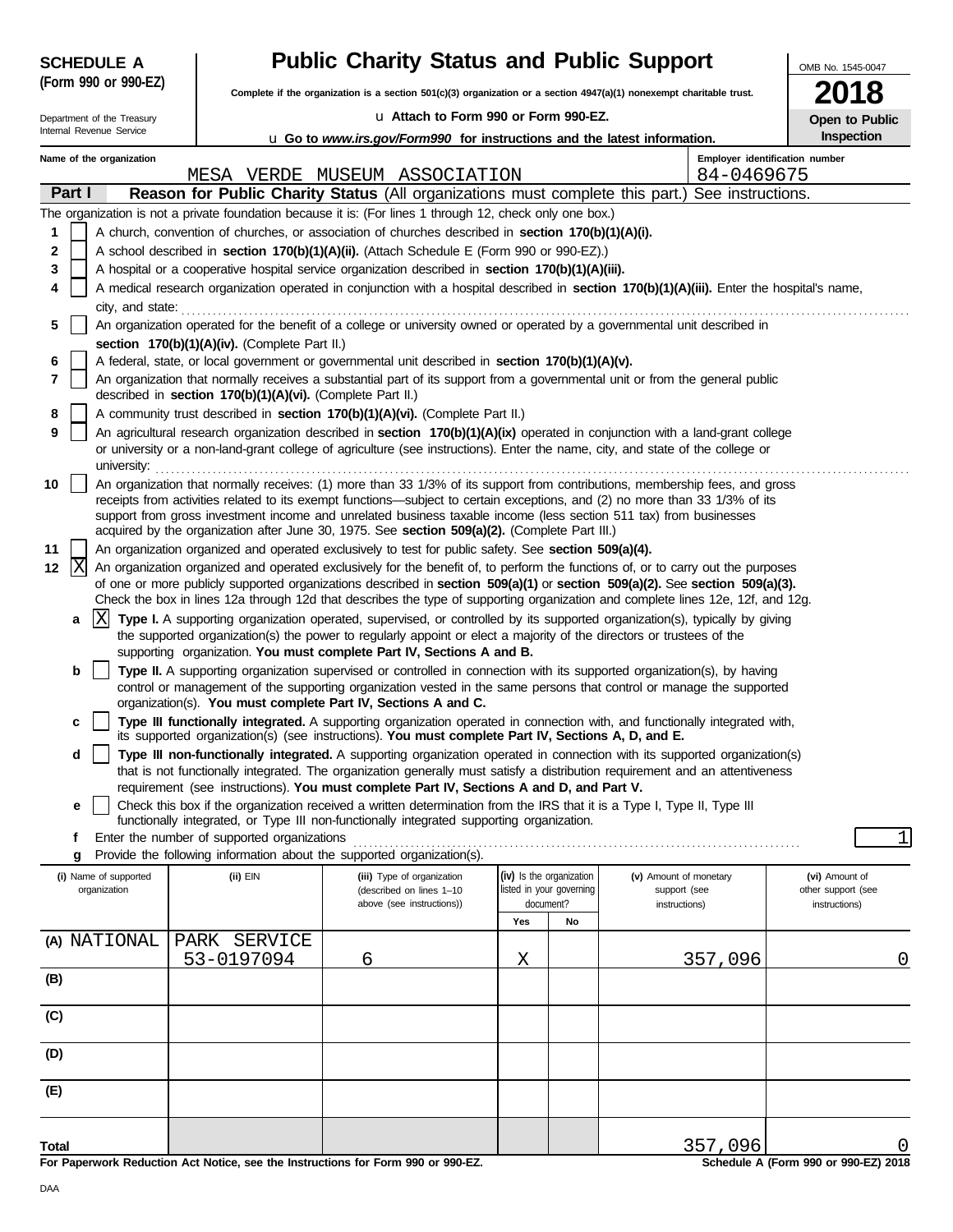DAA

**Section A. Public Support**

**1**

Gifts, grants, contributions, and

|              | membership fees received. (Do not<br>include any "unusual grants.")                                                                                                                                                                            |          |          |            |            |                                      |           |
|--------------|------------------------------------------------------------------------------------------------------------------------------------------------------------------------------------------------------------------------------------------------|----------|----------|------------|------------|--------------------------------------|-----------|
| $\mathbf{2}$ | Tax revenues levied for the<br>organization's benefit and either paid<br>to or expended on its behalf                                                                                                                                          |          |          |            |            |                                      |           |
| 3            | The value of services or facilities<br>furnished by a governmental unit to the<br>organization without charge                                                                                                                                  |          |          |            |            |                                      |           |
| 4            | Total. Add lines 1 through 3                                                                                                                                                                                                                   |          |          |            |            |                                      |           |
| 5            | The portion of total contributions by<br>each person (other than a<br>governmental unit or publicly<br>supported organization) included on<br>line 1 that exceeds 2% of the amount<br>shown on line 11, column (f)<br><u>.</u><br>. <b>.</b> . |          |          |            |            |                                      |           |
| 6            | Public support. Subtract line 5 from line 4.                                                                                                                                                                                                   |          |          |            |            |                                      |           |
|              | <b>Section B. Total Support</b>                                                                                                                                                                                                                |          |          |            |            |                                      |           |
|              | Calendar year (or fiscal year beginning in) $\mathbf u$                                                                                                                                                                                        | (a) 2014 | (b) 2015 | $(c)$ 2016 | (d) $2017$ | (e) $2018$                           | (f) Total |
| 7<br>8       | Amounts from line 4<br>Gross income from interest, dividends,<br>payments received on securities loans,<br>rents, royalties, and income from<br>similar sources                                                                                |          |          |            |            |                                      |           |
| 9            | Net income from unrelated business<br>activities, whether or not the business<br>is regularly carried on                                                                                                                                       |          |          |            |            |                                      |           |
| 10           | Other income. Do not include gain or<br>loss from the sale of capital assets                                                                                                                                                                   |          |          |            |            |                                      |           |
| 11           | Total support. Add lines 7 through 10                                                                                                                                                                                                          |          |          |            |            |                                      |           |
| 12           | Gross receipts from related activities, etc. (see instructions)                                                                                                                                                                                |          |          |            |            | $12 \,$                              |           |
| 13           | First five years. If the Form 990 is for the organization's first, second, third, fourth, or fifth tax year as a section 501(c)(3)                                                                                                             |          |          |            |            |                                      |           |
|              | Section C. Computation of Public Support Percentage                                                                                                                                                                                            |          |          |            |            |                                      |           |
| 14           | Public support percentage for 2018 (line 6, column (f) divided by line 11, column (f)) [[[[[[[[[[[[[[[[[[[[[[                                                                                                                                  |          |          |            |            | 14                                   | %         |
| 15           | Public support percentage from 2017 Schedule A, Part II, line 14                                                                                                                                                                               |          |          |            |            | 15                                   | $\%$      |
| 16a          | 33 1/3% support test-2018. If the organization did not check the box on line 13, and line 14 is 33 1/3% or more, check this                                                                                                                    |          |          |            |            |                                      |           |
|              |                                                                                                                                                                                                                                                |          |          |            |            |                                      |           |
| b            | 33 1/3% support test-2017. If the organization did not check a box on line 13 or 16a, and line 15 is 33 1/3% or more, check                                                                                                                    |          |          |            |            |                                      |           |
|              | this box and stop here. The organization qualifies as a publicly supported organization                                                                                                                                                        |          |          |            |            |                                      |           |
| 17а          | 10%-facts-and-circumstances test-2018. If the organization did not check a box on line 13, 16a, or 16b, and line 14 is                                                                                                                         |          |          |            |            |                                      |           |
|              | 10% or more, and if the organization meets the "facts-and-circumstances" test, check this box and stop here. Explain in                                                                                                                        |          |          |            |            |                                      |           |
|              | Part VI how the organization meets the "facts-and-circumstances" test. The organization qualifies as a publicly supported                                                                                                                      |          |          |            |            |                                      |           |
|              | organization                                                                                                                                                                                                                                   |          |          |            |            |                                      |           |
| b            | 10%-facts-and-circumstances test-2017. If the organization did not check a box on line 13, 16a, 16b, or 17a, and line                                                                                                                          |          |          |            |            |                                      |           |
|              | 15 is 10% or more, and if the organization meets the "facts-and-circumstances" test, check this box and stop here.                                                                                                                             |          |          |            |            |                                      |           |
|              | Explain in Part VI how the organization meets the "facts-and-circumstances" test. The organization qualifies as a publicly                                                                                                                     |          |          |            |            |                                      |           |
| 18           | supported organization<br>Private foundation. If the organization did not check a box on line 13, 16a, 16b, 17a, or 17b, check this box and see                                                                                                |          |          |            |            |                                      |           |
|              | instructions                                                                                                                                                                                                                                   |          |          |            |            |                                      |           |
|              |                                                                                                                                                                                                                                                |          |          |            |            |                                      |           |
|              |                                                                                                                                                                                                                                                |          |          |            |            | Schedule A (Form 990 or 990-EZ) 2018 |           |

|         | Schedule A (Form 990 or 990-EZ) 2018 |  | MESA VERDE MUSEUM ASSOCIATION | 84-0469675                                                                                                        | Page 2 |
|---------|--------------------------------------|--|-------------------------------|-------------------------------------------------------------------------------------------------------------------|--------|
| Part II |                                      |  |                               | Support Schedule for Organizations Described in Sections 170(b)(1)(A)(iv) and 170(b)(1)(A)(vi)                    |        |
|         |                                      |  |                               | (Complete only if you checked the box on line 5, 7, or 8 of Part I or if the organization failed to qualify under |        |
|         |                                      |  |                               | Part III. If the organization fails to qualify under the tests listed below, please complete Part III.)           |        |

Calendar year (or fiscal year beginning in) **u** | (a) 2014 | (b) 2015 | (c) 2016 | (d) 2017 | (e) 2018 | (f) Total

**(a)** 2014 **(b)** 2015 **(c)** 2016 **(d)** 2017 **(e)** 2018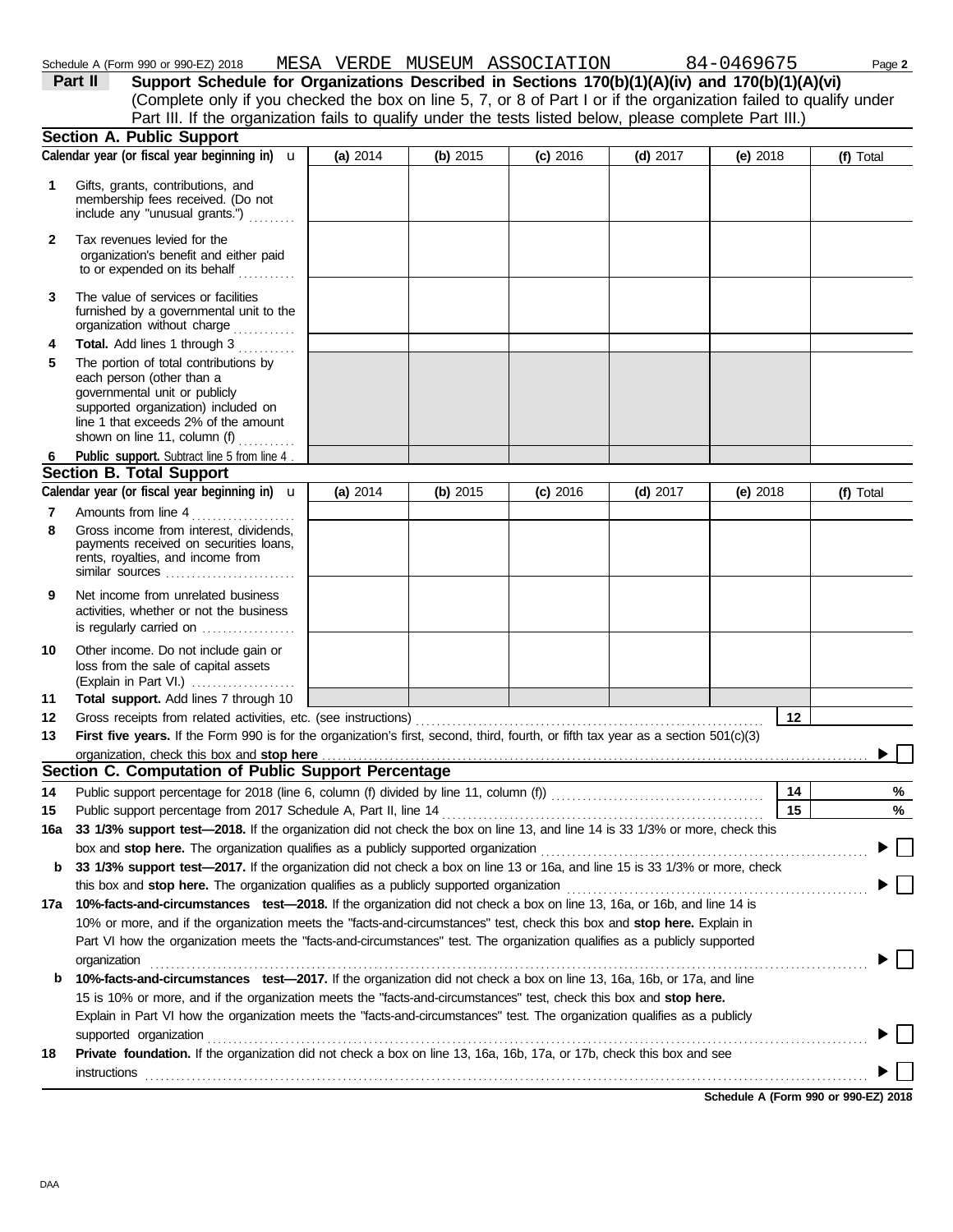| 6   | <b>Total.</b> Add lines 1 through 5                                                                                                                                              |          |            |            |            |                                      |           |   |
|-----|----------------------------------------------------------------------------------------------------------------------------------------------------------------------------------|----------|------------|------------|------------|--------------------------------------|-----------|---|
| 7a  | Amounts included on lines 1, 2, and 3<br>received from disqualified persons                                                                                                      |          |            |            |            |                                      |           |   |
| b   | Amounts included on lines 2 and 3<br>received from other than disqualified<br>persons that exceed the greater of \$5,000<br>or 1% of the amount on line 13 for the year.         |          |            |            |            |                                      |           |   |
| c   | Add lines 7a and 7b<br>.                                                                                                                                                         |          |            |            |            |                                      |           |   |
| 8   | Public support. (Subtract line 7c from                                                                                                                                           |          |            |            |            |                                      |           |   |
|     | <b>Section B. Total Support</b>                                                                                                                                                  |          |            |            |            |                                      |           |   |
|     | Calendar year (or fiscal year beginning in) $\mathbf u$                                                                                                                          | (a) 2014 | $(b)$ 2015 | $(c)$ 2016 | $(d)$ 2017 | (e) $2018$                           | (f) Total |   |
| 9   | Amounts from line 6                                                                                                                                                              |          |            |            |            |                                      |           |   |
| 10a | Gross income from interest, dividends,<br>payments received on securities loans, rents,<br>royalties, and income from similar sources                                            |          |            |            |            |                                      |           |   |
| b   | Unrelated business taxable income (less<br>section 511 taxes) from businesses<br>acquired after June 30, 1975                                                                    |          |            |            |            |                                      |           |   |
| c   | Add lines 10a and 10b                                                                                                                                                            |          |            |            |            |                                      |           |   |
| 11  | Net income from unrelated business<br>activities not included in line 10b, whether<br>or not the business is regularly carried on                                                |          |            |            |            |                                      |           |   |
| 12  | Other income. Do not include gain or<br>loss from the sale of capital assets<br>(Explain in Part VI.)<br>.                                                                       |          |            |            |            |                                      |           |   |
| 13  | Total support. (Add lines 9, 10c, 11,                                                                                                                                            |          |            |            |            |                                      |           |   |
| 14  | First five years. If the Form 990 is for the organization's first, second, third, fourth, or fifth tax year as a section 501(c)(3)<br>organization, check this box and stop here |          |            |            |            |                                      |           |   |
|     | Section C. Computation of Public Support Percentage                                                                                                                              |          |            |            |            |                                      |           |   |
| 15  |                                                                                                                                                                                  |          |            |            |            | 15                                   |           | % |
| 16  |                                                                                                                                                                                  |          |            |            |            | 16                                   |           | % |
|     | Section D. Computation of Investment Income Percentage                                                                                                                           |          |            |            |            |                                      |           |   |
| 17  |                                                                                                                                                                                  |          |            |            |            | 17                                   |           | % |
| 18  |                                                                                                                                                                                  |          |            |            |            | 18                                   |           | % |
| 19a | 33 1/3% support tests-2018. If the organization did not check the box on line 14, and line 15 is more than 33 1/3%, and line                                                     |          |            |            |            |                                      |           |   |
|     |                                                                                                                                                                                  |          |            |            |            |                                      |           |   |
| b   | 33 1/3% support tests—2017. If the organization did not check a box on line 14 or line 19a, and line 16 is more than 33 1/3%, and                                                |          |            |            |            |                                      |           |   |
|     | line 18 is not more than 33 1/3%, check this box and stop here. The organization qualifies as a publicly supported organization                                                  |          |            |            |            |                                      |           |   |
| 20  |                                                                                                                                                                                  |          |            |            |            |                                      |           |   |
|     |                                                                                                                                                                                  |          |            |            |            | Schedule A (Form 990 or 990-EZ) 2018 |           |   |
| DAA |                                                                                                                                                                                  |          |            |            |            |                                      |           |   |

#### **Part III Support Schedule for Organizations Described in Section 509(a)(2)** Schedule A (Form 990 or 990-EZ) 2018 MESA VERDE MUSEUM ASSOCIATION 84-0469675 Page 3

If the organization fails to qualify under the tests listed below, please complete Part II.)

(Complete only if you checked the box on line 10 of Part I or if the organization failed to qualify under Part II.

**(a)** 2014 **(b)** 2015 **(c)** 2016 **(d)** 2017 **(e)** 2018 **(f)** Total

unrelated trade or business under section 513

organization without charge ............. furnished by a governmental unit to the

organization's tax-exempt purpose .........

Gross receipts from activities that are not an

organization's benefit and either paid to or expended on its behalf . . . . . . . . . .

Gross receipts from admissions, merchandise sold or services performed, or facilities furnished in any activity that is related to the

Gifts, grants, contributions, and membership fees received. (Do not include any "unusual grants.") .

Calendar year (or fiscal year beginning in) **u** 

**Section A. Public Support**

**4** Tax revenues levied for the

**5** The value of services or facilities

**1**

**2**

**3**

D<sub>A</sub>

| ΛJ | 84-0469675 |
|----|------------|
|    |            |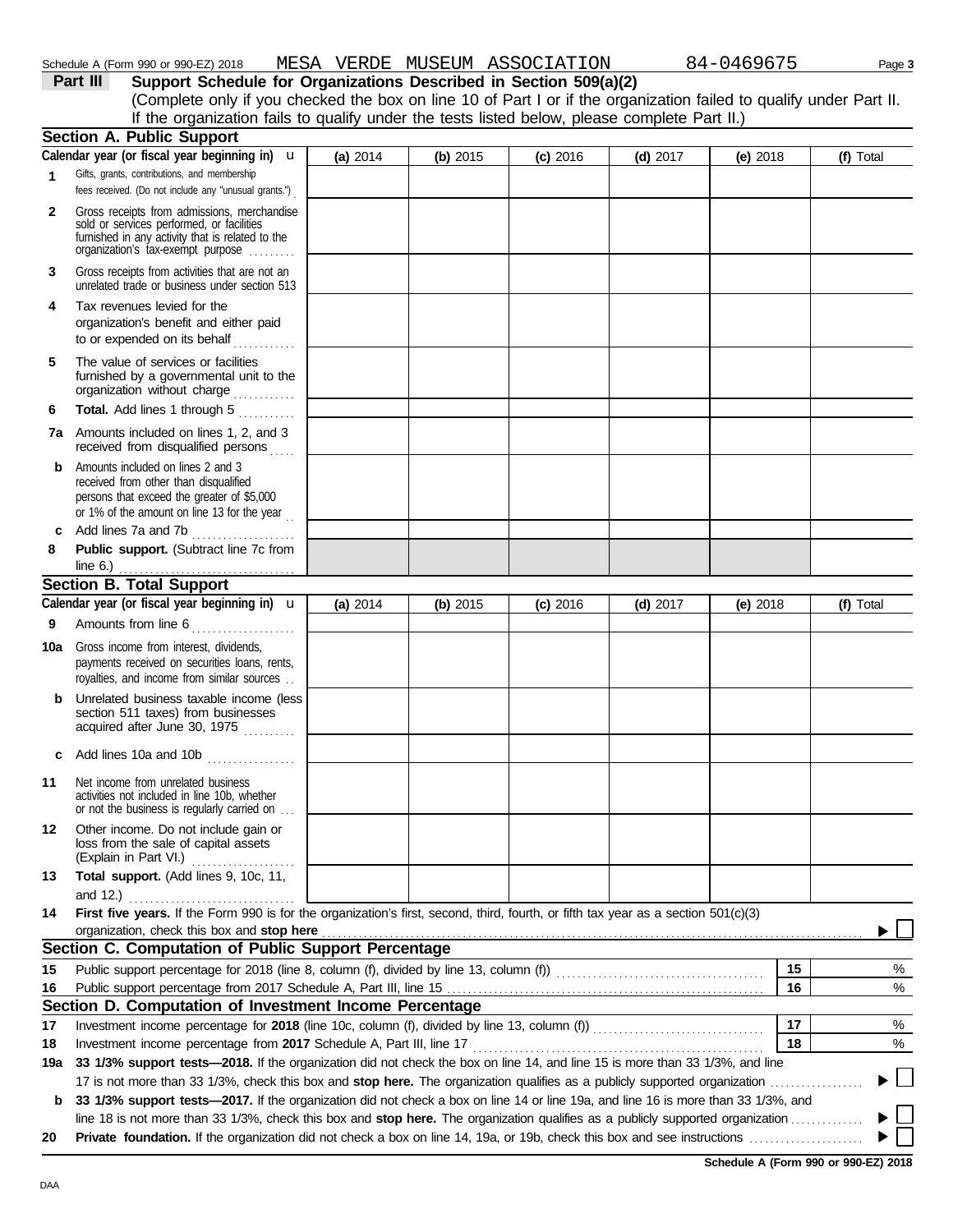|              | (Complete only if you checked a box in line 12 on Part I. If you checked 12a of Part I, complete Sections A<br>and B. If you checked 12b of Part I, complete Sections A and C. If you checked 12c of Part I, complete<br>Sections A, D, and E. If you checked 12d of Part I, complete Sections A and D, and complete Part V.) |                 |     |                       |
|--------------|-------------------------------------------------------------------------------------------------------------------------------------------------------------------------------------------------------------------------------------------------------------------------------------------------------------------------------|-----------------|-----|-----------------------|
|              | Section A. All Supporting Organizations                                                                                                                                                                                                                                                                                       |                 |     |                       |
|              |                                                                                                                                                                                                                                                                                                                               |                 | Yes | No                    |
| 1            | Are all of the organization's supported organizations listed by name in the organization's governing                                                                                                                                                                                                                          |                 |     |                       |
|              | documents? If "No," describe in Part VI how the supported organizations are designated. If designated by                                                                                                                                                                                                                      |                 |     |                       |
|              | class or purpose, describe the designation. If historic and continuing relationship, explain.                                                                                                                                                                                                                                 | 1               | Χ   |                       |
| $\mathbf{2}$ | Did the organization have any supported organization that does not have an IRS determination of status                                                                                                                                                                                                                        |                 |     |                       |
|              | under section 509(a)(1) or (2)? If "Yes," explain in Part VI how the organization determined that the supported                                                                                                                                                                                                               |                 |     |                       |
|              | organization was described in section 509(a)(1) or (2).                                                                                                                                                                                                                                                                       | $\mathbf{2}$    |     | X                     |
| За           | Did the organization have a supported organization described in section $501(c)(4)$ , (5), or (6)? If "Yes," answer                                                                                                                                                                                                           |                 |     |                       |
|              | $(b)$ and $(c)$ below.                                                                                                                                                                                                                                                                                                        | 3a              |     | X                     |
| b            | Did the organization confirm that each supported organization qualified under section 501(c)(4), (5), or (6) and                                                                                                                                                                                                              |                 |     |                       |
|              | satisfied the public support tests under section 509(a)(2)? If "Yes," describe in Part VI when and how the                                                                                                                                                                                                                    |                 |     |                       |
|              | organization made the determination.                                                                                                                                                                                                                                                                                          | 3b              |     |                       |
| c            | Did the organization ensure that all support to such organizations was used exclusively for section $170(c)(2)(B)$                                                                                                                                                                                                            |                 |     |                       |
|              | purposes? If "Yes," explain in Part VI what controls the organization put in place to ensure such use.                                                                                                                                                                                                                        | 3c              |     |                       |
| 4a           | Was any supported organization not organized in the United States ("foreign supported organization")? If                                                                                                                                                                                                                      |                 |     |                       |
|              | "Yes," and if you checked 12a or 12b in Part I, answer (b) and (c) below.                                                                                                                                                                                                                                                     | 4a              |     | Χ                     |
| b            | Did the organization have ultimate control and discretion in deciding whether to make grants to the foreign                                                                                                                                                                                                                   |                 |     |                       |
|              | supported organization? If "Yes," describe in Part VI how the organization had such control and discretion                                                                                                                                                                                                                    |                 |     |                       |
|              | despite being controlled or supervised by or in connection with its supported organizations.                                                                                                                                                                                                                                  | 4b              |     |                       |
| c            | Did the organization support any foreign supported organization that does not have an IRS determination                                                                                                                                                                                                                       |                 |     |                       |
|              | under sections $501(c)(3)$ and $509(a)(1)$ or (2)? If "Yes," explain in Part VI what controls the organization used                                                                                                                                                                                                           |                 |     |                       |
|              | to ensure that all support to the foreign supported organization was used exclusively for section $170(c)(2)(B)$                                                                                                                                                                                                              |                 |     |                       |
|              | purposes.                                                                                                                                                                                                                                                                                                                     | 4c              |     |                       |
| 5a           | Did the organization add, substitute, or remove any supported organizations during the tax year? If "Yes,"                                                                                                                                                                                                                    |                 |     |                       |
|              | answer (b) and (c) below (if applicable). Also, provide detail in Part VI, including (i) the names and EIN                                                                                                                                                                                                                    |                 |     |                       |
|              | numbers of the supported organizations added, substituted, or removed; (ii) the reasons for each such action;                                                                                                                                                                                                                 |                 |     |                       |
|              | (iii) the authority under the organization's organizing document authorizing such action; and (iv) how the action                                                                                                                                                                                                             |                 |     |                       |
|              | was accomplished (such as by amendment to the organizing document).                                                                                                                                                                                                                                                           | 5a              |     | X                     |
| b            | Type I or Type II only. Was any added or substituted supported organization part of a class already                                                                                                                                                                                                                           |                 |     |                       |
|              | designated in the organization's organizing document?                                                                                                                                                                                                                                                                         | 5b              |     |                       |
| c            | <b>Substitutions only.</b> Was the substitution the result of an event beyond the organization's control?                                                                                                                                                                                                                     | 5c              |     |                       |
| 6            | Did the organization provide support (whether in the form of grants or the provision of services or facilities) to                                                                                                                                                                                                            |                 |     |                       |
|              | anyone other than (i) its supported organizations, (ii) individuals that are part of the charitable class benefited                                                                                                                                                                                                           |                 |     |                       |
|              | by one or more of its supported organizations, or (iii) other supporting organizations that also support or                                                                                                                                                                                                                   |                 |     |                       |
|              | benefit one or more of the filing organization's supported organizations? If "Yes," provide detail in Part VI.                                                                                                                                                                                                                | 6               |     | X                     |
| 7            | Did the organization provide a grant, loan, compensation, or other similar payment to a substantial contributor                                                                                                                                                                                                               |                 |     |                       |
|              | (as defined in section $4958(c)(3)(C)$ ), a family member of a substantial contributor, or a 35% controlled entity                                                                                                                                                                                                            |                 |     |                       |
|              | with regard to a substantial contributor? If "Yes," complete Part I of Schedule L (Form 990 or 990-EZ).                                                                                                                                                                                                                       | 7               |     | <u>X</u>              |
| 8            | Did the organization make a loan to a disqualified person (as defined in section 4958) not described in line 7?<br>If "Yes," complete Part I of Schedule L (Form 990 or 990-EZ).                                                                                                                                              |                 |     | X                     |
| 9a           | Was the organization controlled directly or indirectly at any time during the tax year by one or more                                                                                                                                                                                                                         | 8               |     |                       |
|              | disqualified persons as defined in section 4946 (other than foundation managers and organizations described                                                                                                                                                                                                                   |                 |     |                       |
|              | in section 509(a)(1) or (2))? If "Yes," provide detail in Part VI.                                                                                                                                                                                                                                                            | 9а              |     | $\overline{\text{X}}$ |
| b            | Did one or more disqualified persons (as defined in line 9a) hold a controlling interest in any entity in which                                                                                                                                                                                                               |                 |     |                       |
|              | the supporting organization had an interest? If "Yes," provide detail in Part VI.                                                                                                                                                                                                                                             | 9b              |     | $\overline{\text{X}}$ |
| c            | Did a disqualified person (as defined in line 9a) have an ownership interest in, or derive any personal benefit                                                                                                                                                                                                               |                 |     |                       |
|              | from, assets in which the supporting organization also had an interest? If "Yes," provide detail in Part VI.                                                                                                                                                                                                                  | 9c              |     | X                     |
| 10a          | Was the organization subject to the excess business holdings rules of section 4943 because of section                                                                                                                                                                                                                         |                 |     |                       |
|              | 4943(f) (regarding certain Type II supporting organizations, and all Type III non-functionally integrated                                                                                                                                                                                                                     |                 |     |                       |
|              | supporting organizations)? If "Yes," answer 10b below.                                                                                                                                                                                                                                                                        | 10a             |     | <u>X</u>              |
| b            | Did the organization have any excess business holdings in the tax year? (Use Schedule C, Form 4720, to                                                                                                                                                                                                                        |                 |     |                       |
|              | determine whether the organization had excess business holdings.)                                                                                                                                                                                                                                                             | 10 <sub>b</sub> |     |                       |

**Schedule A (Form 990 or 990-EZ) 2018**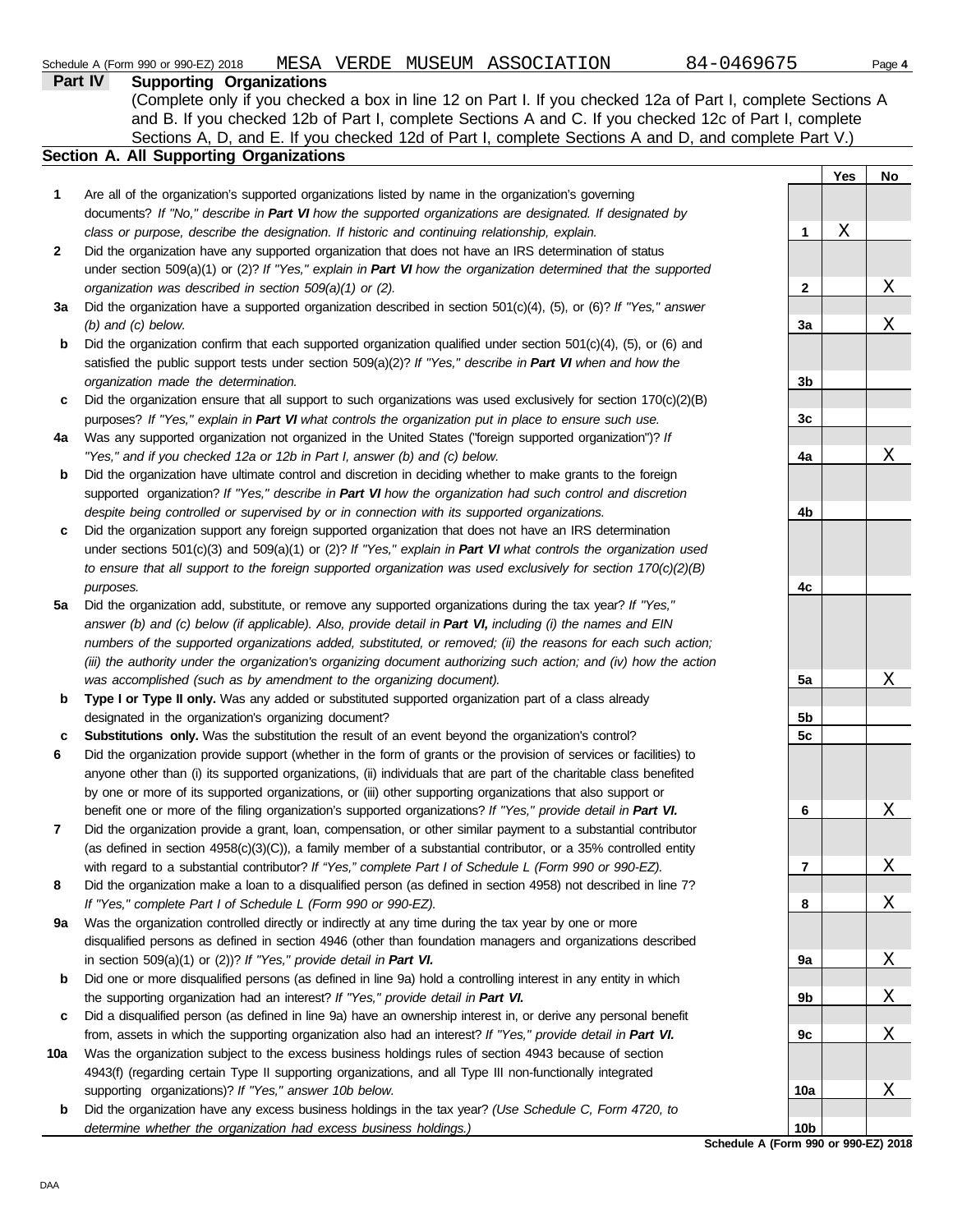Schedule A (Form 990 or 990-EZ) 2018 MESA VERDE N<br>**Part IV Supporting Organizations** *(continued)* Schedule A (Form 990 or 990-EZ) 2018 MESA VERDE MUSEUM ASSOCIATION 84-0469675 Page **5** 

Has the organization accepted a gift or contribution from any of the following persons?

**11**

|  | 84-046967 |
|--|-----------|
|--|-----------|

**Yes No**

|     | a A person who directly or indirectly controls, either alone or together with persons described in (b) and (c)                                                                                                                                  |                                      |     |                 |
|-----|-------------------------------------------------------------------------------------------------------------------------------------------------------------------------------------------------------------------------------------------------|--------------------------------------|-----|-----------------|
|     | below, the governing body of a supported organization?                                                                                                                                                                                          | 11a                                  |     | $\underline{X}$ |
|     | <b>b</b> A family member of a person described in (a) above?                                                                                                                                                                                    | 11 <sub>b</sub>                      |     | $\overline{X}$  |
|     | c A 35% controlled entity of a person described in (a) or (b) above? If "Yes" to a, b, or c, provide detail in Part VI.                                                                                                                         | 11c                                  |     | $\mathbf X$     |
|     | <b>Section B. Type I Supporting Organizations</b>                                                                                                                                                                                               |                                      |     |                 |
|     |                                                                                                                                                                                                                                                 |                                      | Yes | No              |
| 1   | Did the directors, trustees, or membership of one or more supported organizations have the power to                                                                                                                                             |                                      |     |                 |
|     | regularly appoint or elect at least a majority of the organization's directors or trustees at all times during the                                                                                                                              |                                      |     |                 |
|     | tax year? If "No," describe in Part VI how the supported organization(s) effectively operated, supervised, or                                                                                                                                   |                                      |     |                 |
|     | controlled the organization's activities. If the organization had more than one supported organization,                                                                                                                                         |                                      |     |                 |
|     | describe how the powers to appoint and/or remove directors or trustees were allocated among the supported                                                                                                                                       |                                      |     |                 |
|     | organizations and what conditions or restrictions, if any, applied to such powers during the tax year.                                                                                                                                          | 1                                    | Χ   |                 |
| 2   | Did the organization operate for the benefit of any supported organization other than the supported                                                                                                                                             |                                      |     |                 |
|     | organization(s) that operated, supervised, or controlled the supporting organization? If "Yes," explain in Part                                                                                                                                 |                                      |     |                 |
|     | VI how providing such benefit carried out the purposes of the supported organization(s) that operated,                                                                                                                                          |                                      |     |                 |
|     | supervised, or controlled the supporting organization.                                                                                                                                                                                          | 2                                    |     | Χ               |
|     | Section C. Type II Supporting Organizations                                                                                                                                                                                                     |                                      |     |                 |
|     |                                                                                                                                                                                                                                                 |                                      | Yes | No              |
| 1   | Were a majority of the organization's directors or trustees during the tax year also a majority of the directors                                                                                                                                |                                      |     |                 |
|     | or trustees of each of the organization's supported organization(s)? If "No," describe in Part VI how control                                                                                                                                   |                                      |     |                 |
|     | or management of the supporting organization was vested in the same persons that controlled or managed                                                                                                                                          |                                      |     |                 |
|     | the supported organization(s).<br>Section D. All Type III Supporting Organizations                                                                                                                                                              | 1                                    |     |                 |
|     |                                                                                                                                                                                                                                                 |                                      |     |                 |
|     |                                                                                                                                                                                                                                                 |                                      | Yes | No              |
| 1   | Did the organization provide to each of its supported organizations, by the last day of the fifth month of the                                                                                                                                  |                                      |     |                 |
|     | organization's tax year, (i) a written notice describing the type and amount of support provided during the prior tax<br>year, (ii) a copy of the Form 990 that was most recently filed as of the date of notification, and (iii) copies of the |                                      |     |                 |
|     | organization's governing documents in effect on the date of notification, to the extent not previously provided?                                                                                                                                | 1                                    |     |                 |
| 2   | Were any of the organization's officers, directors, or trustees either (i) appointed or elected by the supported                                                                                                                                |                                      |     |                 |
|     | organization(s) or (ii) serving on the governing body of a supported organization? If "No," explain in Part VI how                                                                                                                              |                                      |     |                 |
|     | the organization maintained a close and continuous working relationship with the supported organization(s).                                                                                                                                     | 2                                    |     |                 |
| 3   | By reason of the relationship described in (2), did the organization's supported organizations have a                                                                                                                                           |                                      |     |                 |
|     | significant voice in the organization's investment policies and in directing the use of the organization's                                                                                                                                      |                                      |     |                 |
|     | income or assets at all times during the tax year? If "Yes," describe in Part VI the role the organization's                                                                                                                                    |                                      |     |                 |
|     | supported organizations played in this regard.                                                                                                                                                                                                  | 3                                    |     |                 |
|     | Section E. Type III Functionally-Integrated Supporting Organizations                                                                                                                                                                            |                                      |     |                 |
| 1   | Check the box next to the method that the organization used to satisfy the Integral Part Test during the year (see instructions).                                                                                                               |                                      |     |                 |
| a   | The organization satisfied the Activities Test. Complete line 2 below.                                                                                                                                                                          |                                      |     |                 |
| b   | The organization is the parent of each of its supported organizations. Complete line 3 below.                                                                                                                                                   |                                      |     |                 |
| c   | The organization supported a governmental entity. Describe in Part VI how you supported a government entity (see instructions).                                                                                                                 |                                      |     |                 |
|     |                                                                                                                                                                                                                                                 |                                      |     |                 |
|     | 2 Activities Test. Answer (a) and (b) below.                                                                                                                                                                                                    |                                      | Yes | No              |
| а   | Did substantially all of the organization's activities during the tax year directly further the exempt purposes of                                                                                                                              |                                      |     |                 |
|     | the supported organization(s) to which the organization was responsive? If "Yes," then in Part VI identify                                                                                                                                      |                                      |     |                 |
|     | those supported organizations and explain how these activities directly furthered their exempt purposes,                                                                                                                                        |                                      |     |                 |
|     | how the organization was responsive to those supported organizations, and how the organization determined                                                                                                                                       |                                      |     |                 |
|     | that these activities constituted substantially all of its activities.                                                                                                                                                                          | 2a                                   |     |                 |
| b   | Did the activities described in (a) constitute activities that, but for the organization's involvement, one or more                                                                                                                             |                                      |     |                 |
|     | of the organization's supported organization(s) would have been engaged in? If "Yes," explain in Part VI the                                                                                                                                    |                                      |     |                 |
|     | reasons for the organization's position that its supported organization(s) would have engaged in these                                                                                                                                          |                                      |     |                 |
|     | activities but for the organization's involvement.                                                                                                                                                                                              | 2b                                   |     |                 |
| 3   | Parent of Supported Organizations. Answer (a) and (b) below.                                                                                                                                                                                    |                                      |     |                 |
| а   | Did the organization have the power to regularly appoint or elect a majority of the officers, directors, or                                                                                                                                     |                                      |     |                 |
|     | trustees of each of the supported organizations? Provide details in Part VI.                                                                                                                                                                    | 3a                                   |     |                 |
| b   | Did the organization exercise a substantial degree of direction over the policies, programs, and activities of each                                                                                                                             | 3b                                   |     |                 |
| DAA | of its supported organizations? If "Yes," describe in Part VI the role played by the organization in this regard.                                                                                                                               | Schedule A (Form 990 or 990-EZ) 2018 |     |                 |
|     |                                                                                                                                                                                                                                                 |                                      |     |                 |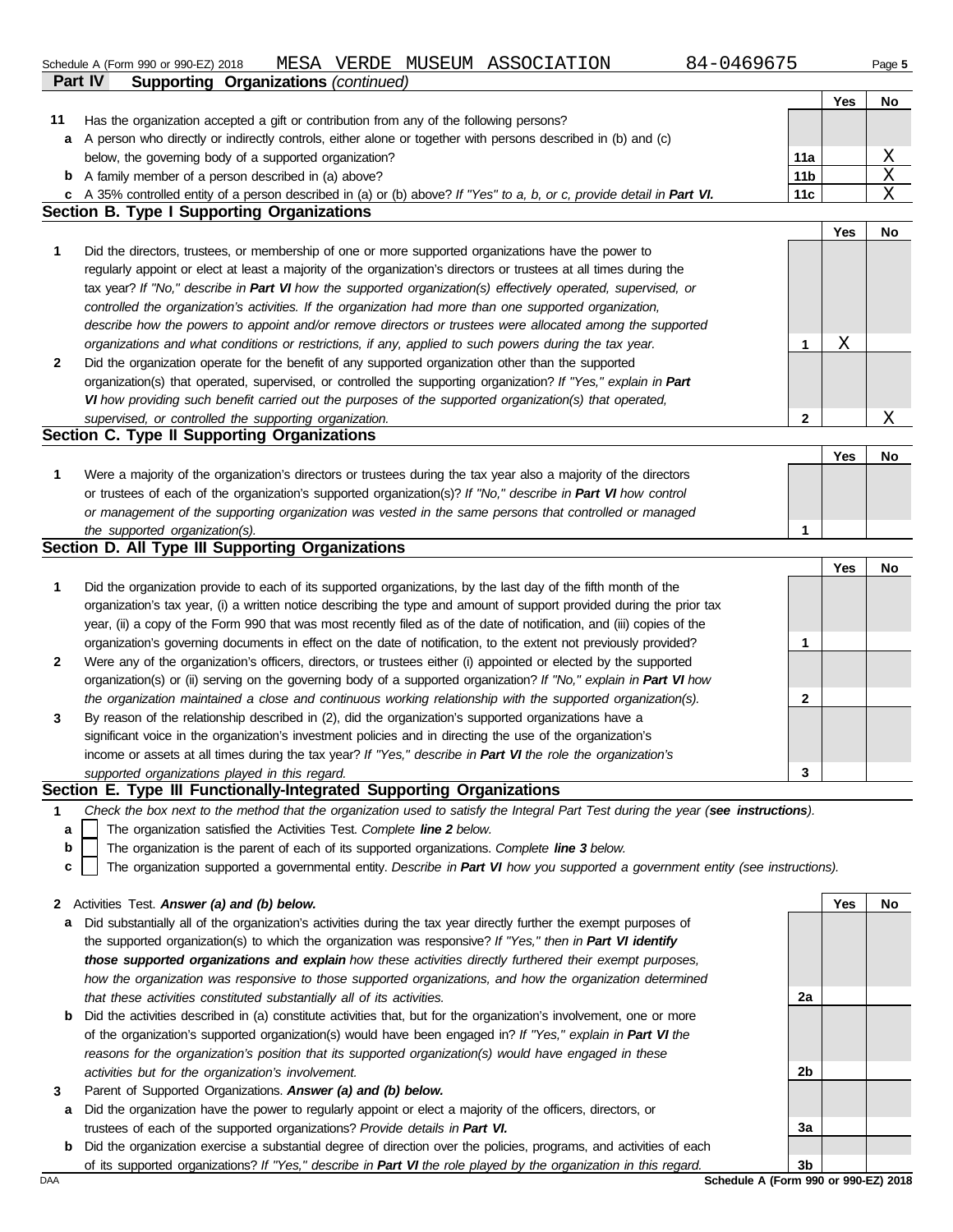| Check here if the organization satisfied the Integral Part Test as a qualifying trust on Nov. 20, 1970 (explain in Part VI). See<br>1<br><b>instructions.</b> All other Type III non-functionally integrated supporting organizations must complete Sections A through E. |                |                |                                |
|---------------------------------------------------------------------------------------------------------------------------------------------------------------------------------------------------------------------------------------------------------------------------|----------------|----------------|--------------------------------|
| Section A - Adjusted Net Income                                                                                                                                                                                                                                           |                | (A) Prior Year | (B) Current Year<br>(optional) |
| Net short-term capital gain<br>1.                                                                                                                                                                                                                                         | 1              |                |                                |
| $\mathbf{2}$<br>Recoveries of prior-year distributions                                                                                                                                                                                                                    | $\overline{2}$ |                |                                |
| 3<br>Other gross income (see instructions)                                                                                                                                                                                                                                | 3              |                |                                |
| Add lines 1 through 3.<br>4                                                                                                                                                                                                                                               | 4              |                |                                |
| 5<br>Depreciation and depletion                                                                                                                                                                                                                                           | 5              |                |                                |
| Portion of operating expenses paid or incurred for production or<br>6                                                                                                                                                                                                     |                |                |                                |
| collection of gross income or for management, conservation, or                                                                                                                                                                                                            |                |                |                                |
| maintenance of property held for production of income (see instructions)                                                                                                                                                                                                  | 6              |                |                                |
| $\mathbf{7}$<br>Other expenses (see instructions)                                                                                                                                                                                                                         | $\overline{7}$ |                |                                |
| 8<br>Adjusted Net Income (subtract lines 5, 6, and 7 from line 4)                                                                                                                                                                                                         | 8              |                |                                |
| <b>Section B - Minimum Asset Amount</b>                                                                                                                                                                                                                                   |                | (A) Prior Year | (B) Current Year<br>(optional) |
| Aggregate fair market value of all non-exempt-use assets (see<br>1.                                                                                                                                                                                                       |                |                |                                |
| instructions for short tax year or assets held for part of year):                                                                                                                                                                                                         |                |                |                                |
| Average monthly value of securities<br>a                                                                                                                                                                                                                                  | 1a             |                |                                |
| b<br>Average monthly cash balances                                                                                                                                                                                                                                        | 1 <sub>b</sub> |                |                                |
| c Fair market value of other non-exempt-use assets                                                                                                                                                                                                                        | 1 <sub>c</sub> |                |                                |
| d Total (add lines 1a, 1b, and 1c)                                                                                                                                                                                                                                        | 1d             |                |                                |
| <b>e</b> Discount claimed for blockage or other                                                                                                                                                                                                                           |                |                |                                |
| factors (explain in detail in Part VI):                                                                                                                                                                                                                                   |                |                |                                |
| $\mathbf{2}$<br>Acquisition indebtedness applicable to non-exempt-use assets                                                                                                                                                                                              | $\mathbf{2}$   |                |                                |
| Subtract line 2 from line 1d.<br>3                                                                                                                                                                                                                                        | 3              |                |                                |
| Cash deemed held for exempt use. Enter 1-1/2% of line 3 (for greater amount,<br>4                                                                                                                                                                                         |                |                |                                |
| see instructions).                                                                                                                                                                                                                                                        | 4              |                |                                |
| 5<br>Net value of non-exempt-use assets (subtract line 4 from line 3)                                                                                                                                                                                                     | 5              |                |                                |
| 6<br>Multiply line 5 by .035.                                                                                                                                                                                                                                             | 6              |                |                                |
| 7<br>Recoveries of prior-year distributions                                                                                                                                                                                                                               | $\overline{7}$ |                |                                |
| 8<br><b>Minimum Asset Amount</b> (add line 7 to line 6)                                                                                                                                                                                                                   | 8              |                |                                |
| Section C - Distributable Amount                                                                                                                                                                                                                                          |                |                | <b>Current Year</b>            |
| Adjusted net income for prior year (from Section A, line 8, Column A)<br>1                                                                                                                                                                                                | $\mathbf{1}$   |                |                                |
| Enter 85% of line 1.<br>$\mathbf{2}$                                                                                                                                                                                                                                      | $\overline{2}$ |                |                                |
| 3<br>Minimum asset amount for prior year (from Section B, line 8, Column A)                                                                                                                                                                                               | 3              |                |                                |
| 4<br>Enter greater of line 2 or line 3.                                                                                                                                                                                                                                   | 4              |                |                                |
| 5<br>Income tax imposed in prior year                                                                                                                                                                                                                                     | 5              |                |                                |
| <b>Distributable Amount.</b> Subtract line 5 from line 4, unless subject to<br>6                                                                                                                                                                                          |                |                |                                |
| emergency temporary reduction (see instructions).                                                                                                                                                                                                                         | 6              |                |                                |

#### **7** | Check here if the current year is the organization's first as a non-functionally integrated Type III supporting organization (see instructions).

**Schedule A (Form 990 or 990-EZ) 2018**

**Part V Type III Non-Functionally Integrated 509(a)(3) Supporting Organizations** Schedule A (Form 990 or 990-EZ) 2018 MESA VERDE MUSEUM ASSOCIATION 84-0469675 Page **6**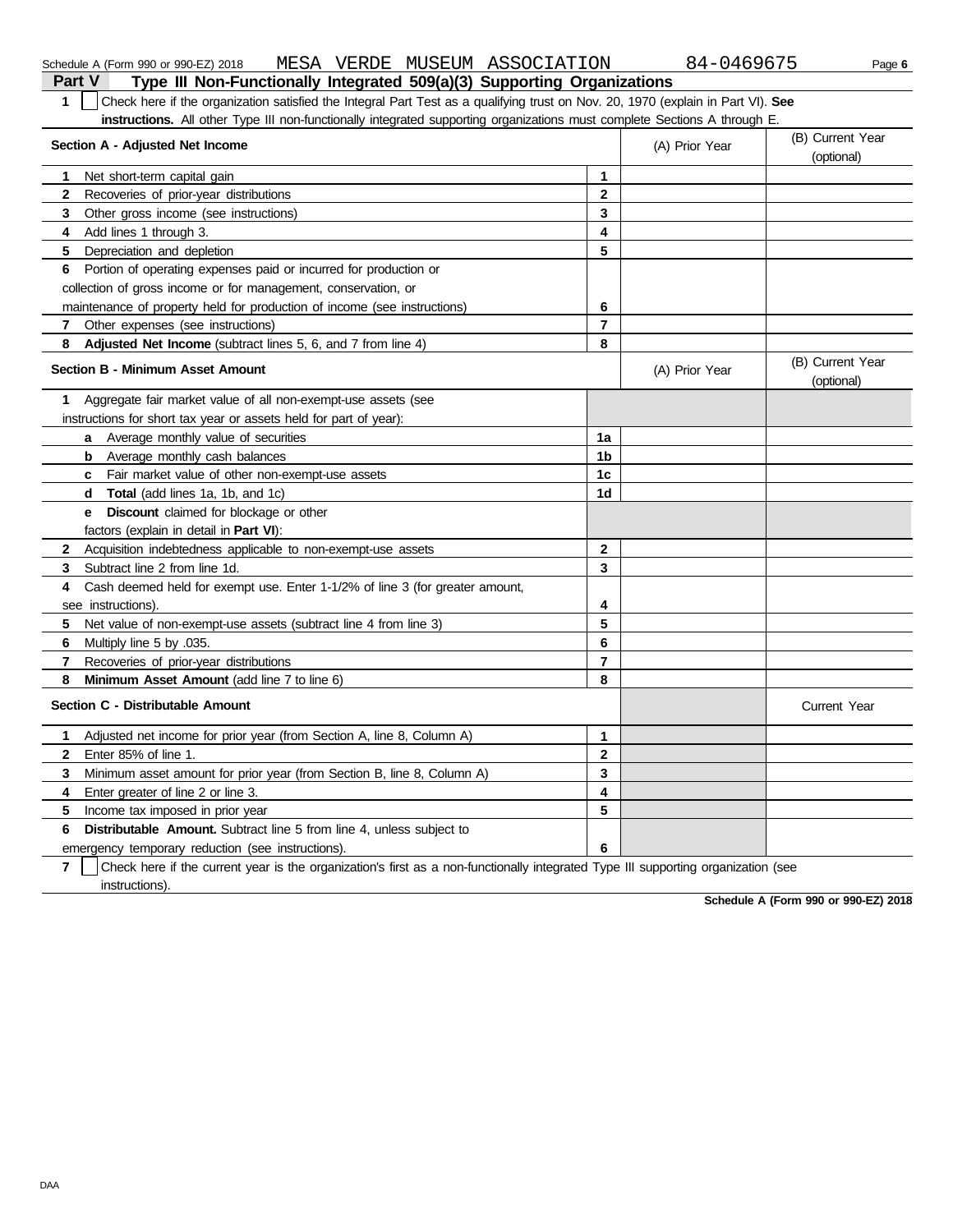| cheaule A (Form 990 or 990-EZ) Z( |                 |  |  |
|-----------------------------------|-----------------|--|--|
| $D_{\text{out}}$ $M$              | Tomas III, Marc |  |  |

| Schedule<br>(Form | า 990 or 990-EZ) 2018 | MESA | TTDDDE<br>RDE.<br>$V$ DIV. | <b>MUSEUM</b> | ASSOCIATION | <u>сл</u><br>$\overline{ }$<br>$\sim$ 1 $\sim$ | Page |
|-------------------|-----------------------|------|----------------------------|---------------|-------------|------------------------------------------------|------|
|                   |                       |      |                            |               |             |                                                |      |

**Part V Type III Non-Functionally Integrated 509(a)(3) Supporting Organizations** *(continued)* **Section D - Distributions Current Year**

| 1            | Amounts paid to supported organizations to accomplish exempt purposes                      |                                    |                                               |                                                  |
|--------------|--------------------------------------------------------------------------------------------|------------------------------------|-----------------------------------------------|--------------------------------------------------|
| $\mathbf{2}$ | Amounts paid to perform activity that directly furthers exempt purposes of supported       |                                    |                                               |                                                  |
|              | organizations, in excess of income from activity                                           |                                    |                                               |                                                  |
| 3            | Administrative expenses paid to accomplish exempt purposes of supported organizations      |                                    |                                               |                                                  |
| 4            | Amounts paid to acquire exempt-use assets                                                  |                                    |                                               |                                                  |
| 5            | Qualified set-aside amounts (prior IRS approval required)                                  |                                    |                                               |                                                  |
| 6            | Other distributions (describe in Part VI). See instructions.                               |                                    |                                               |                                                  |
| 7            | Total annual distributions. Add lines 1 through 6.                                         |                                    |                                               |                                                  |
| 8            | Distributions to attentive supported organizations to which the organization is responsive |                                    |                                               |                                                  |
|              | (provide details in Part VI). See instructions.                                            |                                    |                                               |                                                  |
| 9            | Distributable amount for 2018 from Section C. line 6                                       |                                    |                                               |                                                  |
| 10           | Line 8 amount divided by line 9 amount                                                     |                                    |                                               |                                                  |
|              | Section E - Distribution Allocations (see instructions)                                    | (i)<br><b>Excess Distributions</b> | (ii)<br><b>Underdistributions</b><br>Pre-2018 | (iii)<br><b>Distributable</b><br>Amount for 2018 |
| 1            | Distributable amount for 2018 from Section C, line 6                                       |                                    |                                               |                                                  |
| $\mathbf{2}$ | Underdistributions, if any, for years prior to 2018                                        |                                    |                                               |                                                  |
|              | (reasonable cause required-explain in Part VI). See                                        |                                    |                                               |                                                  |
|              | instructions.                                                                              |                                    |                                               |                                                  |
| 3            | Excess distributions carryover, if any, to 2018                                            |                                    |                                               |                                                  |
|              |                                                                                            |                                    |                                               |                                                  |
|              |                                                                                            |                                    |                                               |                                                  |
|              |                                                                                            |                                    |                                               |                                                  |
|              |                                                                                            |                                    |                                               |                                                  |
|              |                                                                                            |                                    |                                               |                                                  |
|              | f Total of lines 3a through e                                                              |                                    |                                               |                                                  |
|              | g Applied to underdistributions of prior years                                             |                                    |                                               |                                                  |
|              | h Applied to 2018 distributable amount                                                     |                                    |                                               |                                                  |
|              | Carryover from 2013 not applied (see instructions)                                         |                                    |                                               |                                                  |
|              | Remainder. Subtract lines 3g, 3h, and 3i from 3f.                                          |                                    |                                               |                                                  |
| 4            | Distributions for 2018 from                                                                |                                    |                                               |                                                  |
|              | \$<br>Section D, line 7:                                                                   |                                    |                                               |                                                  |
|              | <b>a</b> Applied to underdistributions of prior years                                      |                                    |                                               |                                                  |
|              | <b>b</b> Applied to 2018 distributable amount                                              |                                    |                                               |                                                  |
|              | c Remainder. Subtract lines 4a and 4b from 4.                                              |                                    |                                               |                                                  |
| 5            | Remaining underdistributions for years prior to 2018, if                                   |                                    |                                               |                                                  |
|              | any. Subtract lines 3g and 4a from line 2. For result                                      |                                    |                                               |                                                  |
|              | greater than zero, explain in Part VI. See instructions.                                   |                                    |                                               |                                                  |
| 6            | Remaining underdistributions for 2018. Subtract lines 3h                                   |                                    |                                               |                                                  |
|              | and 4b from line 1. For result greater than zero, explain in                               |                                    |                                               |                                                  |
|              | Part VI. See instructions.                                                                 |                                    |                                               |                                                  |
| 7            | Excess distributions carryover to 2019. Add lines 3j                                       |                                    |                                               |                                                  |
|              | and 4c.<br>Breakdown of line 7:                                                            |                                    |                                               |                                                  |
| 8            |                                                                                            |                                    |                                               |                                                  |
|              |                                                                                            |                                    |                                               |                                                  |
|              | <b>b</b> Excess from 2015                                                                  |                                    |                                               |                                                  |
|              |                                                                                            |                                    |                                               |                                                  |
|              |                                                                                            |                                    |                                               |                                                  |
|              | e Excess from 2018                                                                         |                                    |                                               |                                                  |

**Schedule A (Form 990 or 990-EZ) 2018**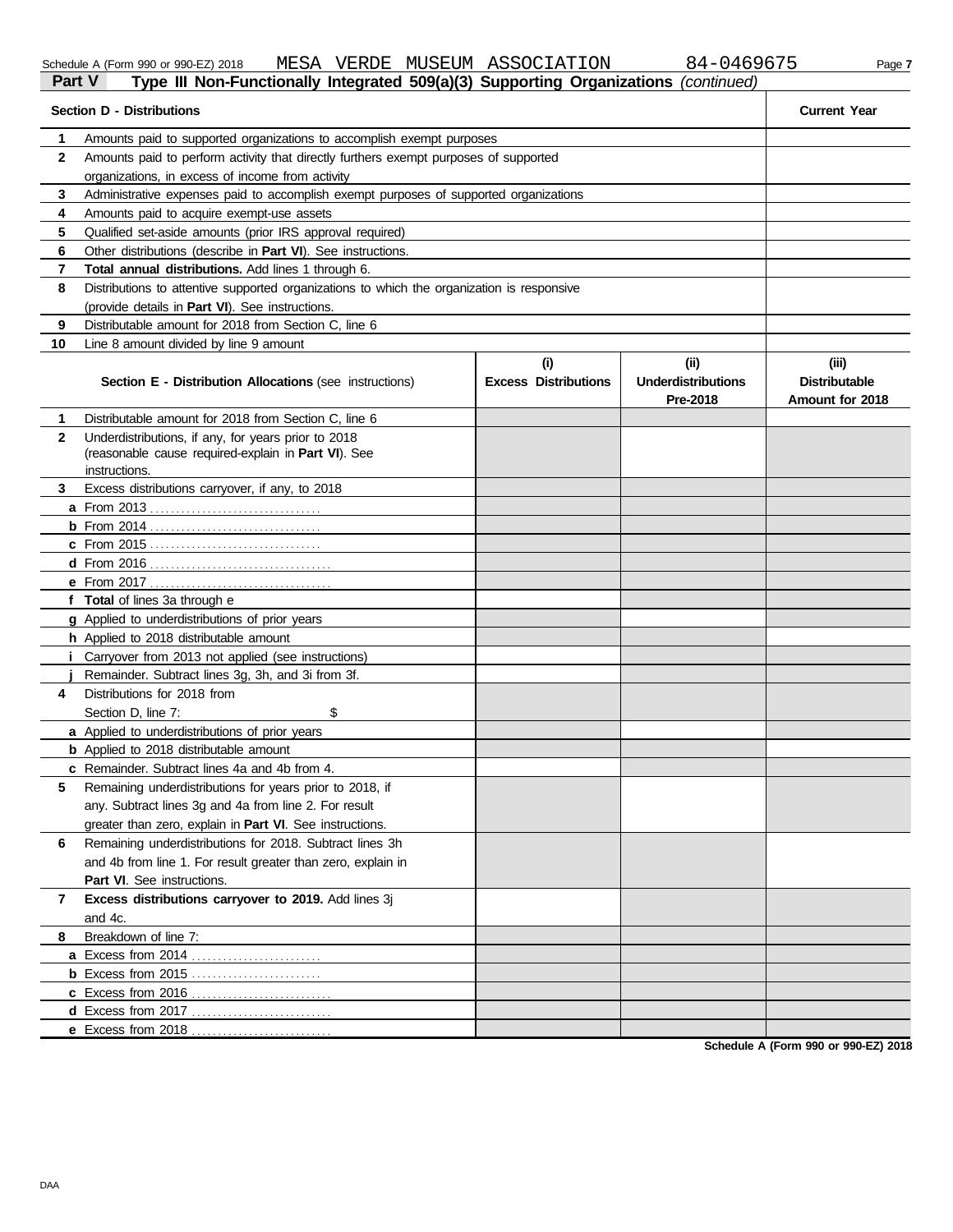| Part VI | Schedule A (Form 990 or 990-EZ) 2018<br>Supplemental Information. Provide the explanations required by Part II, line 10; Part II, line 17a or 17b; Part                                                                                                                                                                                                                                                                                                                  |  | MESA VERDE MUSEUM ASSOCIATION |  | 84-0469675 | Page 8 |
|---------|--------------------------------------------------------------------------------------------------------------------------------------------------------------------------------------------------------------------------------------------------------------------------------------------------------------------------------------------------------------------------------------------------------------------------------------------------------------------------|--|-------------------------------|--|------------|--------|
|         | III, line 12; Part IV, Section A, lines 1, 2, 3b, 3c, 4b, 4c, 5a, 6, 9a, 9b, 9c, 11a, 11b, and 11c; Part IV, Section<br>B, lines 1 and 2; Part IV, Section C, line 1; Part IV, Section D, lines 2 and 3; Part IV, Section E, lines 1c, 2a, 2b,<br>3a, and 3b; Part V, line 1; Part V, Section B, line 1e; Part V, Section D, lines 5, 6, and 8; and Part V, Section E,<br>lines 2, 5, and 6. Also complete this part for any additional information. (See instructions.) |  |                               |  |            |        |
|         |                                                                                                                                                                                                                                                                                                                                                                                                                                                                          |  |                               |  |            |        |
|         |                                                                                                                                                                                                                                                                                                                                                                                                                                                                          |  |                               |  |            |        |
|         |                                                                                                                                                                                                                                                                                                                                                                                                                                                                          |  |                               |  |            |        |
|         |                                                                                                                                                                                                                                                                                                                                                                                                                                                                          |  |                               |  |            |        |
|         |                                                                                                                                                                                                                                                                                                                                                                                                                                                                          |  |                               |  |            |        |
|         |                                                                                                                                                                                                                                                                                                                                                                                                                                                                          |  |                               |  |            |        |
|         |                                                                                                                                                                                                                                                                                                                                                                                                                                                                          |  |                               |  |            |        |
|         |                                                                                                                                                                                                                                                                                                                                                                                                                                                                          |  |                               |  |            |        |
|         |                                                                                                                                                                                                                                                                                                                                                                                                                                                                          |  |                               |  |            |        |
|         |                                                                                                                                                                                                                                                                                                                                                                                                                                                                          |  |                               |  |            |        |
|         |                                                                                                                                                                                                                                                                                                                                                                                                                                                                          |  |                               |  |            |        |
|         |                                                                                                                                                                                                                                                                                                                                                                                                                                                                          |  |                               |  |            |        |
|         |                                                                                                                                                                                                                                                                                                                                                                                                                                                                          |  |                               |  |            |        |
|         |                                                                                                                                                                                                                                                                                                                                                                                                                                                                          |  |                               |  |            |        |
|         |                                                                                                                                                                                                                                                                                                                                                                                                                                                                          |  |                               |  |            |        |
|         |                                                                                                                                                                                                                                                                                                                                                                                                                                                                          |  |                               |  |            |        |
|         |                                                                                                                                                                                                                                                                                                                                                                                                                                                                          |  |                               |  |            |        |
|         |                                                                                                                                                                                                                                                                                                                                                                                                                                                                          |  |                               |  |            |        |
|         |                                                                                                                                                                                                                                                                                                                                                                                                                                                                          |  |                               |  |            |        |
|         |                                                                                                                                                                                                                                                                                                                                                                                                                                                                          |  |                               |  |            |        |
|         |                                                                                                                                                                                                                                                                                                                                                                                                                                                                          |  |                               |  |            |        |
|         |                                                                                                                                                                                                                                                                                                                                                                                                                                                                          |  |                               |  |            |        |
|         |                                                                                                                                                                                                                                                                                                                                                                                                                                                                          |  |                               |  |            |        |
|         |                                                                                                                                                                                                                                                                                                                                                                                                                                                                          |  |                               |  |            |        |
|         |                                                                                                                                                                                                                                                                                                                                                                                                                                                                          |  |                               |  |            |        |
|         |                                                                                                                                                                                                                                                                                                                                                                                                                                                                          |  |                               |  |            |        |
|         |                                                                                                                                                                                                                                                                                                                                                                                                                                                                          |  |                               |  |            |        |
|         |                                                                                                                                                                                                                                                                                                                                                                                                                                                                          |  |                               |  |            |        |
|         |                                                                                                                                                                                                                                                                                                                                                                                                                                                                          |  |                               |  |            |        |
|         |                                                                                                                                                                                                                                                                                                                                                                                                                                                                          |  |                               |  |            |        |
|         |                                                                                                                                                                                                                                                                                                                                                                                                                                                                          |  |                               |  |            |        |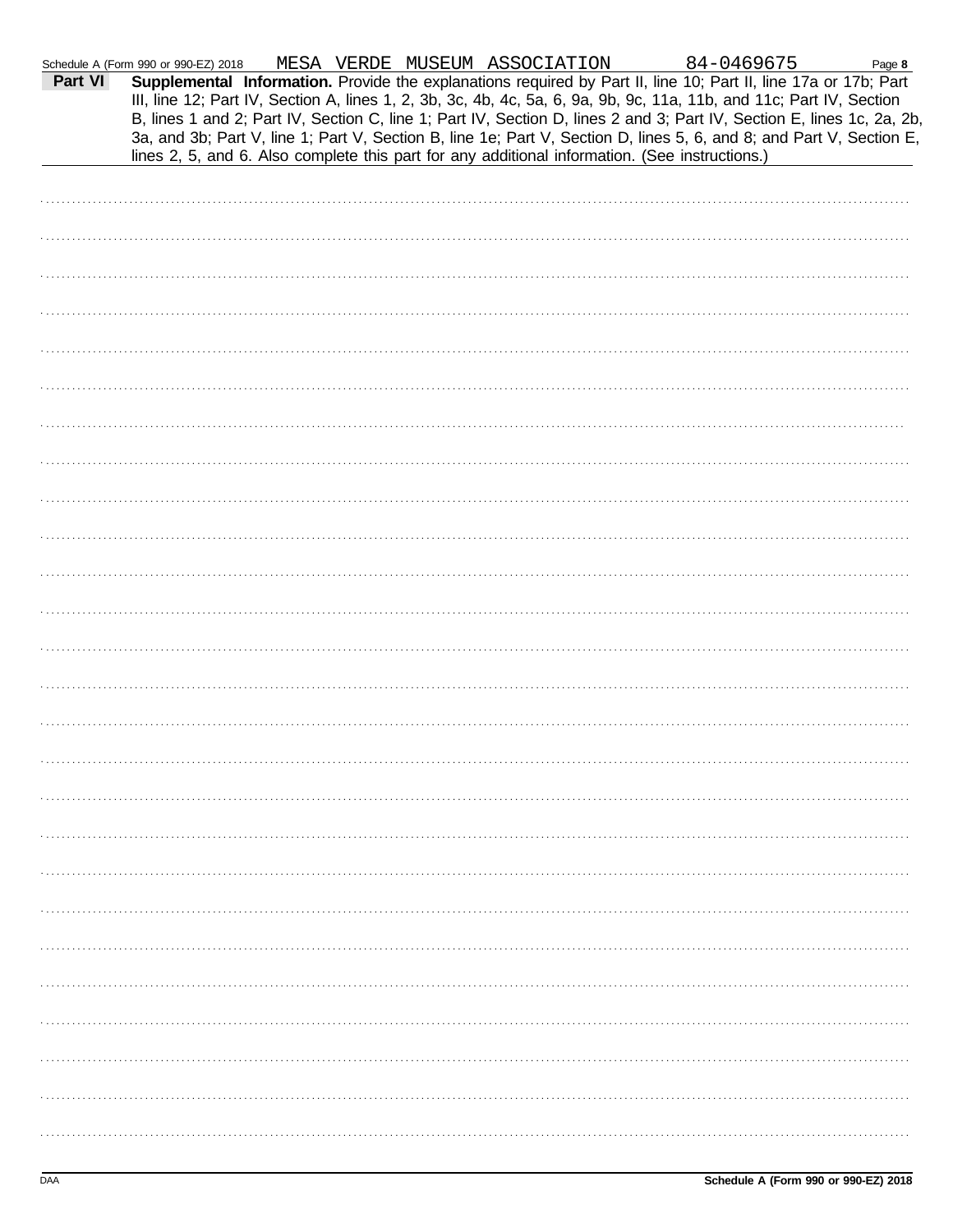## **Schedule of Contributors Schedule B**

OMB No. 1545-0047

**2018**

**or 990-PF)** u **Attach to Form 990, Form 990-EZ, or Form 990-PF.** u **Go to** *www.irs.gov/Form990* **for the latest information.**

**Employer identification number**

Name of the organization

#### MESA VERDE MUSEUM ASSOCIATION 84-0469675

**Organization type** (check one):

| Filers of:         | Section:                                                                    |
|--------------------|-----------------------------------------------------------------------------|
| Form 990 or 990-EZ | $ X $ 501(c)( 3) (enter number) organization                                |
|                    | $4947(a)(1)$ nonexempt charitable trust not treated as a private foundation |
|                    | 527 political organization                                                  |
| Form 990-PF        | $501(c)(3)$ exempt private foundation                                       |
|                    | $4947(a)(1)$ nonexempt charitable trust treated as a private foundation     |
|                    | 501(c)(3) taxable private foundation                                        |

Check if your organization is covered by the **General Rule** or a **Special Rule. Note:** Only a section 501(c)(7), (8), or (10) organization can check boxes for both the General Rule and a Special Rule. See instructions.

#### **General Rule**

 $\overline{X}$  For an organization filing Form 990, 990-EZ, or 990-PF that received, during the year, contributions totaling \$5,000 or more (in money or property) from any one contributor. Complete Parts I and II. See instructions for determining a contributor's total contributions.

#### **Special Rules**

For an organization described in section  $501(c)(3)$  filing Form 990 or 990-EZ that met the 33<sup>1</sup>/3% support test of the regulations under sections 509(a)(1) and 170(b)(1)(A)(vi), that checked Schedule A (Form 990 or 990-EZ), Part II, line 13, 16a, or 16b, and that received from any one contributor, during the year, total contributions of the greater of **(1)** \$5,000; or **(2)** 2% of the amount on (i) Form 990, Part VIII, line 1h; or (ii) Form 990-EZ, line 1. Complete Parts I and II.

literary, or educational purposes, or for the prevention of cruelty to children or animals. Complete Parts I (entering) For an organization described in section 501(c)(7), (8), or (10) filing Form 990 or 990-EZ that received from any one contributor, during the year, total contributions of more than \$1,000 *exclusively* for religious, charitable, scientific, "N/A" in column (b) instead of the contributor name and address), II, and III.

For an organization described in section 501(c)(7), (8), or (10) filing Form 990 or 990-EZ that received from any one contributor, during the year, contributions *exclusively* for religious, charitable, etc., purposes, but no such contributions totaled more than \$1,000. If this box is checked, enter here the total contributions that were received during the year for an *exclusively* religious, charitable, etc., purpose. Don't complete any of the parts unless the **General Rule** applies to this organization because it received *nonexclusively* religious, charitable, etc., contributions totaling \$5,000 or more during the year . . . . . . . . . . . . . . . . . . . . . . . . . . . . . . . . . . . . . . . . . . . . . . . . . . . . . . . . . . . . . . . . . . . . . . . . . . . . . . . .  $\blacktriangleright$  \$

990-EZ, or 990-PF), but it **must** answer "No" on Part IV, line 2, of its Form 990; or check the box on line H of its Form 990-EZ or on its Form 990-PF, Part I, line 2, to certify that it doesn't meet the filing requirements of Schedule B (Form 990, 990-EZ, or 990-PF). **Caution:** An organization that isn't covered by the General Rule and/or the Special Rules doesn't file Schedule B (Form 990,

**For Paperwork Reduction Act Notice, see the instructions for Form 990, 990-EZ, or 990-PF.**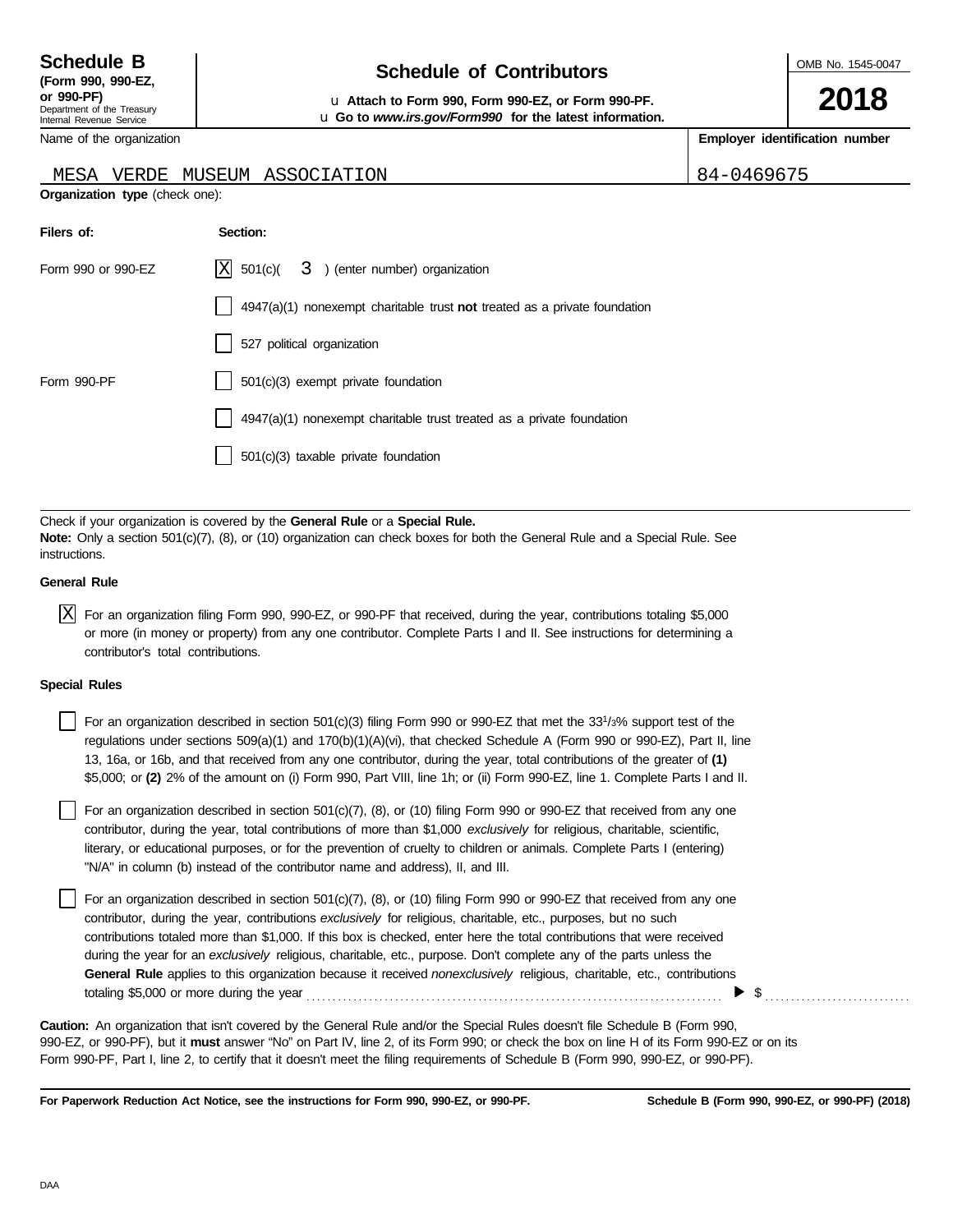|                                      | Schedule B (Form 990, 990-EZ, or 990-PF) (2018)<br>Name of organization<br>MESA VERDE MUSEUM ASSOCIATION | PAGE                              | ΟF<br>$\perp$<br>1<br>Page 2<br>Employer identification number<br>84-0469675            |  |  |  |
|--------------------------------------|----------------------------------------------------------------------------------------------------------|-----------------------------------|-----------------------------------------------------------------------------------------|--|--|--|
| Part I                               | <b>Contributors</b> (see instructions). Use duplicate copies of Part I if additional space is needed.    |                                   |                                                                                         |  |  |  |
| (a)<br>No.                           | (b)<br>Name, address, and ZIP + 4                                                                        | (c)<br><b>Total contributions</b> | (d)<br>Type of contribution                                                             |  |  |  |
| $\mathfrak{p}, \mathfrak{p}, \ldots$ | CONCEPT 360<br>4080 W. FARM ROAD<br>WEST JORDAN<br>UT 84088                                              | 5,000<br>\$                       | Person<br>Χ<br>Payroll<br>Noncash<br>(Complete Part II for<br>noncash contributions.)   |  |  |  |
| (a)<br>No.                           | (b)<br>Name, address, and ZIP + 4                                                                        | (c)<br><b>Total contributions</b> | (d)<br>Type of contribution                                                             |  |  |  |
|                                      |                                                                                                          | \$                                | Person<br>Payroll<br>Noncash<br>(Complete Part II for<br>noncash contributions.)        |  |  |  |
| (a)<br>No.                           | (b)<br>Name, address, and ZIP + 4                                                                        | (c)<br><b>Total contributions</b> | (d)<br>Type of contribution                                                             |  |  |  |
|                                      |                                                                                                          | \$                                | Person<br>Payroll<br>Noncash<br>(Complete Part II for<br>noncash contributions.)        |  |  |  |
| (a)<br>No.                           | (b)<br>Name, address, and ZIP + 4                                                                        | (c)<br><b>Total contributions</b> | (d)<br>Type of contribution                                                             |  |  |  |
|                                      |                                                                                                          | \$                                | Person<br>Payroll<br>Noncash<br>(Complete Part II for<br>noncash contributions.)        |  |  |  |
| (a)<br>No.                           | (b)<br>Name, address, and ZIP + 4                                                                        | (c)<br><b>Total contributions</b> | (d)<br>Type of contribution                                                             |  |  |  |
| . <b>.</b> .                         |                                                                                                          | \$                                | Person<br>Payroll<br>Noncash<br>(Complete Part II for<br>noncash contributions.)        |  |  |  |
| (a)<br>No.                           | (b)<br>Name, address, and ZIP + 4                                                                        | (c)<br><b>Total contributions</b> | (d)<br>Type of contribution                                                             |  |  |  |
| .                                    |                                                                                                          | \$                                | Person<br>Payroll<br><b>Noncash</b><br>(Complete Part II for<br>noncash contributions.) |  |  |  |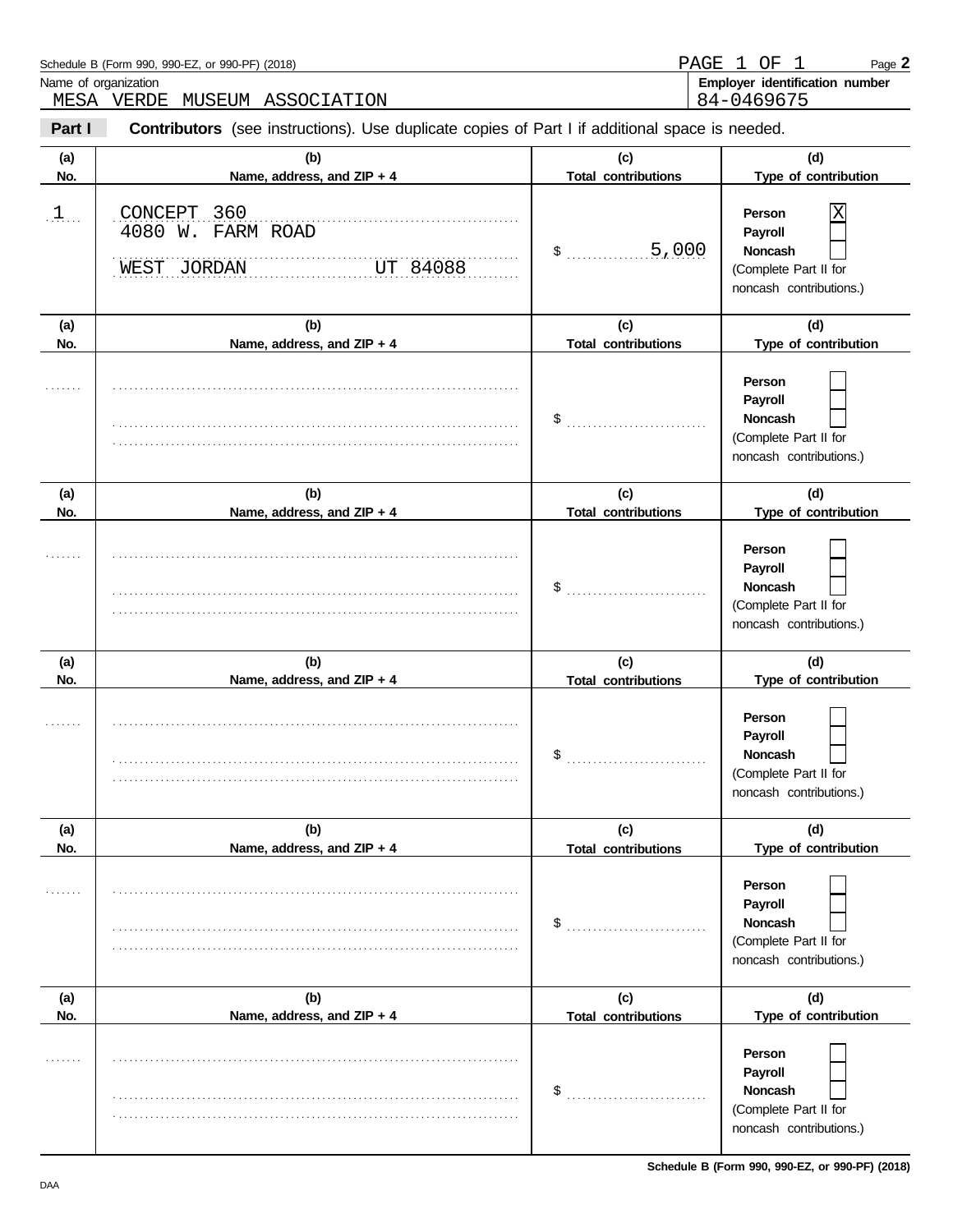Γ

## **SCHEDULE D Supplemental Financial Statements**

**Part IV, line 6, 7, 8, 9, 10, 11a, 11b, 11c, 11d, 11e, 11f, 12a, or 12b.** u **Complete if the organization answered "Yes" on Form 990,**

u **Attach to Form 990.**  u **Go to** *www.irs.gov/Form990* **for instructions and the latest information.**

| OMB No. 1545-0047                   |
|-------------------------------------|
| 2018                                |
| <b>Open to Public</b><br>Inspection |

**Employer identification number**

**Name of the organization**

Department of the Treasury Internal Revenue Service

| Organizations Maintaining Donor Advised Funds or Other Similar Funds or Accounts.<br>Part I<br>Complete if the organization answered "Yes" on Form 990, Part IV, line 6.<br>(a) Donor advised funds<br>(b) Funds and other accounts<br>Total number at end of year<br>1<br>Aggregate value of contributions to (during year)<br>2<br>3<br>4<br>Did the organization inform all donors and donor advisors in writing that the assets held in donor advised<br>5<br><b>Yes</b><br>No<br>Did the organization inform all grantees, donors, and donor advisors in writing that grant funds can be used<br>6<br>only for charitable purposes and not for the benefit of the donor or donor advisor, or for any other purpose<br><b>Yes</b><br>No<br>Part II<br><b>Conservation Easements.</b><br>Complete if the organization answered "Yes" on Form 990, Part IV, line 7.<br>Purpose(s) of conservation easements held by the organization (check all that apply).<br>1<br>Preservation of land for public use (e.g., recreation or education)<br>Preservation of a historically important land area<br>Protection of natural habitat<br>Preservation of a certified historic structure<br>Preservation of open space<br>Complete lines 2a through 2d if the organization held a qualified conservation contribution in the form of a conservation<br>2<br>easement on the last day of the tax year.<br>Held at the End of the Tax Year<br>2a<br>2b<br>b<br>Number of conservation easements on a certified historic structure included in (a)<br>2c<br>c<br>d Number of conservation easements included in (c) acquired after 7/25/06, and not on a<br>historic structure listed in the National Register [111] Martin Martin Martin Martin Martin Martin Martin Marti<br>2d<br>Number of conservation easements modified, transferred, released, extinguished, or terminated by the organization during the<br>3<br>Number of states where property subject to conservation easement is located $\mathbf u$<br>4<br>Does the organization have a written policy regarding the periodic monitoring, inspection, handling of<br>5<br>violations, and enforcement of the conservation easements it holds?<br><b>Yes</b><br>No<br>Staff and volunteer hours devoted to monitoring, inspecting, handling of violations, and enforcing conservation easements during the year<br>6<br>${\bf u}$<br>Amount of expenses incurred in monitoring, inspecting, handling of violations, and enforcing conservation easements during the year<br>7<br>Does each conservation easement reported on line 2(d) above satisfy the requirements of section 170(h)(4)(B)(i)<br>8<br>Yes $\Box$<br>No<br>In Part XIII, describe how the organization reports conservation easements in its revenue and expense statement, and<br>9<br>balance sheet, and include, if applicable, the text of the footnote to the organization's financial statements that describes the<br>organization's accounting for conservation easements.<br>Organizations Maintaining Collections of Art, Historical Treasures, or Other Similar Assets.<br>Part III<br>Complete if the organization answered "Yes" on Form 990, Part IV, line 8.<br>1a If the organization elected, as permitted under SFAS 116 (ASC 958), not to report in its revenue statement and balance sheet<br>works of art, historical treasures, or other similar assets held for public exhibition, education, or research in furtherance of<br>public service, provide, in Part XIII, the text of the footnote to its financial statements that describes these items.<br><b>b</b> If the organization elected, as permitted under SFAS 116 (ASC 958), to report in its revenue statement and balance sheet<br>works of art, historical treasures, or other similar assets held for public exhibition, education, or research in furtherance of<br>public service, provide the following amounts relating to these items:<br>$\mathbf{u}$ , \$<br>$\mathbf{u}$ \$<br>If the organization received or held works of art, historical treasures, or other similar assets for financial gain, provide the<br>$\mathbf{2}$<br>following amounts required to be reported under SFAS 116 (ASC 958) relating to these items: | MESA<br>VERDE MUSEUM ASSOCIATION | 84-0469675 |
|-----------------------------------------------------------------------------------------------------------------------------------------------------------------------------------------------------------------------------------------------------------------------------------------------------------------------------------------------------------------------------------------------------------------------------------------------------------------------------------------------------------------------------------------------------------------------------------------------------------------------------------------------------------------------------------------------------------------------------------------------------------------------------------------------------------------------------------------------------------------------------------------------------------------------------------------------------------------------------------------------------------------------------------------------------------------------------------------------------------------------------------------------------------------------------------------------------------------------------------------------------------------------------------------------------------------------------------------------------------------------------------------------------------------------------------------------------------------------------------------------------------------------------------------------------------------------------------------------------------------------------------------------------------------------------------------------------------------------------------------------------------------------------------------------------------------------------------------------------------------------------------------------------------------------------------------------------------------------------------------------------------------------------------------------------------------------------------------------------------------------------------------------------------------------------------------------------------------------------------------------------------------------------------------------------------------------------------------------------------------------------------------------------------------------------------------------------------------------------------------------------------------------------------------------------------------------------------------------------------------------------------------------------------------------------------------------------------------------------------------------------------------------------------------------------------------------------------------------------------------------------------------------------------------------------------------------------------------------------------------------------------------------------------------------------------------------------------------------------------------------------------------------------------------------------------------------------------------------------------------------------------------------------------------------------------------------------------------------------------------------------------------------------------------------------------------------------------------------------------------------------------------------------------------------------------------------------------------------------------------------------------------------------------------------------------------------------------------------------------------------------------------------------------------------------------------------------------------------------------------------------------------------------------------------------------------------------------------------------------------------------------------------------------------------------------------------------------------------------------------------------------------------------------------------------------------------------------------------------------------------------|----------------------------------|------------|
|                                                                                                                                                                                                                                                                                                                                                                                                                                                                                                                                                                                                                                                                                                                                                                                                                                                                                                                                                                                                                                                                                                                                                                                                                                                                                                                                                                                                                                                                                                                                                                                                                                                                                                                                                                                                                                                                                                                                                                                                                                                                                                                                                                                                                                                                                                                                                                                                                                                                                                                                                                                                                                                                                                                                                                                                                                                                                                                                                                                                                                                                                                                                                                                                                                                                                                                                                                                                                                                                                                                                                                                                                                                                                                                                                                                                                                                                                                                                                                                                                                                                                                                                                                                                                                                     |                                  |            |
|                                                                                                                                                                                                                                                                                                                                                                                                                                                                                                                                                                                                                                                                                                                                                                                                                                                                                                                                                                                                                                                                                                                                                                                                                                                                                                                                                                                                                                                                                                                                                                                                                                                                                                                                                                                                                                                                                                                                                                                                                                                                                                                                                                                                                                                                                                                                                                                                                                                                                                                                                                                                                                                                                                                                                                                                                                                                                                                                                                                                                                                                                                                                                                                                                                                                                                                                                                                                                                                                                                                                                                                                                                                                                                                                                                                                                                                                                                                                                                                                                                                                                                                                                                                                                                                     |                                  |            |
|                                                                                                                                                                                                                                                                                                                                                                                                                                                                                                                                                                                                                                                                                                                                                                                                                                                                                                                                                                                                                                                                                                                                                                                                                                                                                                                                                                                                                                                                                                                                                                                                                                                                                                                                                                                                                                                                                                                                                                                                                                                                                                                                                                                                                                                                                                                                                                                                                                                                                                                                                                                                                                                                                                                                                                                                                                                                                                                                                                                                                                                                                                                                                                                                                                                                                                                                                                                                                                                                                                                                                                                                                                                                                                                                                                                                                                                                                                                                                                                                                                                                                                                                                                                                                                                     |                                  |            |
|                                                                                                                                                                                                                                                                                                                                                                                                                                                                                                                                                                                                                                                                                                                                                                                                                                                                                                                                                                                                                                                                                                                                                                                                                                                                                                                                                                                                                                                                                                                                                                                                                                                                                                                                                                                                                                                                                                                                                                                                                                                                                                                                                                                                                                                                                                                                                                                                                                                                                                                                                                                                                                                                                                                                                                                                                                                                                                                                                                                                                                                                                                                                                                                                                                                                                                                                                                                                                                                                                                                                                                                                                                                                                                                                                                                                                                                                                                                                                                                                                                                                                                                                                                                                                                                     |                                  |            |
|                                                                                                                                                                                                                                                                                                                                                                                                                                                                                                                                                                                                                                                                                                                                                                                                                                                                                                                                                                                                                                                                                                                                                                                                                                                                                                                                                                                                                                                                                                                                                                                                                                                                                                                                                                                                                                                                                                                                                                                                                                                                                                                                                                                                                                                                                                                                                                                                                                                                                                                                                                                                                                                                                                                                                                                                                                                                                                                                                                                                                                                                                                                                                                                                                                                                                                                                                                                                                                                                                                                                                                                                                                                                                                                                                                                                                                                                                                                                                                                                                                                                                                                                                                                                                                                     |                                  |            |
|                                                                                                                                                                                                                                                                                                                                                                                                                                                                                                                                                                                                                                                                                                                                                                                                                                                                                                                                                                                                                                                                                                                                                                                                                                                                                                                                                                                                                                                                                                                                                                                                                                                                                                                                                                                                                                                                                                                                                                                                                                                                                                                                                                                                                                                                                                                                                                                                                                                                                                                                                                                                                                                                                                                                                                                                                                                                                                                                                                                                                                                                                                                                                                                                                                                                                                                                                                                                                                                                                                                                                                                                                                                                                                                                                                                                                                                                                                                                                                                                                                                                                                                                                                                                                                                     |                                  |            |
|                                                                                                                                                                                                                                                                                                                                                                                                                                                                                                                                                                                                                                                                                                                                                                                                                                                                                                                                                                                                                                                                                                                                                                                                                                                                                                                                                                                                                                                                                                                                                                                                                                                                                                                                                                                                                                                                                                                                                                                                                                                                                                                                                                                                                                                                                                                                                                                                                                                                                                                                                                                                                                                                                                                                                                                                                                                                                                                                                                                                                                                                                                                                                                                                                                                                                                                                                                                                                                                                                                                                                                                                                                                                                                                                                                                                                                                                                                                                                                                                                                                                                                                                                                                                                                                     |                                  |            |
|                                                                                                                                                                                                                                                                                                                                                                                                                                                                                                                                                                                                                                                                                                                                                                                                                                                                                                                                                                                                                                                                                                                                                                                                                                                                                                                                                                                                                                                                                                                                                                                                                                                                                                                                                                                                                                                                                                                                                                                                                                                                                                                                                                                                                                                                                                                                                                                                                                                                                                                                                                                                                                                                                                                                                                                                                                                                                                                                                                                                                                                                                                                                                                                                                                                                                                                                                                                                                                                                                                                                                                                                                                                                                                                                                                                                                                                                                                                                                                                                                                                                                                                                                                                                                                                     |                                  |            |
|                                                                                                                                                                                                                                                                                                                                                                                                                                                                                                                                                                                                                                                                                                                                                                                                                                                                                                                                                                                                                                                                                                                                                                                                                                                                                                                                                                                                                                                                                                                                                                                                                                                                                                                                                                                                                                                                                                                                                                                                                                                                                                                                                                                                                                                                                                                                                                                                                                                                                                                                                                                                                                                                                                                                                                                                                                                                                                                                                                                                                                                                                                                                                                                                                                                                                                                                                                                                                                                                                                                                                                                                                                                                                                                                                                                                                                                                                                                                                                                                                                                                                                                                                                                                                                                     |                                  |            |
|                                                                                                                                                                                                                                                                                                                                                                                                                                                                                                                                                                                                                                                                                                                                                                                                                                                                                                                                                                                                                                                                                                                                                                                                                                                                                                                                                                                                                                                                                                                                                                                                                                                                                                                                                                                                                                                                                                                                                                                                                                                                                                                                                                                                                                                                                                                                                                                                                                                                                                                                                                                                                                                                                                                                                                                                                                                                                                                                                                                                                                                                                                                                                                                                                                                                                                                                                                                                                                                                                                                                                                                                                                                                                                                                                                                                                                                                                                                                                                                                                                                                                                                                                                                                                                                     |                                  |            |
|                                                                                                                                                                                                                                                                                                                                                                                                                                                                                                                                                                                                                                                                                                                                                                                                                                                                                                                                                                                                                                                                                                                                                                                                                                                                                                                                                                                                                                                                                                                                                                                                                                                                                                                                                                                                                                                                                                                                                                                                                                                                                                                                                                                                                                                                                                                                                                                                                                                                                                                                                                                                                                                                                                                                                                                                                                                                                                                                                                                                                                                                                                                                                                                                                                                                                                                                                                                                                                                                                                                                                                                                                                                                                                                                                                                                                                                                                                                                                                                                                                                                                                                                                                                                                                                     |                                  |            |
|                                                                                                                                                                                                                                                                                                                                                                                                                                                                                                                                                                                                                                                                                                                                                                                                                                                                                                                                                                                                                                                                                                                                                                                                                                                                                                                                                                                                                                                                                                                                                                                                                                                                                                                                                                                                                                                                                                                                                                                                                                                                                                                                                                                                                                                                                                                                                                                                                                                                                                                                                                                                                                                                                                                                                                                                                                                                                                                                                                                                                                                                                                                                                                                                                                                                                                                                                                                                                                                                                                                                                                                                                                                                                                                                                                                                                                                                                                                                                                                                                                                                                                                                                                                                                                                     |                                  |            |
|                                                                                                                                                                                                                                                                                                                                                                                                                                                                                                                                                                                                                                                                                                                                                                                                                                                                                                                                                                                                                                                                                                                                                                                                                                                                                                                                                                                                                                                                                                                                                                                                                                                                                                                                                                                                                                                                                                                                                                                                                                                                                                                                                                                                                                                                                                                                                                                                                                                                                                                                                                                                                                                                                                                                                                                                                                                                                                                                                                                                                                                                                                                                                                                                                                                                                                                                                                                                                                                                                                                                                                                                                                                                                                                                                                                                                                                                                                                                                                                                                                                                                                                                                                                                                                                     |                                  |            |
|                                                                                                                                                                                                                                                                                                                                                                                                                                                                                                                                                                                                                                                                                                                                                                                                                                                                                                                                                                                                                                                                                                                                                                                                                                                                                                                                                                                                                                                                                                                                                                                                                                                                                                                                                                                                                                                                                                                                                                                                                                                                                                                                                                                                                                                                                                                                                                                                                                                                                                                                                                                                                                                                                                                                                                                                                                                                                                                                                                                                                                                                                                                                                                                                                                                                                                                                                                                                                                                                                                                                                                                                                                                                                                                                                                                                                                                                                                                                                                                                                                                                                                                                                                                                                                                     |                                  |            |
|                                                                                                                                                                                                                                                                                                                                                                                                                                                                                                                                                                                                                                                                                                                                                                                                                                                                                                                                                                                                                                                                                                                                                                                                                                                                                                                                                                                                                                                                                                                                                                                                                                                                                                                                                                                                                                                                                                                                                                                                                                                                                                                                                                                                                                                                                                                                                                                                                                                                                                                                                                                                                                                                                                                                                                                                                                                                                                                                                                                                                                                                                                                                                                                                                                                                                                                                                                                                                                                                                                                                                                                                                                                                                                                                                                                                                                                                                                                                                                                                                                                                                                                                                                                                                                                     |                                  |            |
|                                                                                                                                                                                                                                                                                                                                                                                                                                                                                                                                                                                                                                                                                                                                                                                                                                                                                                                                                                                                                                                                                                                                                                                                                                                                                                                                                                                                                                                                                                                                                                                                                                                                                                                                                                                                                                                                                                                                                                                                                                                                                                                                                                                                                                                                                                                                                                                                                                                                                                                                                                                                                                                                                                                                                                                                                                                                                                                                                                                                                                                                                                                                                                                                                                                                                                                                                                                                                                                                                                                                                                                                                                                                                                                                                                                                                                                                                                                                                                                                                                                                                                                                                                                                                                                     |                                  |            |
|                                                                                                                                                                                                                                                                                                                                                                                                                                                                                                                                                                                                                                                                                                                                                                                                                                                                                                                                                                                                                                                                                                                                                                                                                                                                                                                                                                                                                                                                                                                                                                                                                                                                                                                                                                                                                                                                                                                                                                                                                                                                                                                                                                                                                                                                                                                                                                                                                                                                                                                                                                                                                                                                                                                                                                                                                                                                                                                                                                                                                                                                                                                                                                                                                                                                                                                                                                                                                                                                                                                                                                                                                                                                                                                                                                                                                                                                                                                                                                                                                                                                                                                                                                                                                                                     |                                  |            |
|                                                                                                                                                                                                                                                                                                                                                                                                                                                                                                                                                                                                                                                                                                                                                                                                                                                                                                                                                                                                                                                                                                                                                                                                                                                                                                                                                                                                                                                                                                                                                                                                                                                                                                                                                                                                                                                                                                                                                                                                                                                                                                                                                                                                                                                                                                                                                                                                                                                                                                                                                                                                                                                                                                                                                                                                                                                                                                                                                                                                                                                                                                                                                                                                                                                                                                                                                                                                                                                                                                                                                                                                                                                                                                                                                                                                                                                                                                                                                                                                                                                                                                                                                                                                                                                     |                                  |            |
|                                                                                                                                                                                                                                                                                                                                                                                                                                                                                                                                                                                                                                                                                                                                                                                                                                                                                                                                                                                                                                                                                                                                                                                                                                                                                                                                                                                                                                                                                                                                                                                                                                                                                                                                                                                                                                                                                                                                                                                                                                                                                                                                                                                                                                                                                                                                                                                                                                                                                                                                                                                                                                                                                                                                                                                                                                                                                                                                                                                                                                                                                                                                                                                                                                                                                                                                                                                                                                                                                                                                                                                                                                                                                                                                                                                                                                                                                                                                                                                                                                                                                                                                                                                                                                                     |                                  |            |
|                                                                                                                                                                                                                                                                                                                                                                                                                                                                                                                                                                                                                                                                                                                                                                                                                                                                                                                                                                                                                                                                                                                                                                                                                                                                                                                                                                                                                                                                                                                                                                                                                                                                                                                                                                                                                                                                                                                                                                                                                                                                                                                                                                                                                                                                                                                                                                                                                                                                                                                                                                                                                                                                                                                                                                                                                                                                                                                                                                                                                                                                                                                                                                                                                                                                                                                                                                                                                                                                                                                                                                                                                                                                                                                                                                                                                                                                                                                                                                                                                                                                                                                                                                                                                                                     |                                  |            |
|                                                                                                                                                                                                                                                                                                                                                                                                                                                                                                                                                                                                                                                                                                                                                                                                                                                                                                                                                                                                                                                                                                                                                                                                                                                                                                                                                                                                                                                                                                                                                                                                                                                                                                                                                                                                                                                                                                                                                                                                                                                                                                                                                                                                                                                                                                                                                                                                                                                                                                                                                                                                                                                                                                                                                                                                                                                                                                                                                                                                                                                                                                                                                                                                                                                                                                                                                                                                                                                                                                                                                                                                                                                                                                                                                                                                                                                                                                                                                                                                                                                                                                                                                                                                                                                     |                                  |            |
|                                                                                                                                                                                                                                                                                                                                                                                                                                                                                                                                                                                                                                                                                                                                                                                                                                                                                                                                                                                                                                                                                                                                                                                                                                                                                                                                                                                                                                                                                                                                                                                                                                                                                                                                                                                                                                                                                                                                                                                                                                                                                                                                                                                                                                                                                                                                                                                                                                                                                                                                                                                                                                                                                                                                                                                                                                                                                                                                                                                                                                                                                                                                                                                                                                                                                                                                                                                                                                                                                                                                                                                                                                                                                                                                                                                                                                                                                                                                                                                                                                                                                                                                                                                                                                                     |                                  |            |
|                                                                                                                                                                                                                                                                                                                                                                                                                                                                                                                                                                                                                                                                                                                                                                                                                                                                                                                                                                                                                                                                                                                                                                                                                                                                                                                                                                                                                                                                                                                                                                                                                                                                                                                                                                                                                                                                                                                                                                                                                                                                                                                                                                                                                                                                                                                                                                                                                                                                                                                                                                                                                                                                                                                                                                                                                                                                                                                                                                                                                                                                                                                                                                                                                                                                                                                                                                                                                                                                                                                                                                                                                                                                                                                                                                                                                                                                                                                                                                                                                                                                                                                                                                                                                                                     |                                  |            |
|                                                                                                                                                                                                                                                                                                                                                                                                                                                                                                                                                                                                                                                                                                                                                                                                                                                                                                                                                                                                                                                                                                                                                                                                                                                                                                                                                                                                                                                                                                                                                                                                                                                                                                                                                                                                                                                                                                                                                                                                                                                                                                                                                                                                                                                                                                                                                                                                                                                                                                                                                                                                                                                                                                                                                                                                                                                                                                                                                                                                                                                                                                                                                                                                                                                                                                                                                                                                                                                                                                                                                                                                                                                                                                                                                                                                                                                                                                                                                                                                                                                                                                                                                                                                                                                     |                                  |            |
|                                                                                                                                                                                                                                                                                                                                                                                                                                                                                                                                                                                                                                                                                                                                                                                                                                                                                                                                                                                                                                                                                                                                                                                                                                                                                                                                                                                                                                                                                                                                                                                                                                                                                                                                                                                                                                                                                                                                                                                                                                                                                                                                                                                                                                                                                                                                                                                                                                                                                                                                                                                                                                                                                                                                                                                                                                                                                                                                                                                                                                                                                                                                                                                                                                                                                                                                                                                                                                                                                                                                                                                                                                                                                                                                                                                                                                                                                                                                                                                                                                                                                                                                                                                                                                                     |                                  |            |
|                                                                                                                                                                                                                                                                                                                                                                                                                                                                                                                                                                                                                                                                                                                                                                                                                                                                                                                                                                                                                                                                                                                                                                                                                                                                                                                                                                                                                                                                                                                                                                                                                                                                                                                                                                                                                                                                                                                                                                                                                                                                                                                                                                                                                                                                                                                                                                                                                                                                                                                                                                                                                                                                                                                                                                                                                                                                                                                                                                                                                                                                                                                                                                                                                                                                                                                                                                                                                                                                                                                                                                                                                                                                                                                                                                                                                                                                                                                                                                                                                                                                                                                                                                                                                                                     |                                  |            |
|                                                                                                                                                                                                                                                                                                                                                                                                                                                                                                                                                                                                                                                                                                                                                                                                                                                                                                                                                                                                                                                                                                                                                                                                                                                                                                                                                                                                                                                                                                                                                                                                                                                                                                                                                                                                                                                                                                                                                                                                                                                                                                                                                                                                                                                                                                                                                                                                                                                                                                                                                                                                                                                                                                                                                                                                                                                                                                                                                                                                                                                                                                                                                                                                                                                                                                                                                                                                                                                                                                                                                                                                                                                                                                                                                                                                                                                                                                                                                                                                                                                                                                                                                                                                                                                     |                                  |            |
|                                                                                                                                                                                                                                                                                                                                                                                                                                                                                                                                                                                                                                                                                                                                                                                                                                                                                                                                                                                                                                                                                                                                                                                                                                                                                                                                                                                                                                                                                                                                                                                                                                                                                                                                                                                                                                                                                                                                                                                                                                                                                                                                                                                                                                                                                                                                                                                                                                                                                                                                                                                                                                                                                                                                                                                                                                                                                                                                                                                                                                                                                                                                                                                                                                                                                                                                                                                                                                                                                                                                                                                                                                                                                                                                                                                                                                                                                                                                                                                                                                                                                                                                                                                                                                                     |                                  |            |
|                                                                                                                                                                                                                                                                                                                                                                                                                                                                                                                                                                                                                                                                                                                                                                                                                                                                                                                                                                                                                                                                                                                                                                                                                                                                                                                                                                                                                                                                                                                                                                                                                                                                                                                                                                                                                                                                                                                                                                                                                                                                                                                                                                                                                                                                                                                                                                                                                                                                                                                                                                                                                                                                                                                                                                                                                                                                                                                                                                                                                                                                                                                                                                                                                                                                                                                                                                                                                                                                                                                                                                                                                                                                                                                                                                                                                                                                                                                                                                                                                                                                                                                                                                                                                                                     |                                  |            |
|                                                                                                                                                                                                                                                                                                                                                                                                                                                                                                                                                                                                                                                                                                                                                                                                                                                                                                                                                                                                                                                                                                                                                                                                                                                                                                                                                                                                                                                                                                                                                                                                                                                                                                                                                                                                                                                                                                                                                                                                                                                                                                                                                                                                                                                                                                                                                                                                                                                                                                                                                                                                                                                                                                                                                                                                                                                                                                                                                                                                                                                                                                                                                                                                                                                                                                                                                                                                                                                                                                                                                                                                                                                                                                                                                                                                                                                                                                                                                                                                                                                                                                                                                                                                                                                     |                                  |            |
|                                                                                                                                                                                                                                                                                                                                                                                                                                                                                                                                                                                                                                                                                                                                                                                                                                                                                                                                                                                                                                                                                                                                                                                                                                                                                                                                                                                                                                                                                                                                                                                                                                                                                                                                                                                                                                                                                                                                                                                                                                                                                                                                                                                                                                                                                                                                                                                                                                                                                                                                                                                                                                                                                                                                                                                                                                                                                                                                                                                                                                                                                                                                                                                                                                                                                                                                                                                                                                                                                                                                                                                                                                                                                                                                                                                                                                                                                                                                                                                                                                                                                                                                                                                                                                                     |                                  |            |
|                                                                                                                                                                                                                                                                                                                                                                                                                                                                                                                                                                                                                                                                                                                                                                                                                                                                                                                                                                                                                                                                                                                                                                                                                                                                                                                                                                                                                                                                                                                                                                                                                                                                                                                                                                                                                                                                                                                                                                                                                                                                                                                                                                                                                                                                                                                                                                                                                                                                                                                                                                                                                                                                                                                                                                                                                                                                                                                                                                                                                                                                                                                                                                                                                                                                                                                                                                                                                                                                                                                                                                                                                                                                                                                                                                                                                                                                                                                                                                                                                                                                                                                                                                                                                                                     |                                  |            |
|                                                                                                                                                                                                                                                                                                                                                                                                                                                                                                                                                                                                                                                                                                                                                                                                                                                                                                                                                                                                                                                                                                                                                                                                                                                                                                                                                                                                                                                                                                                                                                                                                                                                                                                                                                                                                                                                                                                                                                                                                                                                                                                                                                                                                                                                                                                                                                                                                                                                                                                                                                                                                                                                                                                                                                                                                                                                                                                                                                                                                                                                                                                                                                                                                                                                                                                                                                                                                                                                                                                                                                                                                                                                                                                                                                                                                                                                                                                                                                                                                                                                                                                                                                                                                                                     |                                  |            |
|                                                                                                                                                                                                                                                                                                                                                                                                                                                                                                                                                                                                                                                                                                                                                                                                                                                                                                                                                                                                                                                                                                                                                                                                                                                                                                                                                                                                                                                                                                                                                                                                                                                                                                                                                                                                                                                                                                                                                                                                                                                                                                                                                                                                                                                                                                                                                                                                                                                                                                                                                                                                                                                                                                                                                                                                                                                                                                                                                                                                                                                                                                                                                                                                                                                                                                                                                                                                                                                                                                                                                                                                                                                                                                                                                                                                                                                                                                                                                                                                                                                                                                                                                                                                                                                     |                                  |            |
|                                                                                                                                                                                                                                                                                                                                                                                                                                                                                                                                                                                                                                                                                                                                                                                                                                                                                                                                                                                                                                                                                                                                                                                                                                                                                                                                                                                                                                                                                                                                                                                                                                                                                                                                                                                                                                                                                                                                                                                                                                                                                                                                                                                                                                                                                                                                                                                                                                                                                                                                                                                                                                                                                                                                                                                                                                                                                                                                                                                                                                                                                                                                                                                                                                                                                                                                                                                                                                                                                                                                                                                                                                                                                                                                                                                                                                                                                                                                                                                                                                                                                                                                                                                                                                                     |                                  |            |
|                                                                                                                                                                                                                                                                                                                                                                                                                                                                                                                                                                                                                                                                                                                                                                                                                                                                                                                                                                                                                                                                                                                                                                                                                                                                                                                                                                                                                                                                                                                                                                                                                                                                                                                                                                                                                                                                                                                                                                                                                                                                                                                                                                                                                                                                                                                                                                                                                                                                                                                                                                                                                                                                                                                                                                                                                                                                                                                                                                                                                                                                                                                                                                                                                                                                                                                                                                                                                                                                                                                                                                                                                                                                                                                                                                                                                                                                                                                                                                                                                                                                                                                                                                                                                                                     |                                  |            |
|                                                                                                                                                                                                                                                                                                                                                                                                                                                                                                                                                                                                                                                                                                                                                                                                                                                                                                                                                                                                                                                                                                                                                                                                                                                                                                                                                                                                                                                                                                                                                                                                                                                                                                                                                                                                                                                                                                                                                                                                                                                                                                                                                                                                                                                                                                                                                                                                                                                                                                                                                                                                                                                                                                                                                                                                                                                                                                                                                                                                                                                                                                                                                                                                                                                                                                                                                                                                                                                                                                                                                                                                                                                                                                                                                                                                                                                                                                                                                                                                                                                                                                                                                                                                                                                     |                                  |            |
|                                                                                                                                                                                                                                                                                                                                                                                                                                                                                                                                                                                                                                                                                                                                                                                                                                                                                                                                                                                                                                                                                                                                                                                                                                                                                                                                                                                                                                                                                                                                                                                                                                                                                                                                                                                                                                                                                                                                                                                                                                                                                                                                                                                                                                                                                                                                                                                                                                                                                                                                                                                                                                                                                                                                                                                                                                                                                                                                                                                                                                                                                                                                                                                                                                                                                                                                                                                                                                                                                                                                                                                                                                                                                                                                                                                                                                                                                                                                                                                                                                                                                                                                                                                                                                                     |                                  |            |
|                                                                                                                                                                                                                                                                                                                                                                                                                                                                                                                                                                                                                                                                                                                                                                                                                                                                                                                                                                                                                                                                                                                                                                                                                                                                                                                                                                                                                                                                                                                                                                                                                                                                                                                                                                                                                                                                                                                                                                                                                                                                                                                                                                                                                                                                                                                                                                                                                                                                                                                                                                                                                                                                                                                                                                                                                                                                                                                                                                                                                                                                                                                                                                                                                                                                                                                                                                                                                                                                                                                                                                                                                                                                                                                                                                                                                                                                                                                                                                                                                                                                                                                                                                                                                                                     |                                  |            |
|                                                                                                                                                                                                                                                                                                                                                                                                                                                                                                                                                                                                                                                                                                                                                                                                                                                                                                                                                                                                                                                                                                                                                                                                                                                                                                                                                                                                                                                                                                                                                                                                                                                                                                                                                                                                                                                                                                                                                                                                                                                                                                                                                                                                                                                                                                                                                                                                                                                                                                                                                                                                                                                                                                                                                                                                                                                                                                                                                                                                                                                                                                                                                                                                                                                                                                                                                                                                                                                                                                                                                                                                                                                                                                                                                                                                                                                                                                                                                                                                                                                                                                                                                                                                                                                     |                                  |            |
|                                                                                                                                                                                                                                                                                                                                                                                                                                                                                                                                                                                                                                                                                                                                                                                                                                                                                                                                                                                                                                                                                                                                                                                                                                                                                                                                                                                                                                                                                                                                                                                                                                                                                                                                                                                                                                                                                                                                                                                                                                                                                                                                                                                                                                                                                                                                                                                                                                                                                                                                                                                                                                                                                                                                                                                                                                                                                                                                                                                                                                                                                                                                                                                                                                                                                                                                                                                                                                                                                                                                                                                                                                                                                                                                                                                                                                                                                                                                                                                                                                                                                                                                                                                                                                                     |                                  |            |
|                                                                                                                                                                                                                                                                                                                                                                                                                                                                                                                                                                                                                                                                                                                                                                                                                                                                                                                                                                                                                                                                                                                                                                                                                                                                                                                                                                                                                                                                                                                                                                                                                                                                                                                                                                                                                                                                                                                                                                                                                                                                                                                                                                                                                                                                                                                                                                                                                                                                                                                                                                                                                                                                                                                                                                                                                                                                                                                                                                                                                                                                                                                                                                                                                                                                                                                                                                                                                                                                                                                                                                                                                                                                                                                                                                                                                                                                                                                                                                                                                                                                                                                                                                                                                                                     |                                  |            |
|                                                                                                                                                                                                                                                                                                                                                                                                                                                                                                                                                                                                                                                                                                                                                                                                                                                                                                                                                                                                                                                                                                                                                                                                                                                                                                                                                                                                                                                                                                                                                                                                                                                                                                                                                                                                                                                                                                                                                                                                                                                                                                                                                                                                                                                                                                                                                                                                                                                                                                                                                                                                                                                                                                                                                                                                                                                                                                                                                                                                                                                                                                                                                                                                                                                                                                                                                                                                                                                                                                                                                                                                                                                                                                                                                                                                                                                                                                                                                                                                                                                                                                                                                                                                                                                     |                                  |            |
|                                                                                                                                                                                                                                                                                                                                                                                                                                                                                                                                                                                                                                                                                                                                                                                                                                                                                                                                                                                                                                                                                                                                                                                                                                                                                                                                                                                                                                                                                                                                                                                                                                                                                                                                                                                                                                                                                                                                                                                                                                                                                                                                                                                                                                                                                                                                                                                                                                                                                                                                                                                                                                                                                                                                                                                                                                                                                                                                                                                                                                                                                                                                                                                                                                                                                                                                                                                                                                                                                                                                                                                                                                                                                                                                                                                                                                                                                                                                                                                                                                                                                                                                                                                                                                                     |                                  |            |
|                                                                                                                                                                                                                                                                                                                                                                                                                                                                                                                                                                                                                                                                                                                                                                                                                                                                                                                                                                                                                                                                                                                                                                                                                                                                                                                                                                                                                                                                                                                                                                                                                                                                                                                                                                                                                                                                                                                                                                                                                                                                                                                                                                                                                                                                                                                                                                                                                                                                                                                                                                                                                                                                                                                                                                                                                                                                                                                                                                                                                                                                                                                                                                                                                                                                                                                                                                                                                                                                                                                                                                                                                                                                                                                                                                                                                                                                                                                                                                                                                                                                                                                                                                                                                                                     |                                  |            |
|                                                                                                                                                                                                                                                                                                                                                                                                                                                                                                                                                                                                                                                                                                                                                                                                                                                                                                                                                                                                                                                                                                                                                                                                                                                                                                                                                                                                                                                                                                                                                                                                                                                                                                                                                                                                                                                                                                                                                                                                                                                                                                                                                                                                                                                                                                                                                                                                                                                                                                                                                                                                                                                                                                                                                                                                                                                                                                                                                                                                                                                                                                                                                                                                                                                                                                                                                                                                                                                                                                                                                                                                                                                                                                                                                                                                                                                                                                                                                                                                                                                                                                                                                                                                                                                     |                                  |            |
|                                                                                                                                                                                                                                                                                                                                                                                                                                                                                                                                                                                                                                                                                                                                                                                                                                                                                                                                                                                                                                                                                                                                                                                                                                                                                                                                                                                                                                                                                                                                                                                                                                                                                                                                                                                                                                                                                                                                                                                                                                                                                                                                                                                                                                                                                                                                                                                                                                                                                                                                                                                                                                                                                                                                                                                                                                                                                                                                                                                                                                                                                                                                                                                                                                                                                                                                                                                                                                                                                                                                                                                                                                                                                                                                                                                                                                                                                                                                                                                                                                                                                                                                                                                                                                                     |                                  |            |
|                                                                                                                                                                                                                                                                                                                                                                                                                                                                                                                                                                                                                                                                                                                                                                                                                                                                                                                                                                                                                                                                                                                                                                                                                                                                                                                                                                                                                                                                                                                                                                                                                                                                                                                                                                                                                                                                                                                                                                                                                                                                                                                                                                                                                                                                                                                                                                                                                                                                                                                                                                                                                                                                                                                                                                                                                                                                                                                                                                                                                                                                                                                                                                                                                                                                                                                                                                                                                                                                                                                                                                                                                                                                                                                                                                                                                                                                                                                                                                                                                                                                                                                                                                                                                                                     |                                  |            |
|                                                                                                                                                                                                                                                                                                                                                                                                                                                                                                                                                                                                                                                                                                                                                                                                                                                                                                                                                                                                                                                                                                                                                                                                                                                                                                                                                                                                                                                                                                                                                                                                                                                                                                                                                                                                                                                                                                                                                                                                                                                                                                                                                                                                                                                                                                                                                                                                                                                                                                                                                                                                                                                                                                                                                                                                                                                                                                                                                                                                                                                                                                                                                                                                                                                                                                                                                                                                                                                                                                                                                                                                                                                                                                                                                                                                                                                                                                                                                                                                                                                                                                                                                                                                                                                     |                                  |            |
|                                                                                                                                                                                                                                                                                                                                                                                                                                                                                                                                                                                                                                                                                                                                                                                                                                                                                                                                                                                                                                                                                                                                                                                                                                                                                                                                                                                                                                                                                                                                                                                                                                                                                                                                                                                                                                                                                                                                                                                                                                                                                                                                                                                                                                                                                                                                                                                                                                                                                                                                                                                                                                                                                                                                                                                                                                                                                                                                                                                                                                                                                                                                                                                                                                                                                                                                                                                                                                                                                                                                                                                                                                                                                                                                                                                                                                                                                                                                                                                                                                                                                                                                                                                                                                                     |                                  |            |
|                                                                                                                                                                                                                                                                                                                                                                                                                                                                                                                                                                                                                                                                                                                                                                                                                                                                                                                                                                                                                                                                                                                                                                                                                                                                                                                                                                                                                                                                                                                                                                                                                                                                                                                                                                                                                                                                                                                                                                                                                                                                                                                                                                                                                                                                                                                                                                                                                                                                                                                                                                                                                                                                                                                                                                                                                                                                                                                                                                                                                                                                                                                                                                                                                                                                                                                                                                                                                                                                                                                                                                                                                                                                                                                                                                                                                                                                                                                                                                                                                                                                                                                                                                                                                                                     |                                  |            |
|                                                                                                                                                                                                                                                                                                                                                                                                                                                                                                                                                                                                                                                                                                                                                                                                                                                                                                                                                                                                                                                                                                                                                                                                                                                                                                                                                                                                                                                                                                                                                                                                                                                                                                                                                                                                                                                                                                                                                                                                                                                                                                                                                                                                                                                                                                                                                                                                                                                                                                                                                                                                                                                                                                                                                                                                                                                                                                                                                                                                                                                                                                                                                                                                                                                                                                                                                                                                                                                                                                                                                                                                                                                                                                                                                                                                                                                                                                                                                                                                                                                                                                                                                                                                                                                     |                                  |            |
|                                                                                                                                                                                                                                                                                                                                                                                                                                                                                                                                                                                                                                                                                                                                                                                                                                                                                                                                                                                                                                                                                                                                                                                                                                                                                                                                                                                                                                                                                                                                                                                                                                                                                                                                                                                                                                                                                                                                                                                                                                                                                                                                                                                                                                                                                                                                                                                                                                                                                                                                                                                                                                                                                                                                                                                                                                                                                                                                                                                                                                                                                                                                                                                                                                                                                                                                                                                                                                                                                                                                                                                                                                                                                                                                                                                                                                                                                                                                                                                                                                                                                                                                                                                                                                                     |                                  |            |

DAA **For Paperwork Reduction Act Notice, see the Instructions for Form 990.**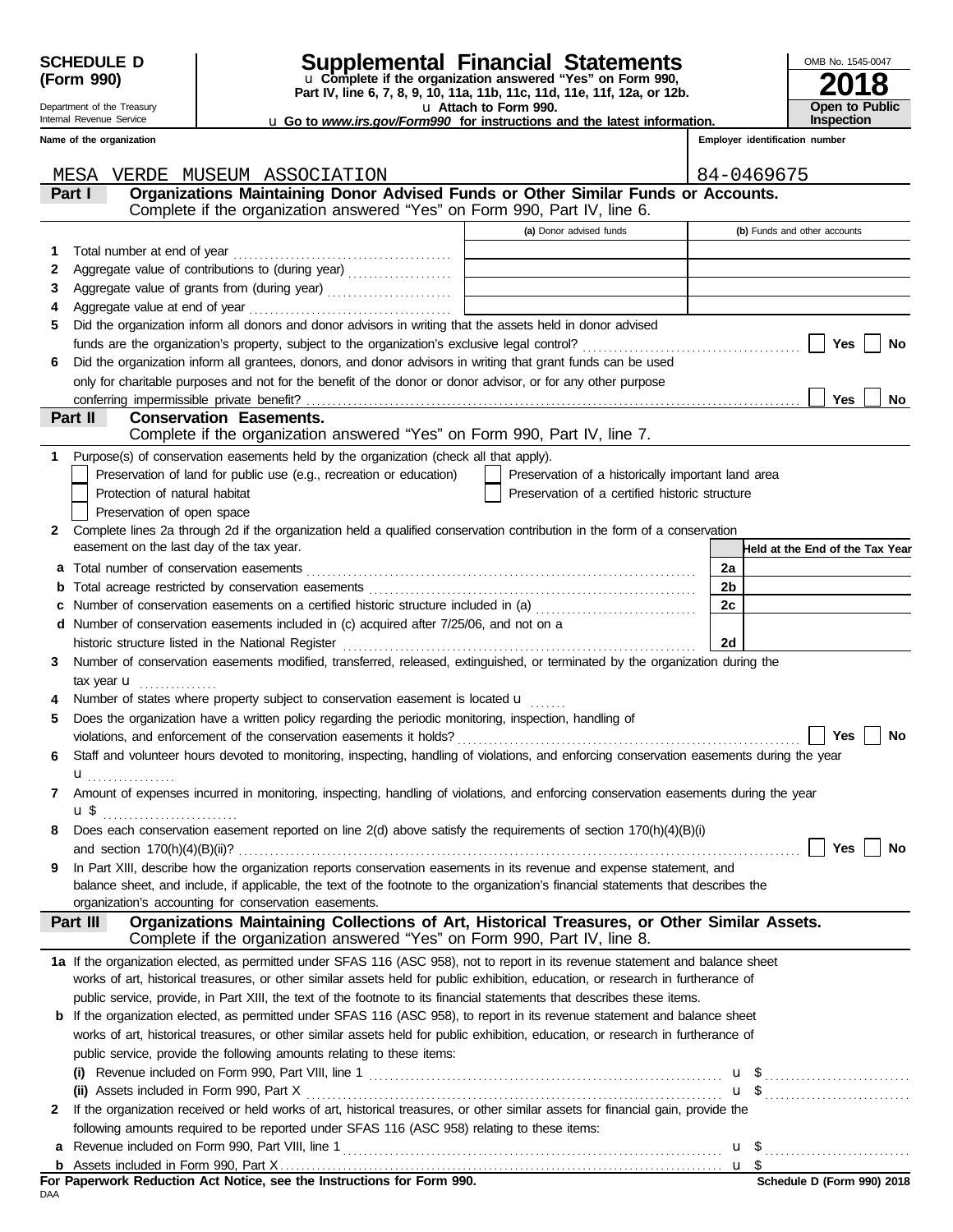|   | Schedule D (Form 990) 2018 MESA VERDE MUSEUM ASSOCIATION                                                                                                                                                                       |                         |                           |                    | 84-0469675      |                      |                |                     | Page 2        |
|---|--------------------------------------------------------------------------------------------------------------------------------------------------------------------------------------------------------------------------------|-------------------------|---------------------------|--------------------|-----------------|----------------------|----------------|---------------------|---------------|
|   | Organizations Maintaining Collections of Art, Historical Treasures, or Other Similar Assets (continued)<br>Part III                                                                                                            |                         |                           |                    |                 |                      |                |                     |               |
| 3 | Using the organization's acquisition, accession, and other records, check any of the following that are a significant use of its<br>collection items (check all that apply):                                                   |                         |                           |                    |                 |                      |                |                     |               |
| a | Public exhibition                                                                                                                                                                                                              | d                       | Loan or exchange programs |                    |                 |                      |                |                     |               |
| b | Scholarly research                                                                                                                                                                                                             | е                       |                           |                    |                 |                      |                |                     |               |
| c | Preservation for future generations                                                                                                                                                                                            |                         |                           |                    |                 |                      |                |                     |               |
| 4 | Provide a description of the organization's collections and explain how they further the organization's exempt purpose in Part<br>XIII.                                                                                        |                         |                           |                    |                 |                      |                |                     |               |
| 5 | During the year, did the organization solicit or receive donations of art, historical treasures, or other similar                                                                                                              |                         |                           |                    |                 |                      |                |                     |               |
|   | assets to be sold to raise funds rather than to be maintained as part of the organization's collection?                                                                                                                        |                         |                           |                    |                 |                      |                | Yes $ $             | No            |
|   | <b>Part IV</b><br><b>Escrow and Custodial Arrangements.</b>                                                                                                                                                                    |                         |                           |                    |                 |                      |                |                     |               |
|   | Complete if the organization answered "Yes" on Form 990, Part IV, line 9, or reported an amount on Form                                                                                                                        |                         |                           |                    |                 |                      |                |                     |               |
|   | 990, Part X, line 21.<br>1a Is the organization an agent, trustee, custodian or other intermediary for contributions or other assets not                                                                                       |                         |                           |                    |                 |                      |                |                     |               |
|   |                                                                                                                                                                                                                                |                         |                           |                    |                 |                      |                | Yes                 | No            |
|   | <b>b</b> If "Yes," explain the arrangement in Part XIII and complete the following table:                                                                                                                                      |                         |                           |                    |                 |                      |                |                     |               |
|   |                                                                                                                                                                                                                                |                         |                           |                    |                 |                      | Amount         |                     |               |
|   |                                                                                                                                                                                                                                |                         |                           |                    |                 | 1c                   |                |                     |               |
|   | c Beginning balance encourance and a series of the series of the series of the series of the series of the series of the series of the series of the series of the series of the series of the series of the series of the ser |                         |                           |                    |                 | 1d                   |                |                     |               |
|   | e Distributions during the year manufactured contains and the year manufactured with the year manufactured with the vertical state of the state of the state of the state of the state of the state of the state of the state  |                         |                           |                    |                 | 1e                   |                |                     |               |
|   |                                                                                                                                                                                                                                |                         |                           |                    |                 | 1f                   |                |                     |               |
|   | 2a Did the organization include an amount on Form 990, Part X, line 21, for escrow or custodial account liability?                                                                                                             |                         |                           |                    |                 |                      |                | Yes                 | <b>No</b>     |
|   |                                                                                                                                                                                                                                |                         |                           |                    |                 |                      |                |                     |               |
|   | <b>Endowment Funds.</b><br><b>Part V</b>                                                                                                                                                                                       |                         |                           |                    |                 |                      |                |                     |               |
|   | Complete if the organization answered "Yes" on Form 990, Part IV, line 10.                                                                                                                                                     |                         |                           |                    |                 |                      |                |                     |               |
|   |                                                                                                                                                                                                                                | (a) Current year        | (b) Prior year            | (c) Two years back |                 | (d) Three years back |                | (e) Four years back |               |
|   | 1a Beginning of year balance                                                                                                                                                                                                   |                         |                           |                    |                 |                      |                |                     |               |
|   | <b>b</b> Contributions <b>contributions</b>                                                                                                                                                                                    |                         |                           |                    |                 |                      |                |                     |               |
|   | c Net investment earnings, gains, and                                                                                                                                                                                          |                         |                           |                    |                 |                      |                |                     |               |
|   |                                                                                                                                                                                                                                |                         |                           |                    |                 |                      |                |                     |               |
|   | d Grants or scholarships                                                                                                                                                                                                       |                         |                           |                    |                 |                      |                |                     |               |
|   | e Other expenditures for facilities and                                                                                                                                                                                        |                         |                           |                    |                 |                      |                |                     |               |
|   |                                                                                                                                                                                                                                |                         |                           |                    |                 |                      |                |                     |               |
|   | f Administrative expenses                                                                                                                                                                                                      |                         |                           |                    |                 |                      |                |                     |               |
|   | <b>g</b> End of year balance $\ldots$                                                                                                                                                                                          |                         |                           |                    |                 |                      |                |                     |               |
|   | 2 Provide the estimated percentage of the current year end balance (line 1g, column (a)) held as:                                                                                                                              |                         |                           |                    |                 |                      |                |                     |               |
|   | a Board designated or quasi-endowment <b>u</b> %                                                                                                                                                                               |                         |                           |                    |                 |                      |                |                     |               |
|   | <b>b</b> Permanent endowment <b>u</b> %                                                                                                                                                                                        |                         |                           |                    |                 |                      |                |                     |               |
|   | c Temporarily restricted endowment <b>u</b> %                                                                                                                                                                                  |                         |                           |                    |                 |                      |                |                     |               |
|   | The percentages on lines 2a, 2b, and 2c should equal 100%.                                                                                                                                                                     |                         |                           |                    |                 |                      |                |                     |               |
|   | 3a Are there endowment funds not in the possession of the organization that are held and administered for the                                                                                                                  |                         |                           |                    |                 |                      |                |                     |               |
|   | organization by:                                                                                                                                                                                                               |                         |                           |                    |                 |                      |                | Yes l               | No.           |
|   |                                                                                                                                                                                                                                |                         |                           |                    |                 |                      | 3a(i)          |                     |               |
|   |                                                                                                                                                                                                                                |                         |                           |                    |                 |                      | 3a(ii)         |                     |               |
|   |                                                                                                                                                                                                                                |                         |                           |                    |                 |                      | 3b             |                     |               |
|   | Describe in Part XIII the intended uses of the organization's endowment funds.                                                                                                                                                 |                         |                           |                    |                 |                      |                |                     |               |
|   | Land, Buildings, and Equipment.<br><b>Part VI</b>                                                                                                                                                                              |                         |                           |                    |                 |                      |                |                     |               |
|   | Complete if the organization answered "Yes" on Form 990, Part IV, line 11a. See Form 990, Part X, line 10.                                                                                                                     |                         |                           |                    |                 |                      |                |                     |               |
|   | Description of property                                                                                                                                                                                                        | (a) Cost or other basis | (b) Cost or other basis   |                    | (c) Accumulated |                      | (d) Book value |                     |               |
|   |                                                                                                                                                                                                                                | (investment)            | (other)                   |                    | depreciation    |                      |                |                     |               |
|   |                                                                                                                                                                                                                                |                         |                           |                    |                 |                      |                |                     |               |
|   |                                                                                                                                                                                                                                |                         |                           |                    |                 |                      |                |                     |               |
|   | c Leasehold improvements                                                                                                                                                                                                       |                         |                           |                    |                 |                      |                |                     |               |
|   |                                                                                                                                                                                                                                |                         |                           | 195,153            |                 | 167,700              |                |                     | 27,453        |
|   |                                                                                                                                                                                                                                |                         |                           |                    |                 |                      |                |                     |               |
|   |                                                                                                                                                                                                                                |                         |                           |                    |                 | u                    |                |                     | <u>27,453</u> |

**Schedule D (Form 990) 2018**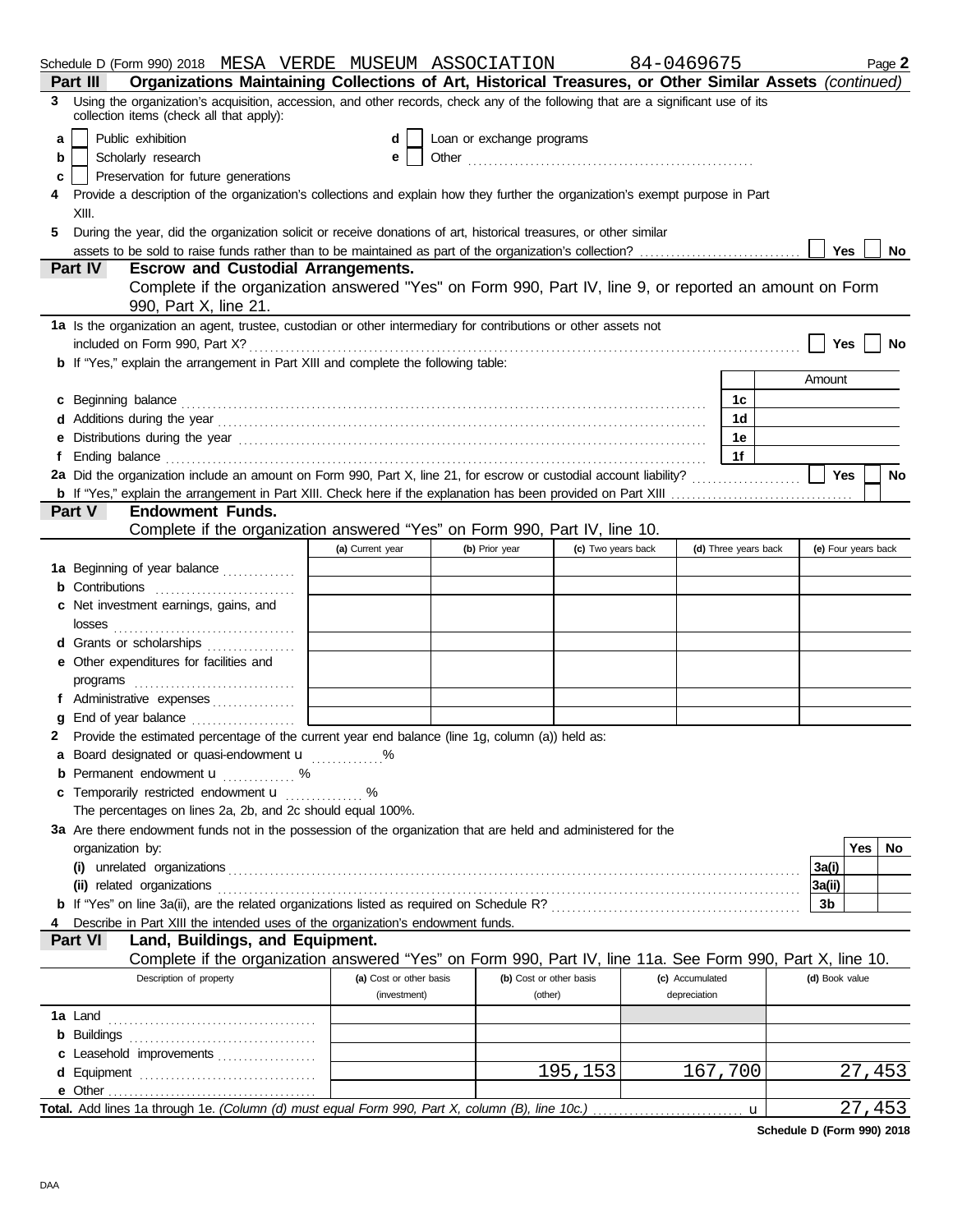|           | Complete if the organization answered "Yes" on Form 990, Part IV, line 11b. See Form 990, Part X, line 12. |                |                                  |                |
|-----------|------------------------------------------------------------------------------------------------------------|----------------|----------------------------------|----------------|
|           | (a) Description of security or category                                                                    | (b) Book value | (c) Method of valuation:         |                |
|           | (including name of security)                                                                               |                | Cost or end-of-year market value |                |
|           |                                                                                                            |                |                                  |                |
|           |                                                                                                            |                |                                  |                |
|           | $(3)$ Other $\ldots$ and $\ldots$ and $\ldots$ and $\ldots$ and $\ldots$ and $\ldots$ and $\ldots$         |                |                                  |                |
|           |                                                                                                            |                |                                  |                |
|           |                                                                                                            |                |                                  |                |
| (C)       |                                                                                                            |                |                                  |                |
| (D)       |                                                                                                            |                |                                  |                |
| (E)       |                                                                                                            |                |                                  |                |
| (F)       |                                                                                                            |                |                                  |                |
| (G)       |                                                                                                            |                |                                  |                |
| (H)       |                                                                                                            |                |                                  |                |
|           | Total. (Column (b) must equal Form 990, Part X, col. (B) line 12.) $\mathbf u$                             |                |                                  |                |
| Part VIII | Investments-Program Related.                                                                               |                |                                  |                |
|           | Complete if the organization answered "Yes" on Form 990, Part IV, line 11c. See Form 990, Part X, line 13. |                |                                  |                |
|           | (a) Description of investment                                                                              | (b) Book value | (c) Method of valuation:         |                |
|           |                                                                                                            |                | Cost or end-of-year market value |                |
| (1)       |                                                                                                            |                |                                  |                |
| (2)       |                                                                                                            |                |                                  |                |
| (3)       |                                                                                                            |                |                                  |                |
| (4)       |                                                                                                            |                |                                  |                |
| (5)       |                                                                                                            |                |                                  |                |
| (6)       |                                                                                                            |                |                                  |                |
| (7)       |                                                                                                            |                |                                  |                |
| (8)       |                                                                                                            |                |                                  |                |
| (9)       |                                                                                                            |                |                                  |                |
|           | Total. (Column (b) must equal Form 990, Part X, col. (B) line 13.) $\mathbf u$                             |                |                                  |                |
| Part IX   | Other Assets.                                                                                              |                |                                  |                |
|           | Complete if the organization answered "Yes" on Form 990, Part IV, line 11d. See Form 990, Part X, line 15. |                |                                  |                |
|           | (a) Description                                                                                            |                |                                  | (b) Book value |
| (1)       |                                                                                                            |                |                                  |                |
| (2)       |                                                                                                            |                |                                  |                |
| (3)       |                                                                                                            |                |                                  |                |
| (4)       |                                                                                                            |                |                                  |                |
| (5)       |                                                                                                            |                |                                  |                |
| (6)       |                                                                                                            |                |                                  |                |
| (7)       |                                                                                                            |                |                                  |                |
| (8)       |                                                                                                            |                |                                  |                |
| (9)       |                                                                                                            |                |                                  |                |
|           | Total. (Column (b) must equal Form 990, Part X, col. (B) line 15.)                                         |                | u                                |                |
| Part X    | Other Liabilities.                                                                                         |                |                                  |                |
|           | Complete if the organization answered "Yes" on Form 990, Part IV, line 11e or 11f. See Form 990, Part X,   |                |                                  |                |
|           | line 25.                                                                                                   |                |                                  |                |
| 1.        | (a) Description of liability                                                                               | (b) Book value |                                  |                |
| (1)       | Federal income taxes                                                                                       |                |                                  |                |
| (2)       |                                                                                                            |                |                                  |                |
| (3)       |                                                                                                            |                |                                  |                |
| (4)       |                                                                                                            |                |                                  |                |
| (5)       |                                                                                                            |                |                                  |                |
| (6)       |                                                                                                            |                |                                  |                |
| (7)       |                                                                                                            |                |                                  |                |

**Total.** *(Column (b) must equal Form 990, Part X, col. (B) line 25.)* u (9)

Liability for uncertain tax positions. In Part XIII, provide the text of the footnote to the organization's financial statements that reports the **2.** organization's liability for uncertain tax positions under FIN 48 (ASC 740). Check here if the text of the footnote has been provided in Part XIII ....

(8)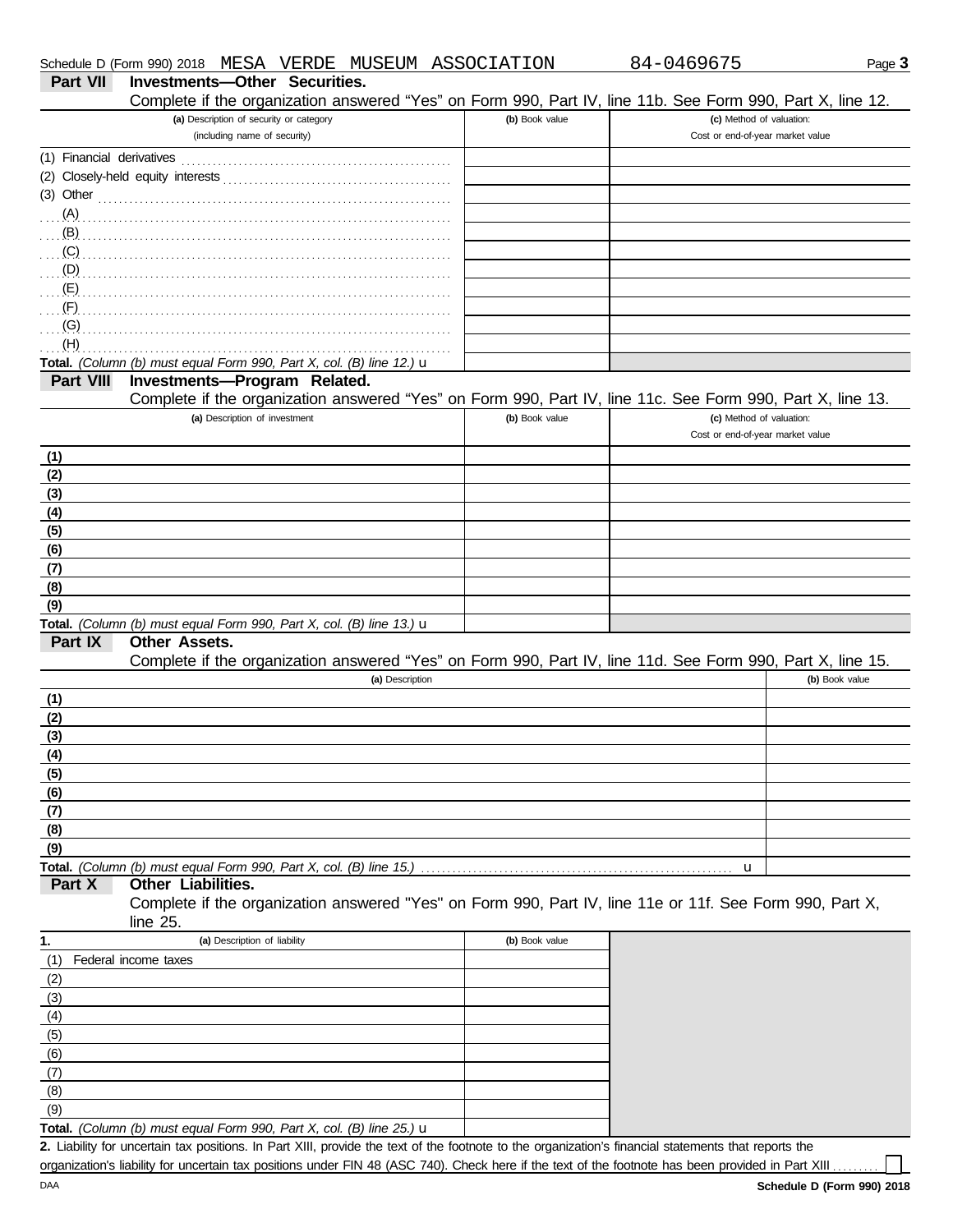|    | Schedule D (Form 990) 2018 MESA VERDE MUSEUM ASSOCIATION                                                                                                                                                                            |                | 84-0469675 |                | Page 4    |
|----|-------------------------------------------------------------------------------------------------------------------------------------------------------------------------------------------------------------------------------------|----------------|------------|----------------|-----------|
|    | Reconciliation of Revenue per Audited Financial Statements With Revenue per Return.<br><b>Part XI</b>                                                                                                                               |                |            |                |           |
|    | Complete if the organization answered "Yes" on Form 990, Part IV, line 12a.                                                                                                                                                         |                |            |                |           |
| 1  | Total revenue, gains, and other support per audited financial statements [[[[[[[[[[[[[[[[[[[[[[[[]]]]]]]]]]]]                                                                                                                       |                |            | 1.             | 1,775,619 |
| 2  | Amounts included on line 1 but not on Form 990, Part VIII, line 12:                                                                                                                                                                 |                |            |                |           |
| a  |                                                                                                                                                                                                                                     | 2a             |            |                |           |
| b  |                                                                                                                                                                                                                                     | 2 <sub>b</sub> |            |                |           |
| c  |                                                                                                                                                                                                                                     | 2c             |            |                |           |
| d  |                                                                                                                                                                                                                                     | 2d             | 798,250    |                |           |
| е  |                                                                                                                                                                                                                                     |                |            | 2e             | 798,250   |
| 3  |                                                                                                                                                                                                                                     |                |            | $\overline{3}$ | 977,369   |
|    | Amounts included on Form 990, Part VIII, line 12, but not on line 1:                                                                                                                                                                |                |            |                |           |
| a  | Investment expenses not included on Form 990, Part VIII, line 7b                                                                                                                                                                    | 4a             |            |                |           |
| b  |                                                                                                                                                                                                                                     | 4b             |            |                |           |
|    | Add lines 4a and 4b [11] Add lines 4a and 4b [11] Add lines and 4b [11] Add lines 4a and 4b [11] Add lines 4a and 4b [11] Add lines are set of the set of the set of the set of the set of the set of the set of the set of th      |                |            | 4с             |           |
| 5  |                                                                                                                                                                                                                                     |                |            | 5              | 977,369   |
|    | Reconciliation of Expenses per Audited Financial Statements With Expenses per Return.<br>Part XII                                                                                                                                   |                |            |                |           |
|    | Complete if the organization answered "Yes" on Form 990, Part IV, line 12a.                                                                                                                                                         |                |            |                |           |
| 1. |                                                                                                                                                                                                                                     |                |            | 1              | 1,812,756 |
| 2  | Amounts included on line 1 but not on Form 990, Part IX, line 25:                                                                                                                                                                   |                |            |                |           |
| a  |                                                                                                                                                                                                                                     | 2a             |            |                |           |
| b  |                                                                                                                                                                                                                                     | 2 <sub>b</sub> |            |                |           |
|    |                                                                                                                                                                                                                                     | 2c             |            |                |           |
| d  |                                                                                                                                                                                                                                     | 2d             | 798,250    |                |           |
| е  |                                                                                                                                                                                                                                     |                |            | 2e             | 798,250   |
| 3  |                                                                                                                                                                                                                                     |                |            | $\overline{3}$ | 1,014,506 |
|    | Amounts included on Form 990, Part IX, line 25, but not on line 1:                                                                                                                                                                  |                |            |                |           |
| a  | Investment expenses not included on Form 990, Part VIII, line 7b                                                                                                                                                                    | 4a             |            |                |           |
| b  |                                                                                                                                                                                                                                     | 4 <sub>b</sub> |            |                |           |
|    |                                                                                                                                                                                                                                     |                |            | 4c             |           |
| c  | Add lines 4a and 4b <b>contract and 4b</b> and 4b and 4b and 4b and 4b and 4b and 4b and 4b and 4b and 4b and 4b and 4b and 4b and 4b and 4b and 4b and 4b and 4b and 4b and 4b and 4b and 4b and 4b and 4b and 4b and 4b and 4b an |                |            | 5              | 1,014,506 |
|    | Part XIII Supplemental Information.                                                                                                                                                                                                 |                |            |                |           |
|    | Provide the descriptions required for Part II, lines 3, 5, and 9; Part III, lines 1a and 4; Part IV, lines 1b and 2b; Part V, line 4; Part X, line                                                                                  |                |            |                |           |
|    | 2; Part XI, lines 2d and 4b; and Part XII, lines 2d and 4b. Also complete this part to provide any additional information.                                                                                                          |                |            |                |           |
|    | PART XI, LINE 2D - REVENUE AMOUNTS INCLUDED IN FINANCIALS - OTHER                                                                                                                                                                   |                |            |                |           |
|    |                                                                                                                                                                                                                                     |                |            |                |           |
|    |                                                                                                                                                                                                                                     |                |            |                |           |
|    | COST OF GOODS SOLD, AS REPORTED ON 990 PART VIII, LINE 10B \$ 798, 250                                                                                                                                                              |                |            |                |           |
|    |                                                                                                                                                                                                                                     |                |            |                |           |
|    |                                                                                                                                                                                                                                     |                |            |                |           |
|    |                                                                                                                                                                                                                                     |                |            |                |           |
|    | PART XII, LINE 2D - EXPENSE AMOUNTS INCLUDED IN FINANCIALS - OTHER                                                                                                                                                                  |                |            |                |           |
|    |                                                                                                                                                                                                                                     |                |            |                |           |
|    | COST OF GOODS SOLD, AS REPORTED ON 990 PART VIII, LINE $10B$ \$ 798,250                                                                                                                                                             |                |            |                |           |
|    |                                                                                                                                                                                                                                     |                |            |                |           |
|    |                                                                                                                                                                                                                                     |                |            |                |           |
|    |                                                                                                                                                                                                                                     |                |            |                |           |
|    |                                                                                                                                                                                                                                     |                |            |                |           |
|    |                                                                                                                                                                                                                                     |                |            |                |           |
|    |                                                                                                                                                                                                                                     |                |            |                |           |
|    |                                                                                                                                                                                                                                     |                |            |                |           |
|    |                                                                                                                                                                                                                                     |                |            |                |           |
|    |                                                                                                                                                                                                                                     |                |            |                |           |
|    |                                                                                                                                                                                                                                     |                |            |                |           |
|    |                                                                                                                                                                                                                                     |                |            |                |           |
|    |                                                                                                                                                                                                                                     |                |            |                |           |
|    |                                                                                                                                                                                                                                     |                |            |                |           |
|    |                                                                                                                                                                                                                                     |                |            |                |           |
|    |                                                                                                                                                                                                                                     |                |            |                |           |
|    |                                                                                                                                                                                                                                     |                |            |                |           |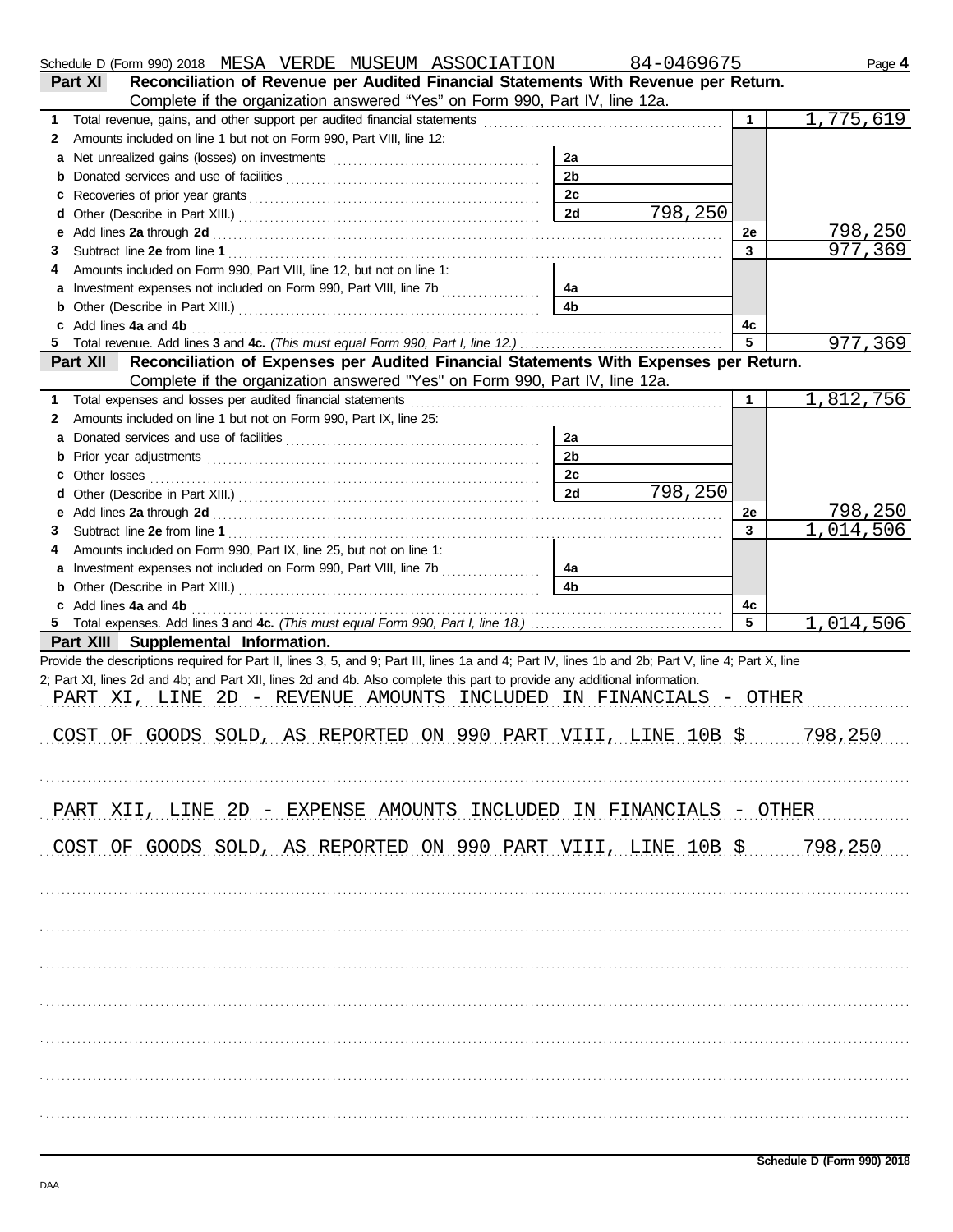|--|--|

|  |                                                       | Schedule D (Form 990) 2018 MESA VERDE MUSEUM ASSOCIATION | 84-0469675 | Page 5 |
|--|-------------------------------------------------------|----------------------------------------------------------|------------|--------|
|  | <b>Part XIII Supplemental Information (continued)</b> |                                                          |            |        |
|  |                                                       |                                                          |            |        |
|  |                                                       |                                                          |            |        |
|  |                                                       |                                                          |            |        |
|  |                                                       |                                                          |            |        |
|  |                                                       |                                                          |            |        |
|  |                                                       |                                                          |            |        |
|  |                                                       |                                                          |            |        |
|  |                                                       |                                                          |            |        |
|  |                                                       |                                                          |            |        |
|  |                                                       |                                                          |            |        |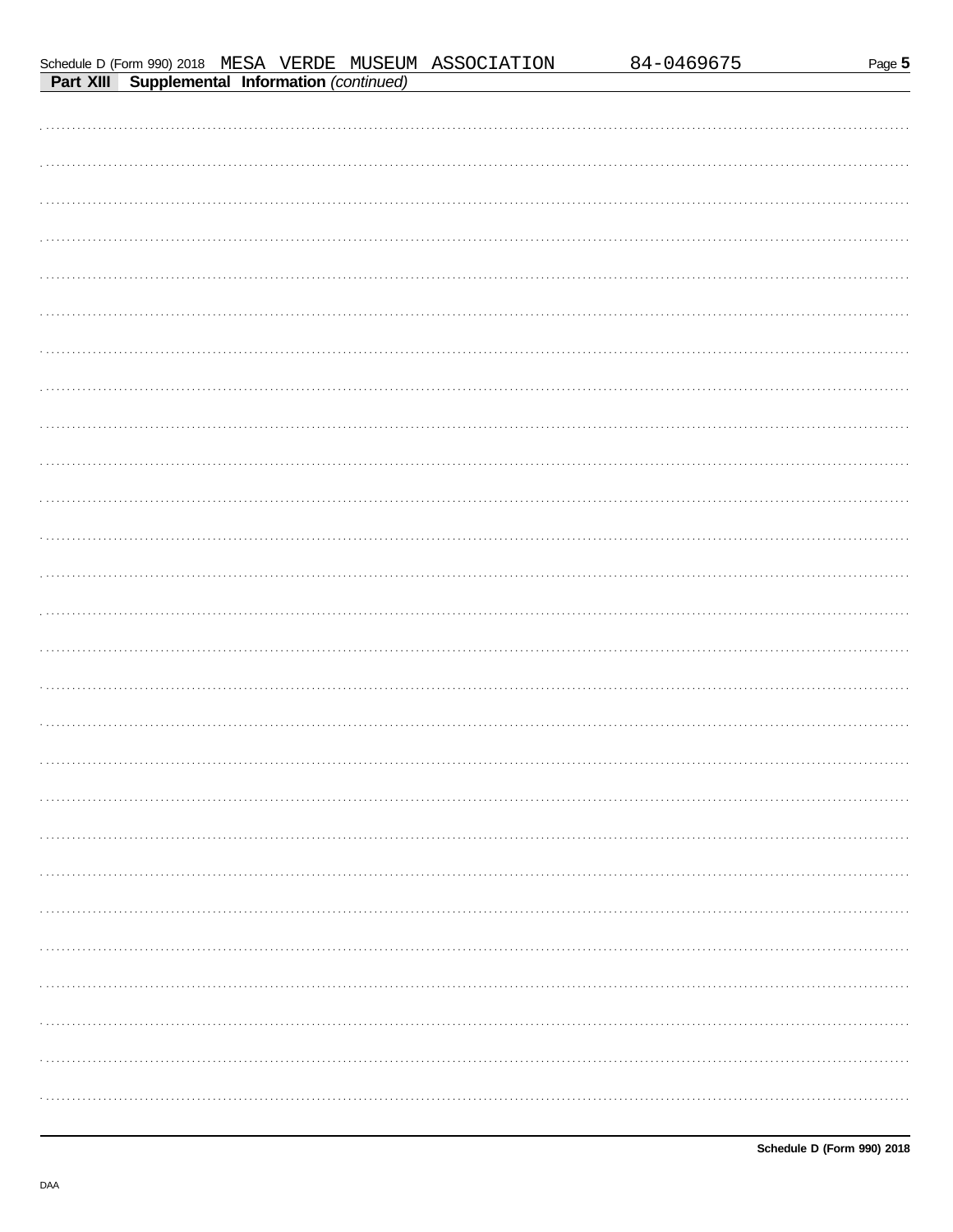| <b>SCHEDULE I</b><br>(Form 990)                                     |                                                                                                                                                                                                                                                                                                                                                                                                          | Grants and Other Assistance to Organizations,<br>Governments, and Individuals in the United States<br>Complete if the organization answered "Yes" on Form 990, Part IV, line 21 or 22. | OMB No. 1545-0047<br><b>Open to Public</b> |                                                         |                                       |                                                             |                                          |                                                                                                                                         |
|---------------------------------------------------------------------|----------------------------------------------------------------------------------------------------------------------------------------------------------------------------------------------------------------------------------------------------------------------------------------------------------------------------------------------------------------------------------------------------------|----------------------------------------------------------------------------------------------------------------------------------------------------------------------------------------|--------------------------------------------|---------------------------------------------------------|---------------------------------------|-------------------------------------------------------------|------------------------------------------|-----------------------------------------------------------------------------------------------------------------------------------------|
| Department of the Treasury<br>Internal Revenue Service              |                                                                                                                                                                                                                                                                                                                                                                                                          |                                                                                                                                                                                        |                                            | u Go to www.irs.gov/Form990 for the latest information. |                                       |                                                             |                                          | <b>Inspection</b>                                                                                                                       |
| Name of the organization                                            |                                                                                                                                                                                                                                                                                                                                                                                                          |                                                                                                                                                                                        |                                            |                                                         |                                       |                                                             |                                          | Employer identification number                                                                                                          |
|                                                                     | MESA VERDE MUSEUM ASSOCIATION                                                                                                                                                                                                                                                                                                                                                                            |                                                                                                                                                                                        |                                            |                                                         |                                       |                                                             |                                          | 84-0469675                                                                                                                              |
| Part I                                                              | <b>General Information on Grants and Assistance</b><br>1 Does the organization maintain records to substantiate the amount of the grants or assistance, the grantees' eligibility for the grants or assistance, and<br>the selection criteria used to award the grants or assistance?<br>2 Describe in Part IV the organization's procedures for monitoring the use of grant funds in the United States. |                                                                                                                                                                                        |                                            |                                                         |                                       |                                                             |                                          | X <br>Yes<br>No                                                                                                                         |
| <b>Part II</b>                                                      | Part IV, line 21, for any recipient that received more than \$5,000. Part II can be duplicated if additional space is needed.                                                                                                                                                                                                                                                                            |                                                                                                                                                                                        |                                            |                                                         |                                       |                                                             |                                          | Grants and Other Assistance to Domestic Organizations and Domestic Governments. Complete if the organization answered "Yes" on Form 990 |
| -1                                                                  | (a) Name and address of organization<br>or government                                                                                                                                                                                                                                                                                                                                                    | $(b)$ EIN                                                                                                                                                                              | $(c)$ IRC<br>section<br>(if applicable)    | (d) Amount of cash<br>grant                             | (e) Amount of non-<br>cash assistance | (f) Method of valuation<br>(book, FMV, appraisal,<br>other) | (g) Description of<br>noncash assistance | (h) Purpose of grant<br>or assistance                                                                                                   |
| (1) NATIONAL PARK SERVICE<br>MESA VERDE NATIONAL PARK<br>MESA VERDE | CO 81330                                                                                                                                                                                                                                                                                                                                                                                                 | 53-0197094 GOV                                                                                                                                                                         |                                            | 357,096                                                 |                                       |                                                             |                                          | SUPPORT                                                                                                                                 |
| (2)                                                                 |                                                                                                                                                                                                                                                                                                                                                                                                          |                                                                                                                                                                                        |                                            |                                                         |                                       |                                                             |                                          |                                                                                                                                         |
| (3)                                                                 |                                                                                                                                                                                                                                                                                                                                                                                                          |                                                                                                                                                                                        |                                            |                                                         |                                       |                                                             |                                          |                                                                                                                                         |
| (4)                                                                 |                                                                                                                                                                                                                                                                                                                                                                                                          |                                                                                                                                                                                        |                                            |                                                         |                                       |                                                             |                                          |                                                                                                                                         |
|                                                                     |                                                                                                                                                                                                                                                                                                                                                                                                          |                                                                                                                                                                                        |                                            |                                                         |                                       |                                                             |                                          |                                                                                                                                         |
| (5)                                                                 |                                                                                                                                                                                                                                                                                                                                                                                                          |                                                                                                                                                                                        |                                            |                                                         |                                       |                                                             |                                          |                                                                                                                                         |
| (6)                                                                 |                                                                                                                                                                                                                                                                                                                                                                                                          |                                                                                                                                                                                        |                                            |                                                         |                                       |                                                             |                                          |                                                                                                                                         |
| (7)                                                                 |                                                                                                                                                                                                                                                                                                                                                                                                          |                                                                                                                                                                                        |                                            |                                                         |                                       |                                                             |                                          |                                                                                                                                         |
| (8)                                                                 |                                                                                                                                                                                                                                                                                                                                                                                                          |                                                                                                                                                                                        |                                            |                                                         |                                       |                                                             |                                          |                                                                                                                                         |
| (9)                                                                 |                                                                                                                                                                                                                                                                                                                                                                                                          |                                                                                                                                                                                        |                                            |                                                         |                                       |                                                             |                                          |                                                                                                                                         |
| 3                                                                   |                                                                                                                                                                                                                                                                                                                                                                                                          |                                                                                                                                                                                        |                                            |                                                         |                                       |                                                             |                                          | u <sub>1</sub><br>$\mathbf u$                                                                                                           |
| DAA                                                                 | For Paperwork Reduction Act Notice, see the Instructions for Form 990.                                                                                                                                                                                                                                                                                                                                   |                                                                                                                                                                                        |                                            |                                                         |                                       |                                                             |                                          | Schedule I (Form 990) (2018)                                                                                                            |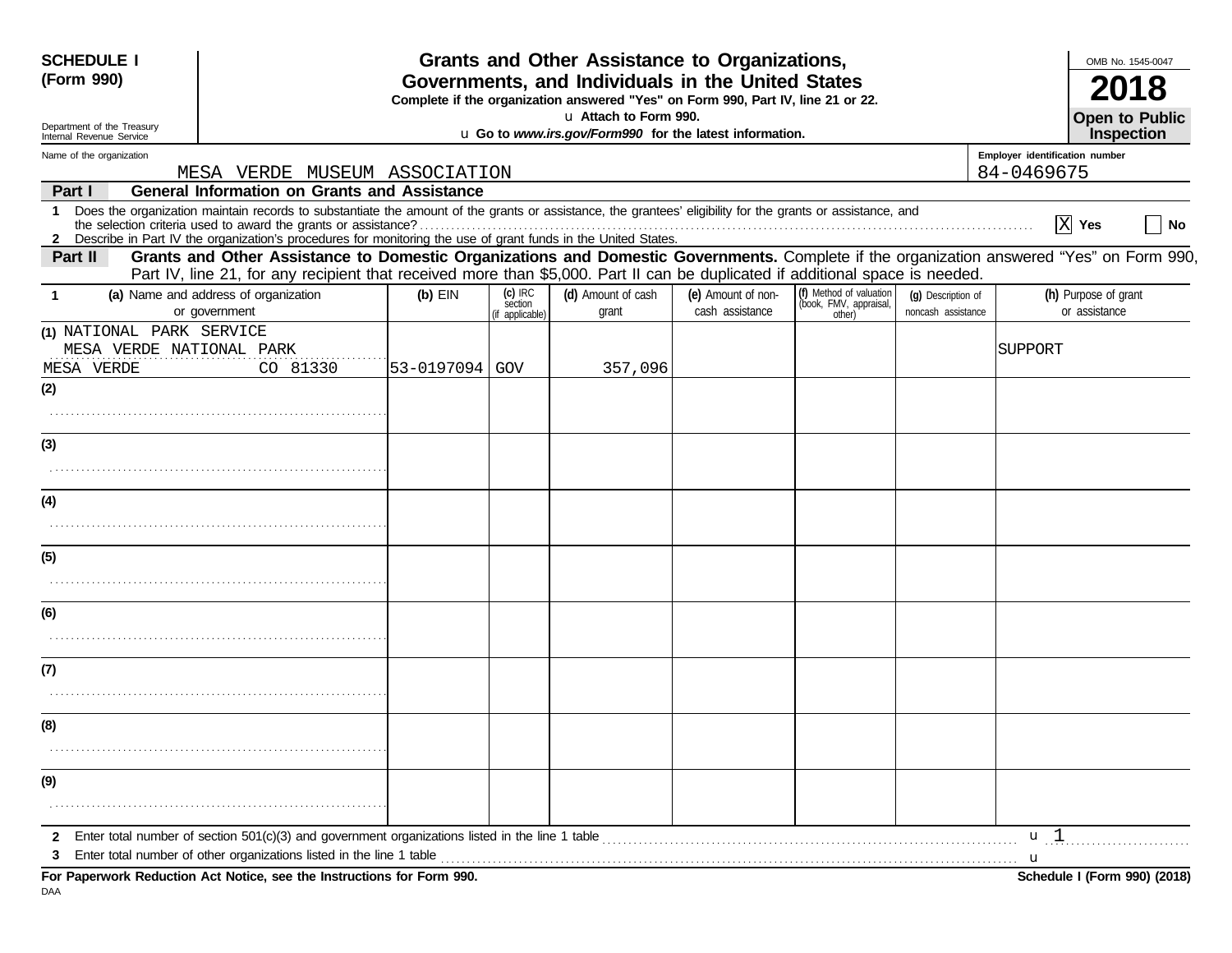Schedule I (Form 990) (2018) MESA VERDE MUSEUM ASSOCIATION

84-0469675

| (a) Type of grant or assistance                                                                                                                      | (b) Number of<br>recipients | (c) Amount of<br>cash grant | (d) Amount of<br>noncash assistance | FMV, appraisal, other) | (e) Method of valuation (book,   (f) Description of noncash assistance |
|------------------------------------------------------------------------------------------------------------------------------------------------------|-----------------------------|-----------------------------|-------------------------------------|------------------------|------------------------------------------------------------------------|
|                                                                                                                                                      |                             |                             |                                     |                        |                                                                        |
|                                                                                                                                                      |                             |                             |                                     |                        |                                                                        |
| $\mathbf{3}$                                                                                                                                         |                             |                             |                                     |                        |                                                                        |
|                                                                                                                                                      |                             |                             |                                     |                        |                                                                        |
| 5                                                                                                                                                    |                             |                             |                                     |                        |                                                                        |
| -6                                                                                                                                                   |                             |                             |                                     |                        |                                                                        |
|                                                                                                                                                      |                             |                             |                                     |                        |                                                                        |
| Supplemental Information. Provide the information required in Part I, line 2; Part III, column (b); and any other additional information.<br>Part IV |                             |                             |                                     |                        |                                                                        |
| PART I, LINE 2 - PROCEDURES FOR MONITORING THE USE OF GRANT FUNDS                                                                                    |                             |                             |                                     |                        |                                                                        |
| MONITOR CONTRACTOR'S PERIODIC PROGRESS REPORTS; REVIEW                                                                                               |                             |                             |                                     |                        |                                                                        |
| CONTRACTOR DELIVERABLES BEFORE SUBMITTING TO GRANTOR; REVIEW FINANCIAL                                                                               |                             |                             |                                     |                        |                                                                        |
| PROGRESS REPORTS FOR CONSISTENCY WITH BUDGETED RATES AND EFFORTS SHOWN IN                                                                            |                             |                             |                                     |                        |                                                                        |
| THE ORIGINAL GRANT PROPOSAL. FOR CASH AID, THE NPS PROPOSES USES                                                                                     |                             |                             |                                     |                        |                                                                        |
| CONSISTENT WITH THE ASSOCIATION'S MISSION. PAYMENTS AND REIMBURSEMENTS ARE                                                                           |                             |                             |                                     |                        |                                                                        |
| APPROVED BY BOTH THE NPS AND THE ASSOCIATION'S EXECUTIVE DIRECTOR.                                                                                   |                             |                             |                                     |                        |                                                                        |
|                                                                                                                                                      |                             |                             |                                     |                        |                                                                        |
|                                                                                                                                                      |                             |                             |                                     |                        |                                                                        |
|                                                                                                                                                      |                             |                             |                                     |                        |                                                                        |
|                                                                                                                                                      |                             |                             |                                     |                        |                                                                        |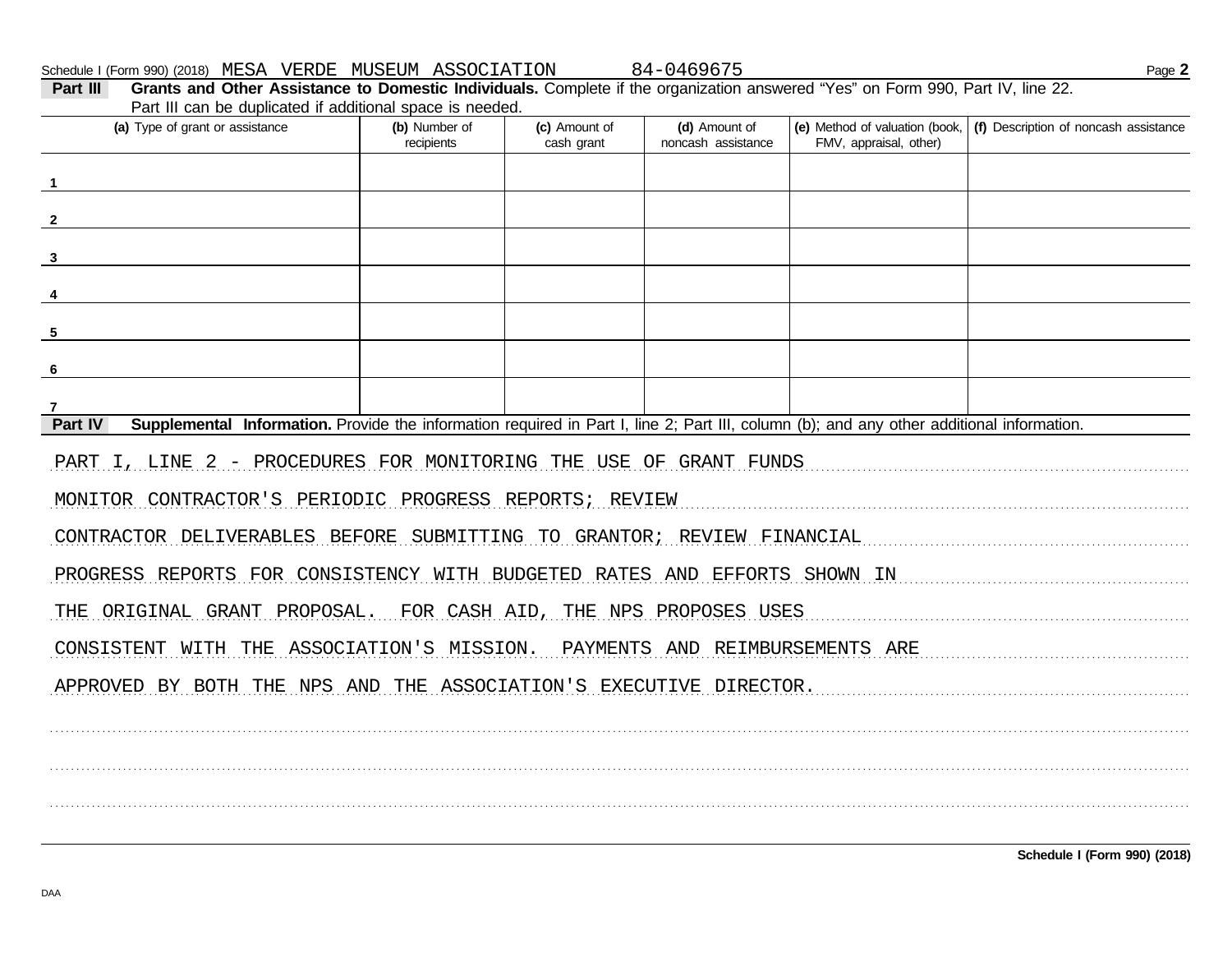**SCHEDULE O** (Form 990 or 990-EZ)

#### Supplemental Information to Form 990 or 990-EZ

Complete to provide information for responses to specific questions on Form 990 or 990-EZ or to provide any additional information.

> u Attach to Form 990 or 990-EZ. u Go to www.irs.gov/Form990 for the latest information.

**Open to Public Inspection** 

Department of the Treasury Internal Revenue Service Name of the organization

MESA VERDE MUSEUM ASSOCIATION

Employer identification number 84-0469675

FORM 990 - ORGANIZATION'S MISSION OR MOST SIGNIFICANT ACTIVITIES THE MISSION OF MVMA IS TO BE THE INNOVATIVE EDUCATIONAL PARTNER THAT INSPIRES LIFELONG STEWARDSHIP OF THE REGION'S CULTURAL AND NATURAL HERITAGE TO ASSURE THAT MESA VERDE NATIONAL PARK IS PRESERVED AND PROTECTED FOR THE ENJOYMENT AND EDUCATION OF CURRENT AND FUTURE GENERATIONS.

THE PARK WAS ABLE TO IMPLEMENT AND UPGRADE SEVERAL VISITOR SERVICES AND EXPERIENCES BECAUSE OF THE AID TO THE PARK ALLOCATION. THE BENCHES AT THE MOREFIELD AMPHITHEATER WERE DETERIORATING AND WERE REPAIRED AND/OR REPLACED. ACCESSIBILITY ISSUES IN THE MUSEUM WERE ADDRESSED BY INSTALLING PERMANENT RAMPS BETWEEN THE LEVELS, AS WELL AS INSTALLING A WATER STATION FOR REFILLABLE BOTTLES. MESA VERDE VOICES, A SERIES OF PODCASTS ABOUT MESA VERDE, WERE RECORDED AND MADE AVAILABLE TO THE PUBLIC. SEVERAL WAYSIDE EXHIBITS WERE IN NEED OF UPDATING, AND WERE REDESIGNED AND REPLACED.

FORM 990, PART VI, LINE 11B - ORGANIZATION'S PROCESS TO REVIEW FORM 990 APPROPRIATE PERSONNEL REVIEW THE TAX RETURN PRIOR TO FILING.

FORM 990, PART VI, LINE 12C - ENFORCEMENT OF CONFLICTS POLICY ALL BOARD MEMBERS ARE REQUIRED TO COMPLETE A CONFLICT OF INTEREST DISCLOSURE STATEMENT ANNUALLY. THE DISCLOSURES ARE REVIEWED BY THE BOARD AND AUDIT COMMITTEE TO DETERMINE IF ANY REAL, PERCEIVED, OR POTENTIAL CONFLICT OF INTEREST EXISTS, AND THE AUDIT COMMITTEE RECOMMENDS TO THE FULL BOARD ANY APPROPRIATE ACTION.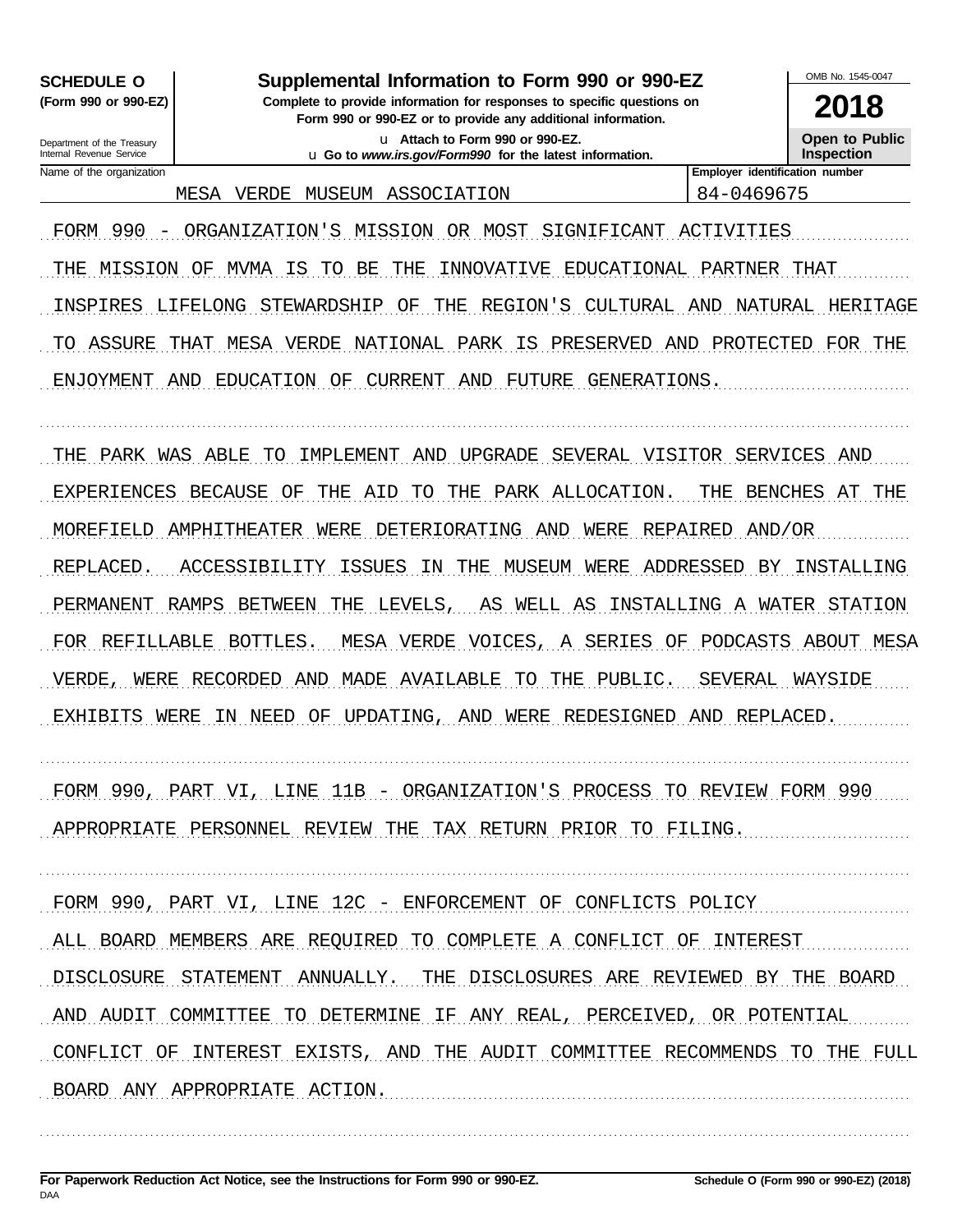| Schedule O (Form 990 or 990-EZ) (2018)                                      | Page 2                                       |
|-----------------------------------------------------------------------------|----------------------------------------------|
| Name of the organization<br>MESA VERDE MUSEUM ASSOCIATION                   | Employer identification number<br>84-0469675 |
| FORM 990, PART VI, LINE 15A - COMPENSATION PROCESS FOR TOP OFFICIAL         |                                              |
| THE COMPENSATION COMMITTEE DOCUMENTED THEIR ASSESSMENT OF EMPLOYEES CURRENT |                                              |
| COMPENSATION AND ADJUSTED THE PAY ACCORDINGLY.                              |                                              |
| FORM 990, PART VI, LINE 19 - GOVERNING DOCUMENTS DISCLOSURE EXPLANATION     |                                              |
| GOVERNING DOCUMENTS ARE AVAILABLE UPON REQUEST.                             |                                              |
| FORM 990, PART XI, LINE 9 - OTHER CHANGES IN NET ASSETS EXPLANATION         |                                              |
| COST OF GOODS SOLD, AS REPORTED ON 990 PART VIII, LINE 10B \$ 798,250       |                                              |
| COST OF GOODS SOLD, AS REPORTED ON 990 PART VIII, LINE 10B \$ 798,250       |                                              |
|                                                                             |                                              |
|                                                                             |                                              |
|                                                                             |                                              |
|                                                                             |                                              |
|                                                                             |                                              |
|                                                                             |                                              |
|                                                                             |                                              |
|                                                                             |                                              |
|                                                                             |                                              |
|                                                                             |                                              |
|                                                                             |                                              |
|                                                                             |                                              |
|                                                                             |                                              |
|                                                                             |                                              |
|                                                                             |                                              |
|                                                                             |                                              |
|                                                                             |                                              |
|                                                                             | DAGE 1 OF 1                                  |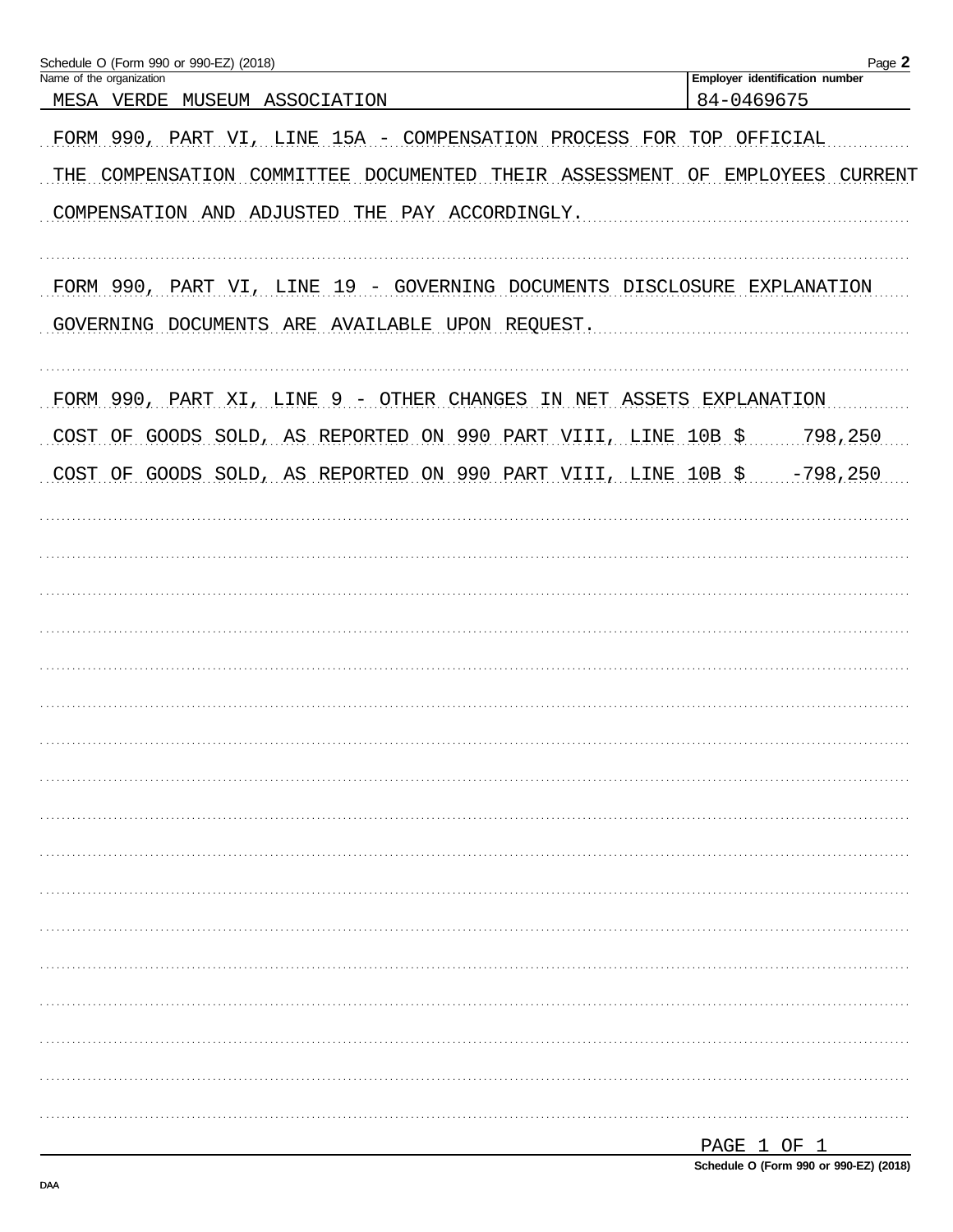| Form 8879-EO                                           |                                                                                                                                                                                                                                                                                                                                                                                                                                                                                                                                                                                                                                                                                                                                                                                                                                                                                                                                                                                                                                                                                                                                                                                                                                                                                                                                                                                                                                                                                                                      | <b>IRS</b> e-file Signature Authorization<br>for an Exempt Organization |                                                   | OMB No. 1545-1878      |
|--------------------------------------------------------|----------------------------------------------------------------------------------------------------------------------------------------------------------------------------------------------------------------------------------------------------------------------------------------------------------------------------------------------------------------------------------------------------------------------------------------------------------------------------------------------------------------------------------------------------------------------------------------------------------------------------------------------------------------------------------------------------------------------------------------------------------------------------------------------------------------------------------------------------------------------------------------------------------------------------------------------------------------------------------------------------------------------------------------------------------------------------------------------------------------------------------------------------------------------------------------------------------------------------------------------------------------------------------------------------------------------------------------------------------------------------------------------------------------------------------------------------------------------------------------------------------------------|-------------------------------------------------------------------------|---------------------------------------------------|------------------------|
| Department of the Treasury<br>Internal Revenue Service | For calendar year 2018, or fiscal year beginning , 2018, and ending , 20<br>u Do not send to the IRS. Keep for your records.<br>u Go to www.irs.gov/Form8879EO for the latest information.                                                                                                                                                                                                                                                                                                                                                                                                                                                                                                                                                                                                                                                                                                                                                                                                                                                                                                                                                                                                                                                                                                                                                                                                                                                                                                                           |                                                                         |                                                   | 2018                   |
| Name of exempt organization                            |                                                                                                                                                                                                                                                                                                                                                                                                                                                                                                                                                                                                                                                                                                                                                                                                                                                                                                                                                                                                                                                                                                                                                                                                                                                                                                                                                                                                                                                                                                                      |                                                                         | Employer identification number                    |                        |
|                                                        | MUSEUM ASSOCIATION<br>MESA VERDE                                                                                                                                                                                                                                                                                                                                                                                                                                                                                                                                                                                                                                                                                                                                                                                                                                                                                                                                                                                                                                                                                                                                                                                                                                                                                                                                                                                                                                                                                     |                                                                         | 84-0469675                                        |                        |
| Name and title of officer                              | TERI PAUL                                                                                                                                                                                                                                                                                                                                                                                                                                                                                                                                                                                                                                                                                                                                                                                                                                                                                                                                                                                                                                                                                                                                                                                                                                                                                                                                                                                                                                                                                                            |                                                                         |                                                   |                        |
|                                                        | EXECUTIVE DIRECTOR                                                                                                                                                                                                                                                                                                                                                                                                                                                                                                                                                                                                                                                                                                                                                                                                                                                                                                                                                                                                                                                                                                                                                                                                                                                                                                                                                                                                                                                                                                   |                                                                         |                                                   |                        |
| Part I                                                 | Type of Return and Return Information (Whole Dollars Only)                                                                                                                                                                                                                                                                                                                                                                                                                                                                                                                                                                                                                                                                                                                                                                                                                                                                                                                                                                                                                                                                                                                                                                                                                                                                                                                                                                                                                                                           |                                                                         |                                                   |                        |
|                                                        | Check the box for the return for which you are using this Form 8879-EO and enter the applicable amount, if any, from the return. If you<br>check the box on line 1a, 2a, 3a, 4a, or 5a, below, and the amount on that line for the return being filed with this form was blank, then<br>leave line 1b, 2b, 3b, 4b, or 5b, whichever is applicable, blank (do not enter -0-). But, if you entered -0- on the return, then enter -0- on<br>the applicable line below. Do not complete more than one line in Part I.                                                                                                                                                                                                                                                                                                                                                                                                                                                                                                                                                                                                                                                                                                                                                                                                                                                                                                                                                                                                    |                                                                         |                                                   |                        |
| 1a Form 990 check here $\blacktriangleright$           | $ {\rm X} $<br><b>Total revenue,</b> if any (Form 990, Part VIII, column (A), line 12)  1b $\underline{\hspace{1cm}977,369}$<br>b                                                                                                                                                                                                                                                                                                                                                                                                                                                                                                                                                                                                                                                                                                                                                                                                                                                                                                                                                                                                                                                                                                                                                                                                                                                                                                                                                                                    |                                                                         |                                                   |                        |
| 2a Form 990-EZ check here $\blacktriangleright$        |                                                                                                                                                                                                                                                                                                                                                                                                                                                                                                                                                                                                                                                                                                                                                                                                                                                                                                                                                                                                                                                                                                                                                                                                                                                                                                                                                                                                                                                                                                                      |                                                                         |                                                   |                        |
| 3a Form 1120-POL check here                            |                                                                                                                                                                                                                                                                                                                                                                                                                                                                                                                                                                                                                                                                                                                                                                                                                                                                                                                                                                                                                                                                                                                                                                                                                                                                                                                                                                                                                                                                                                                      |                                                                         |                                                   |                        |
| 4a Form 990-PF check here                              |                                                                                                                                                                                                                                                                                                                                                                                                                                                                                                                                                                                                                                                                                                                                                                                                                                                                                                                                                                                                                                                                                                                                                                                                                                                                                                                                                                                                                                                                                                                      |                                                                         |                                                   |                        |
| 5a Form 8868 check here $\blacktriangleright$          |                                                                                                                                                                                                                                                                                                                                                                                                                                                                                                                                                                                                                                                                                                                                                                                                                                                                                                                                                                                                                                                                                                                                                                                                                                                                                                                                                                                                                                                                                                                      |                                                                         |                                                   |                        |
| Part II                                                | Declaration and Signature Authorization of Officer                                                                                                                                                                                                                                                                                                                                                                                                                                                                                                                                                                                                                                                                                                                                                                                                                                                                                                                                                                                                                                                                                                                                                                                                                                                                                                                                                                                                                                                                   |                                                                         |                                                   |                        |
|                                                        | are true, correct, and complete. I further declare that the amount in Part I above is the amount shown on the copy of the<br>organization's electronic return. I consent to allow my intermediate service provider, transmitter, or electronic return originator (ERO)<br>to send the organization's return to the IRS and to receive from the IRS (a) an acknowledgement of receipt or reason for rejection of<br>the transmission, (b) the reason for any delay in processing the return or refund, and (c) the date of any refund. If applicable, I<br>authorize the U.S. Treasury and its designated Financial Agent to initiate an electronic funds withdrawal (direct debit) entry to the<br>financial institution account indicated in the tax preparation software for payment of the organization's federal taxes owed on this<br>return, and the financial institution to debit the entry to this account. To revoke a payment, I must contact the U.S. Treasury Financial<br>Agent at 1-888-353-4537 no later than 2 business days prior to the payment (settlement) date. I also authorize the financial institutions<br>involved in the processing of the electronic payment of taxes to receive confidential information necessary to answer inquiries and<br>resolve issues related to the payment. I have selected a personal identification number (PIN) as my signature for the organization's<br>electronic return and, if applicable, the organization's consent to electronic funds withdrawal. |                                                                         |                                                   |                        |
| Officer's PIN: check one box only                      |                                                                                                                                                                                                                                                                                                                                                                                                                                                                                                                                                                                                                                                                                                                                                                                                                                                                                                                                                                                                                                                                                                                                                                                                                                                                                                                                                                                                                                                                                                                      |                                                                         |                                                   |                        |
|                                                        | I authorize HINTONBURDICK,<br>PLLC                                                                                                                                                                                                                                                                                                                                                                                                                                                                                                                                                                                                                                                                                                                                                                                                                                                                                                                                                                                                                                                                                                                                                                                                                                                                                                                                                                                                                                                                                   |                                                                         | 54321                                             |                        |
| ΙX                                                     | ERO firm name                                                                                                                                                                                                                                                                                                                                                                                                                                                                                                                                                                                                                                                                                                                                                                                                                                                                                                                                                                                                                                                                                                                                                                                                                                                                                                                                                                                                                                                                                                        | to enter my PIN                                                         | Enter five numbers, but<br>do not enter all zeros | as my signature        |
|                                                        | on the organization's tax year 2018 electronically filed return. If I have indicated within this return that a copy of the return is<br>being filed with a state agency(ies) regulating charities as part of the IRS Fed/State program, I also authorize the aforementioned<br>ERO to enter my PIN on the return's disclosure consent screen.<br>As an officer of the organization, I will enter my PIN as my signature on the organization's tax year 2018 electronically filed return.<br>If I have indicated within this return that a copy of the return is being filed with a state agency(ies) regulating charities as part of<br>the IRS Fed/State program, I will enter my PIN on the return's disclosure consent screen.                                                                                                                                                                                                                                                                                                                                                                                                                                                                                                                                                                                                                                                                                                                                                                                    |                                                                         |                                                   |                        |
|                                                        |                                                                                                                                                                                                                                                                                                                                                                                                                                                                                                                                                                                                                                                                                                                                                                                                                                                                                                                                                                                                                                                                                                                                                                                                                                                                                                                                                                                                                                                                                                                      |                                                                         |                                                   |                        |
| Officer's signature<br>Part III                        | <b>Certification and Authentication</b>                                                                                                                                                                                                                                                                                                                                                                                                                                                                                                                                                                                                                                                                                                                                                                                                                                                                                                                                                                                                                                                                                                                                                                                                                                                                                                                                                                                                                                                                              |                                                                         | Date } $04/29/19$                                 |                        |
|                                                        | ERO's EFIN/PIN. Enter your six-digit electronic filing identification                                                                                                                                                                                                                                                                                                                                                                                                                                                                                                                                                                                                                                                                                                                                                                                                                                                                                                                                                                                                                                                                                                                                                                                                                                                                                                                                                                                                                                                |                                                                         |                                                   |                        |
|                                                        | number (EFIN) followed by your five-digit self-selected PIN.                                                                                                                                                                                                                                                                                                                                                                                                                                                                                                                                                                                                                                                                                                                                                                                                                                                                                                                                                                                                                                                                                                                                                                                                                                                                                                                                                                                                                                                         |                                                                         |                                                   | ***********            |
|                                                        |                                                                                                                                                                                                                                                                                                                                                                                                                                                                                                                                                                                                                                                                                                                                                                                                                                                                                                                                                                                                                                                                                                                                                                                                                                                                                                                                                                                                                                                                                                                      |                                                                         |                                                   | Do not enter all zeros |
|                                                        | I certify that the above numeric entry is my PIN, which is my signature on the 2018 electronically filed return for the organization<br>indicated above. I confirm that I am submitting this return in accordance with the requirements of Pub. 4163, Modernized e-File (MeF)<br>Information for Authorized IRS e-file Providers for Business Returns.                                                                                                                                                                                                                                                                                                                                                                                                                                                                                                                                                                                                                                                                                                                                                                                                                                                                                                                                                                                                                                                                                                                                                               |                                                                         |                                                   |                        |
| ERO's signature                                        | MORRIS J. PEACOCK, CPA                                                                                                                                                                                                                                                                                                                                                                                                                                                                                                                                                                                                                                                                                                                                                                                                                                                                                                                                                                                                                                                                                                                                                                                                                                                                                                                                                                                                                                                                                               |                                                                         | Date $\leftarrow 04/29/19$                        |                        |
|                                                        |                                                                                                                                                                                                                                                                                                                                                                                                                                                                                                                                                                                                                                                                                                                                                                                                                                                                                                                                                                                                                                                                                                                                                                                                                                                                                                                                                                                                                                                                                                                      |                                                                         |                                                   |                        |
|                                                        | <b>ERO Must Retain This Form - See Instructions</b>                                                                                                                                                                                                                                                                                                                                                                                                                                                                                                                                                                                                                                                                                                                                                                                                                                                                                                                                                                                                                                                                                                                                                                                                                                                                                                                                                                                                                                                                  |                                                                         |                                                   |                        |
|                                                        | Do Not Submit This Form to the IRS Unless Requested To Do So                                                                                                                                                                                                                                                                                                                                                                                                                                                                                                                                                                                                                                                                                                                                                                                                                                                                                                                                                                                                                                                                                                                                                                                                                                                                                                                                                                                                                                                         |                                                                         |                                                   |                        |
|                                                        | For Paperwork Reduction Act Notice, see back of form.                                                                                                                                                                                                                                                                                                                                                                                                                                                                                                                                                                                                                                                                                                                                                                                                                                                                                                                                                                                                                                                                                                                                                                                                                                                                                                                                                                                                                                                                |                                                                         |                                                   | Form 8879-EO (2018)    |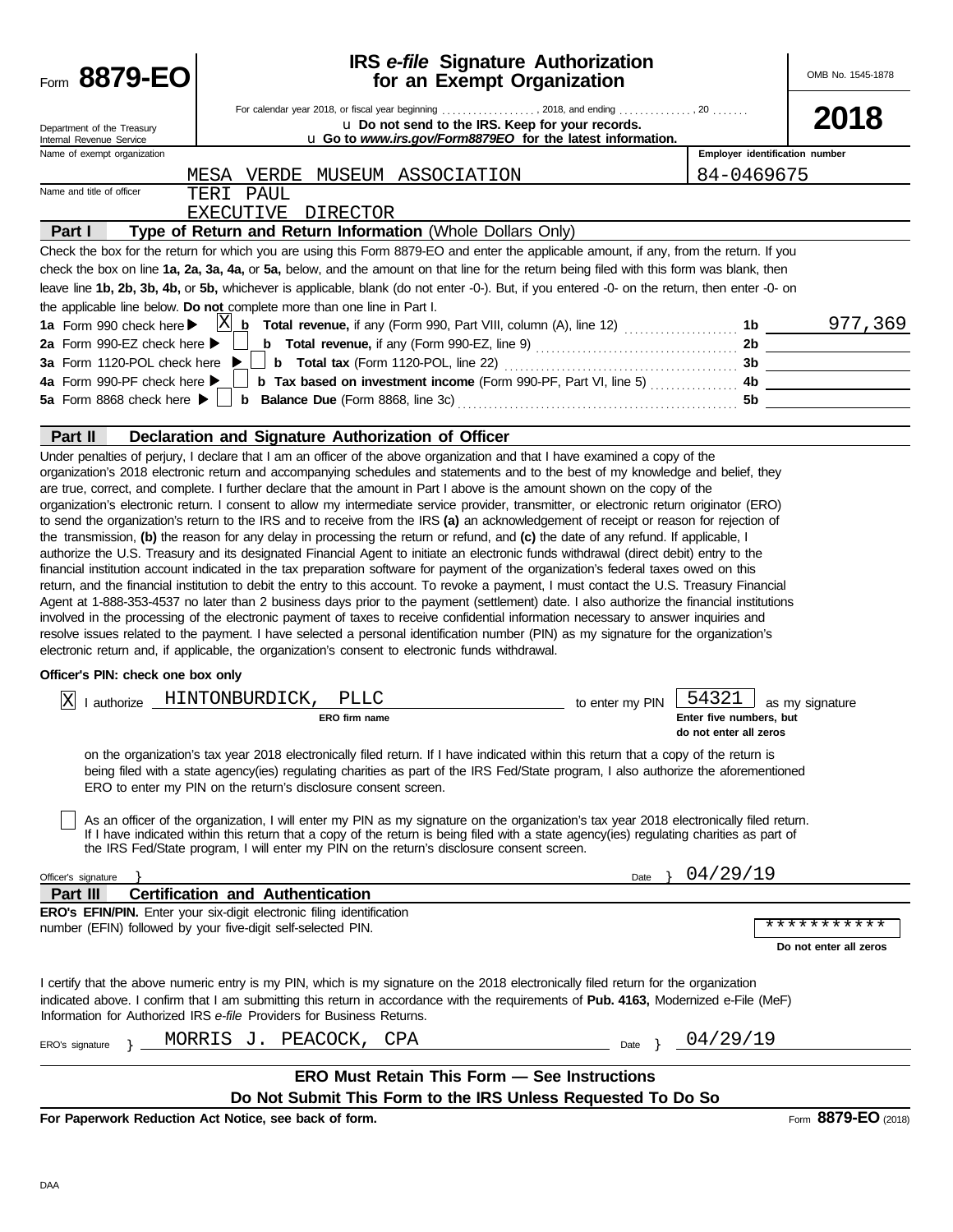| ⊦om <b>ສ</b> | 990 |  |
|--------------|-----|--|
|              |     |  |

# **Two Year Comparison Report**<br> **Price year beginning**<br> **Partic Proportion**<br> **Partic Proportion**<br> **Partic Proportion**

|                      |                                                                | For calendar year 2018, or tax year beginning |           |         | ending    |                      |                                |  |
|----------------------|----------------------------------------------------------------|-----------------------------------------------|-----------|---------|-----------|----------------------|--------------------------------|--|
| Name                 |                                                                |                                               |           |         |           |                      | Taxpayer Identification Number |  |
|                      |                                                                |                                               |           |         |           |                      |                                |  |
|                      | MESA VERDE MUSEUM ASSOCIATION                                  |                                               |           |         |           |                      | 84-0469675                     |  |
|                      |                                                                |                                               | 2017      |         | 2018      |                      | <b>Differences</b>             |  |
|                      |                                                                | 1.                                            |           | 143,960 |           | 94,735               | $-49,225$                      |  |
|                      |                                                                | 2.                                            |           |         |           |                      |                                |  |
| Φ<br>Б<br>$\epsilon$ | 3. Government contributions and grants                         | $\overline{3}$ .                              |           |         |           |                      |                                |  |
|                      |                                                                | 4.                                            |           | 86,486  |           | 82,213               | $-4,273$                       |  |
| Φ                    |                                                                | 5.                                            |           | 288     |           | 682                  | 394                            |  |
| ><br>Φ               |                                                                | 6.                                            |           |         |           |                      |                                |  |
| ≃                    | 7. Net gain or (loss) from sale of assets other than inventory | 7.                                            |           |         |           | $-413$               | $-413$                         |  |
|                      | 8. Net income or (loss) from fundraising events                | 8.                                            |           |         |           |                      |                                |  |
|                      |                                                                | 9.                                            |           |         |           |                      |                                |  |
|                      | 10. Net gain or (loss) on sales of inventory                   | 10.                                           |           | 894,853 |           | 786,737              | $-108, 116$                    |  |
|                      |                                                                | 11.                                           |           | 15,878  |           | 13,415               | $-2,463$                       |  |
|                      | 12. Total revenue. Add lines 1 through 11                      | 12.                                           | 1,141,465 |         |           | 977,369              | $-164,096$                     |  |
|                      | 13. Grants and similar amounts paid                            | 13.                                           |           | 189,536 |           | 357,096              | 167,560                        |  |
| s                    |                                                                | 14.                                           |           |         |           |                      |                                |  |
|                      | 15. Compensation of officers, directors, trustees, etc.        | 15.                                           |           | 89,352  |           | 98,453               | 9,101                          |  |
| $\blacksquare$       | 16. Salaries, other compensation, and employee benefits        | 16.                                           |           | 356,303 |           | 385,080              | 28,777                         |  |
| Φ                    |                                                                | 17.                                           |           |         |           |                      |                                |  |
| $\times$<br>ш        |                                                                | 18.                                           |           | 17,191  |           | 19,182               | 1,991                          |  |
|                      | 19. Occupancy, rent, utilities, and maintenance                | 19.                                           |           | 10,822  |           | 10,344               | $-478$                         |  |
|                      |                                                                | 20.                                           |           | 18,229  |           | 14,052               | $-4,177$                       |  |
|                      | 21. Other expenses                                             | 21.<br>22.                                    |           | 173,801 |           | 130,299              | $-43,502$                      |  |
|                      | 22. Total expenses. Add lines 13 through 21                    | 23.                                           |           | 855,234 | 1,014,506 |                      | 159,272                        |  |
|                      | 23. Excess or (Deficit). Subtract line 22 from line 12         | 24.                                           | 1,141,465 | 286,231 |           | $-37,137$<br>977,369 | $-323,368$                     |  |
|                      |                                                                | 25.                                           |           |         |           |                      | $-164,096$                     |  |
|                      |                                                                | 26.                                           |           | 997,505 |           | 882,634              | $-114,871$                     |  |
|                      |                                                                | 27.                                           |           | 819,396 |           | 791,338              | $-28,058$                      |  |
|                      |                                                                | 28.                                           |           | 21,473  |           | 30, 552              | 9,079                          |  |
| Information          | 29. Retained earnings                                          | 29.                                           |           | 797,923 |           | 760,786              | $-37,137$                      |  |
|                      | 30. Number of voting members of governing body                 | 30.                                           | 13        |         | 9         |                      |                                |  |
|                      | 31. Number of independent voting members of governing body     | 31.                                           | 13        |         | 9         |                      |                                |  |
| Other                | 32. Number of employees                                        | 32.                                           | 25        |         | 25        |                      |                                |  |
|                      |                                                                | 33.                                           | 0         |         | $\Omega$  |                      |                                |  |
|                      | 33. Number of volunteers                                       |                                               |           |         |           |                      |                                |  |